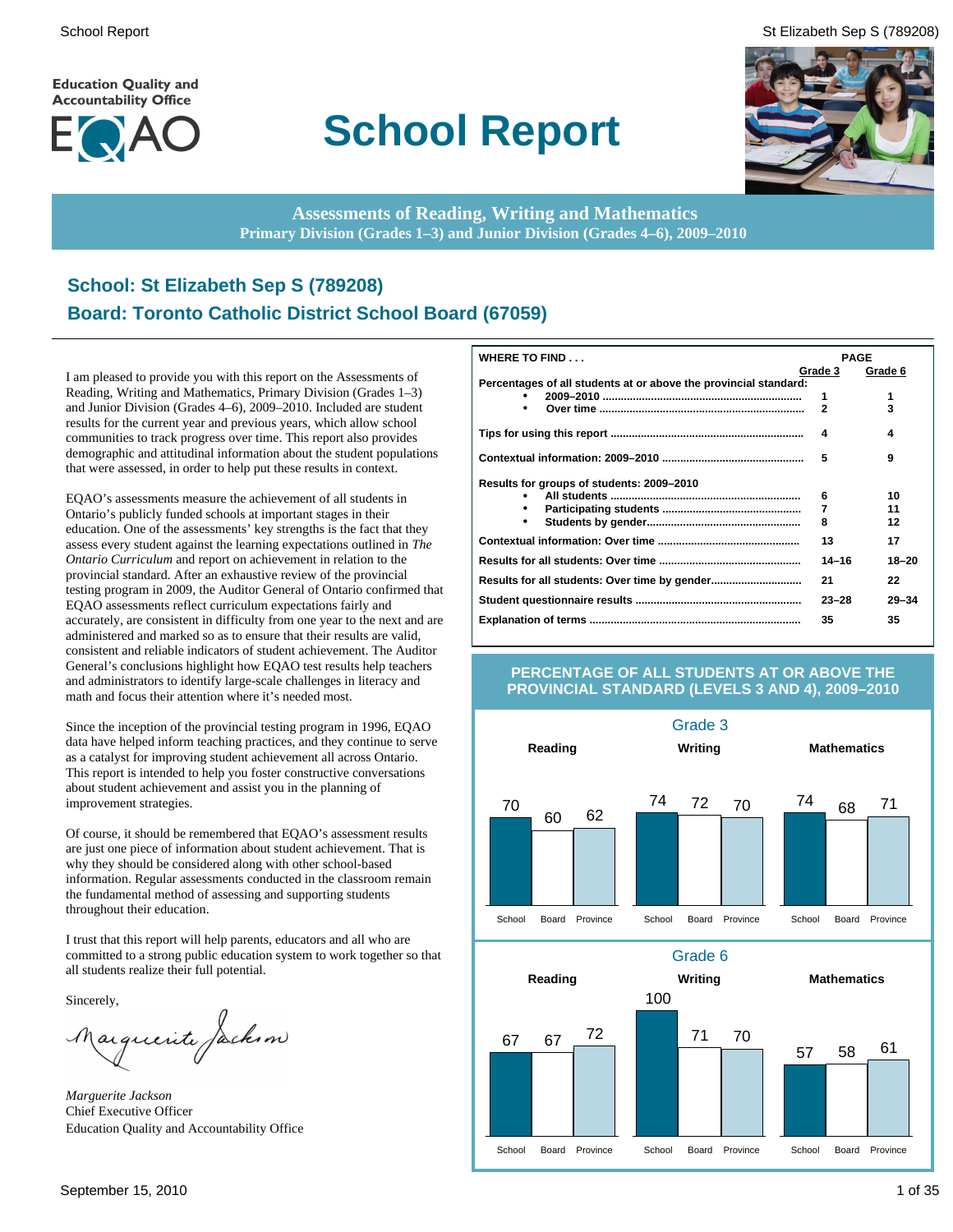## **RESULTS FOR ALL STUDENTS AT OR ABOVE THE PROVINCIAL STANDARD (LEVELS 3 AND 4) OVER TIME** Percentage of Students: Grade 3 2005–2006 2006–2007 2007–2008 2008–2009 Reading Network Controllery Mathematics Mathematics Mathematics Mathematics **SCHOOL** BOARD **PROVINCE** 2009–2010 *23* **2009–2010** *24* **2008–2009** *13* **2007–2008** *25* **2006–2007** *20* **2005–2006** School **Total Number of Grade 3 Students** 95 36 67 N/R 70 100 76 79 N/R 74 100 60 83 N/R 74 70 69 70 72 72<br>66 68 68 <sup>72</sup> 68 62 60 62 62 60  $62$   $61$   $61$   $62$   $64$   $64$   $66$   $68$   $70$   $68$   $69$   $68$   $70$   $71$

Province Board

*127 789 6 293*

*125 481 5 960*

*128 660 6 305*

*131 012 6 243*

*132 782 6 501*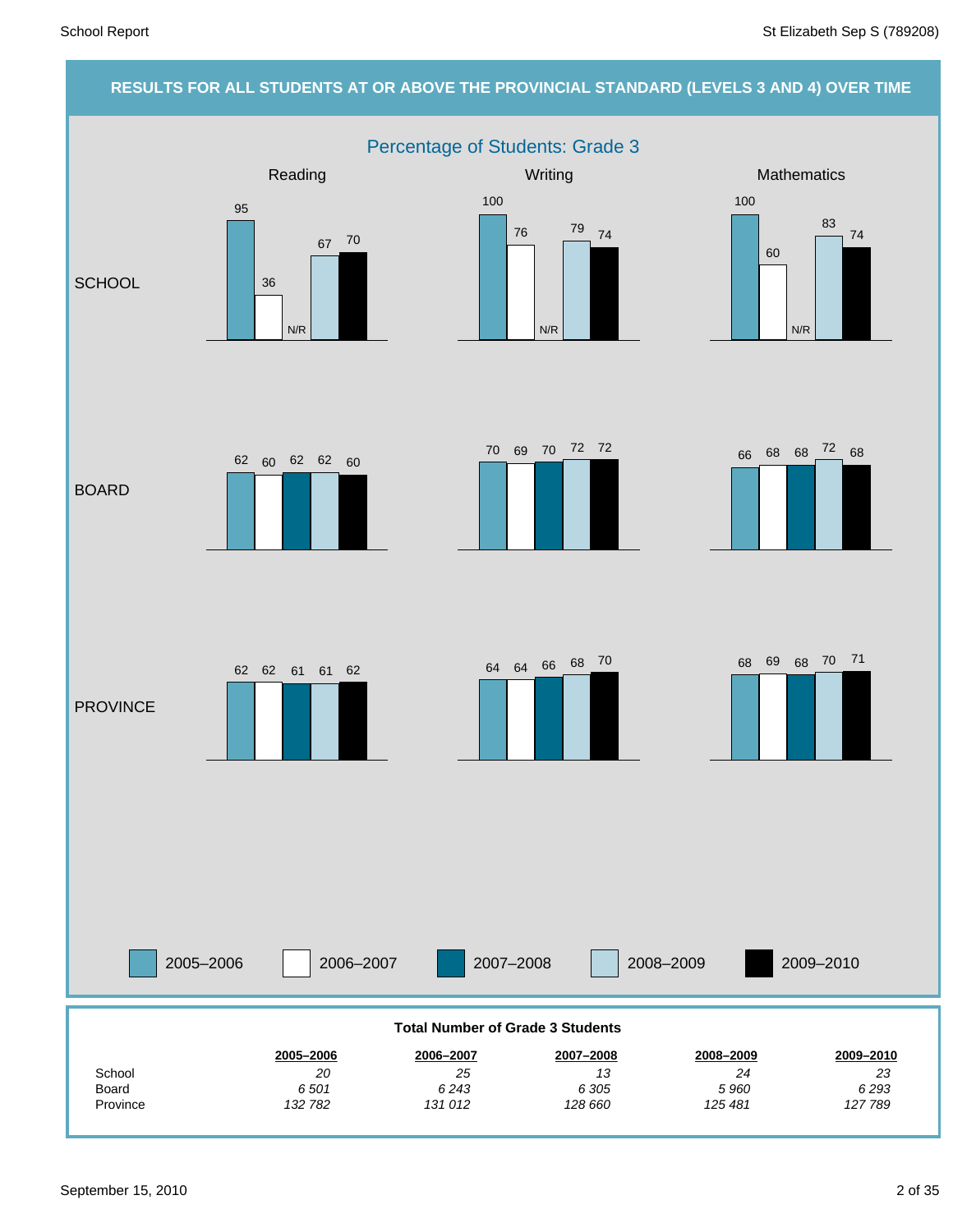# **RESULTS FOR ALL STUDENTS AT OR ABOVE THE PROVINCIAL STANDARD (LEVELS 3 AND 4) OVER TIME** Percentage of Students: Grade 6



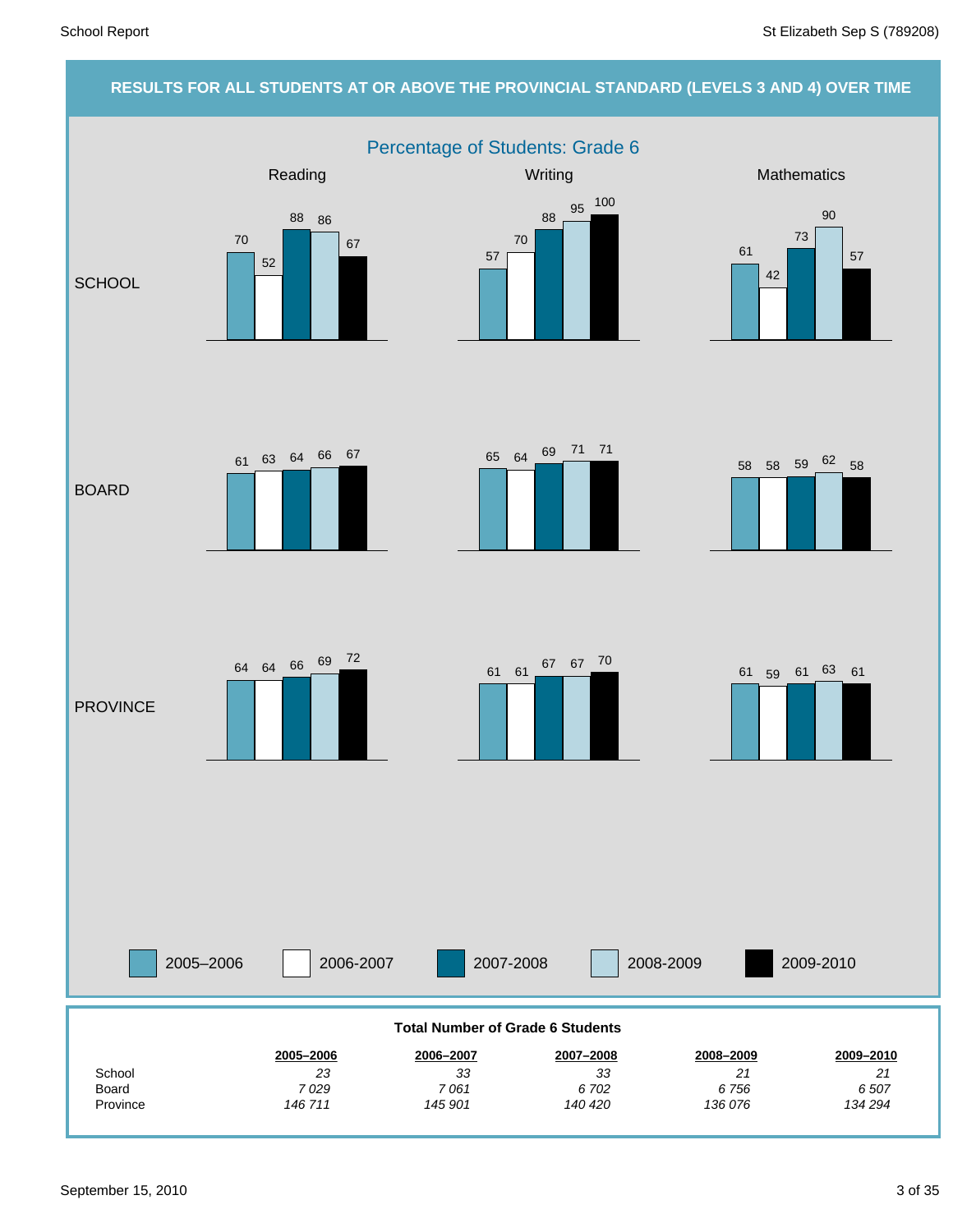Each school or board is unique. To appreciate the distinctive character of a school or board, look at the contextual information to understand the features and characteristics of the community it serves.

### $C<sub>3</sub>$

Every assessment captures the performance of students at one point in time each year. Consider the results along with other information about students' achievement in reading, writing and mathematics.

### $\alpha$

Exercise caution when interpreting results for small schools or boards. Results may vary considerably from year to year, and differences may look exaggerated. For example, in a school of 20 students, a difference of 10% represents only two students.

### $C<sub>3</sub>$

Trends may be difficult to identify or to interpret. This is especially true in small schools or boards, or in schools where there is a high turnover in the student population.

### $C<sub>3</sub>$

EQAO values students' privacy. Results are not reported publicly for schools where fewer than 15 students participated, because it might be possible to identify individual students.

## **TIPS ABOUT THIS SCHOOL OR BOARD REPORT**

This report shows how well students have met curriculum expectations to the end of the Primary Division and the end of the Junior Division. Students complete a set of test booklets that allow them to show what they have learned in reading, writing and mathematics. The assessments are based on *The Ontario Curriculum.*

### **This report includes**

- $\bullet$  results for this year
- a comparison of results over the past four years to aid in monitoring improvement
- $\bullet$  information about the characteristics of the students who participated
- summary graphs showing the percentage of students achieving the provincial standard in reading, writing and mathematics
- detailed tables and graphs showing results for all levels of achievement, results for gender and participation information
- $\bullet$  student questionnaire results
- an explanation of all terms used in this report.

## **HOW TO USE THIS REPORT**

- ¨ Examine the contextual information to understand the similarities and differences between the school, the board and the province; the board and the province. Consider the challenges that any differences might present.
- Examine the results for reading, writing and mathematics.
	- Are these results consistent with what you would expect?
	- · How do the school results compare to the board and the province; the board results compare to the province?
	- · How do these results compare over time?
	- · What influence might students' attitudes have on student performance (refer to the questionnaire results)?
- Speak to school or board staff about the goals for school improvement related to reading, writing and mathematics.

The Education Quality and Accountability Office is an independent agency that gathers information about student achievement through province-wide assessments. Each year, all Grade 3 and Grade 6 students across Ontario take part in these assessments of reading, writing and mathematics. Individual results are reported to students and to parents and guardians. School, board and provincial results are released publicly.

Learn more about us at www.eqao.com.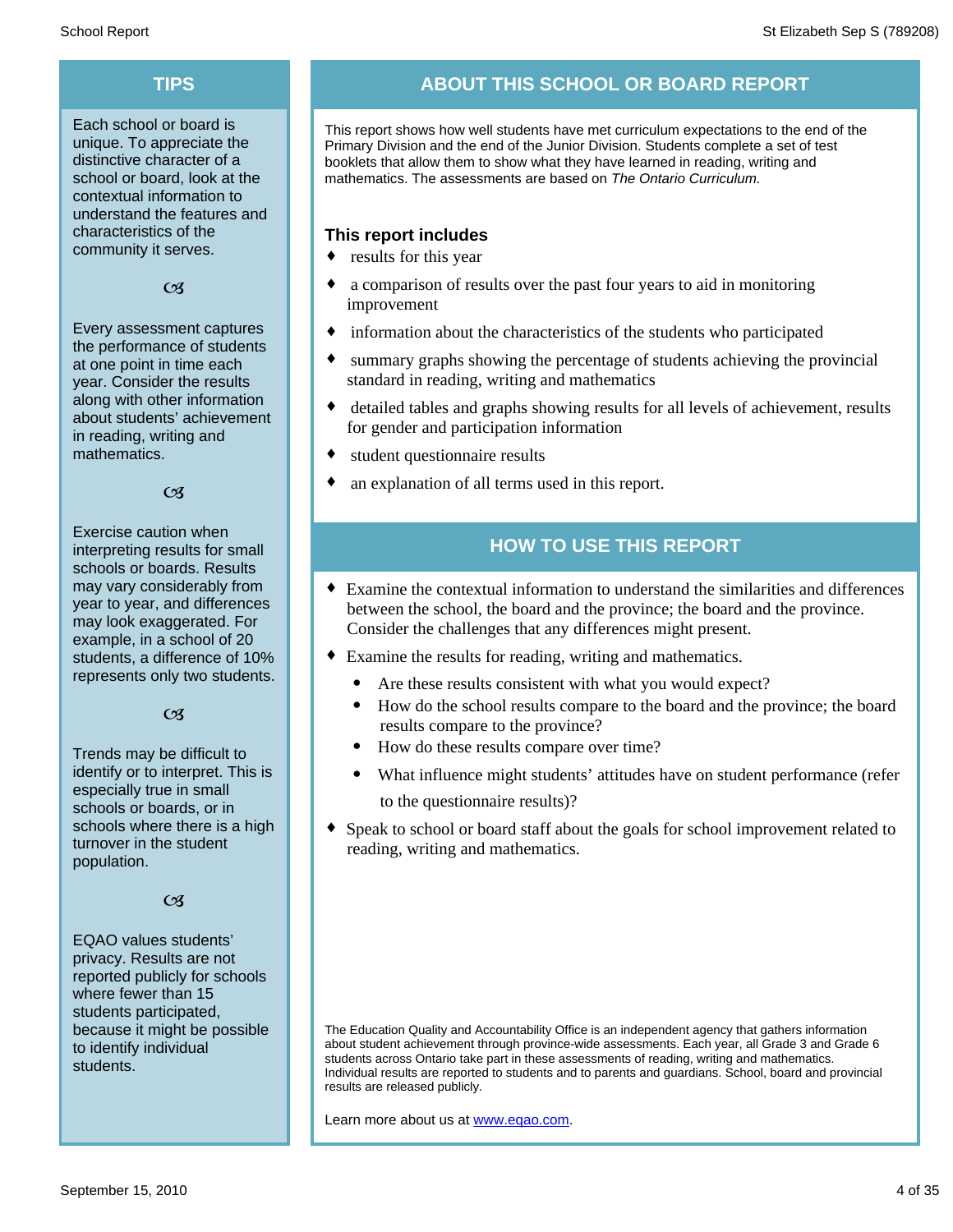## **Contextual Information: Grade 3\***

This information provides a context for interpreting the school's results.

| <b>Demographic Information</b>                             | <b>School</b>  |                | <b>Board</b> |        | <b>Province</b>                              |            |
|------------------------------------------------------------|----------------|----------------|--------------|--------|----------------------------------------------|------------|
| <b>Enrolment</b>                                           |                |                |              |        |                                              |            |
| Number of Grade 3 students                                 |                | 23             |              | 6293   |                                              | 127789     |
| Number of classes with Grade 3 students                    |                |                |              | 485    |                                              | 9461       |
| Number of schools with Grade 3 classes                     |                | Not applicable |              | 169    |                                              | 3 3 7 5    |
|                                                            |                |                |              |        | Number Percent Number Percent Number Percent |            |
| Gender                                                     |                |                |              |        |                                              |            |
| Female                                                     | 11             | 48%            | 3 103        | 49%    | 62 341                                       | 49%        |
| Male                                                       | 12             | 52%            | 3 190        | 51%    | 65 4 46                                      | 51%        |
| Gender not specified                                       | 0              | $0\%$          | 0            | 0%     | 2                                            | ${<}1\%$   |
| <b>Student Status</b>                                      |                |                |              |        |                                              |            |
| English language learners**                                | $\overline{4}$ | 17%            | 548          | 9%     | 11 992                                       | 9%         |
| Students with special education needs (excluding gifted)** | 4              | 17%            | 909          | 14%    | 19 352                                       | 15%        |
| <b>Place of Birth</b>                                      |                |                |              |        |                                              |            |
| Born in Canada                                             | 16             | 70%            | 5 2 6 8      | 84%    | 114 929                                      | 90%        |
| Born outside Canada                                        | 7              | 30%            | 1011         | 16%    | 12 670                                       | 10%        |
| In Canada less than one year                               | 1              | 4%             | 62           | 1%     | 747                                          | 1%         |
| In Canada one year or more but less than three years       | 2              | 9%             | 331          | 5%     | 2865                                         | 2%         |
| In Canada three years or more                              | $\overline{4}$ | 17%            | 616          | 10%    | 8 2 7 1                                      | 6%         |
| Language                                                   |                |                |              |        |                                              |            |
| First language learned at home was other than English      | 8              | 35%            | 1901         | 30%    | 27 279                                       | 21%        |
| <b>Year Student Entered Current School</b>                 |                |                |              |        |                                              |            |
| Year of the assessment                                     | 3              | 13%            | 723          | 11%    | 16829                                        | 13%        |
| Year prior to the assessment                               | 3              | 13%            | 592          | 9%     | 13 604                                       | $11\%$     |
| 2 years prior to the assessment                            | 3              | 13%            | 755          | 12%    | 17460                                        | 14%        |
| 3 or more years prior to the assessment                    | 14             | 61%            | 4 2 0 8      | 67%    | 79 491                                       | 62%        |
| Data not available                                         | $\mathcal O$   | $0\%$          | 15           | $<$ 1% | 405                                          | $<\!\!1\%$ |
| <b>Year Student Entered Current Board</b>                  |                |                |              |        |                                              |            |
| Year of the assessment                                     | $\mathfrak{Z}$ | 13%            | 384          | 6%     | 8 3 2 3                                      | 7%         |
| Year prior to the assessment                               | 2              | 9%             | 361          | 6%     | 7489                                         | 6%         |
| 2 years prior to the assessment                            | $\overline{c}$ | 9%             | 533          | $8\%$  | 11033                                        | 9%         |
| 3 or more years prior to the assessment                    | 16             | 70%            | 4 9 6 9      | 79%    | 97453                                        | 76%        |
| Data not available                                         | $\theta$       | $0\%$          | 46           | $1\%$  | 3 4 9 1                                      | 3%         |

\* Contextual data pertaining to gender, student status, place of birth, language learned at home and year entered school and board are provided by schools and/or boards through the Student Data Collection process. Some data may be missing because they were not provided by the school or the board.

\*\* See the Explanation of Terms.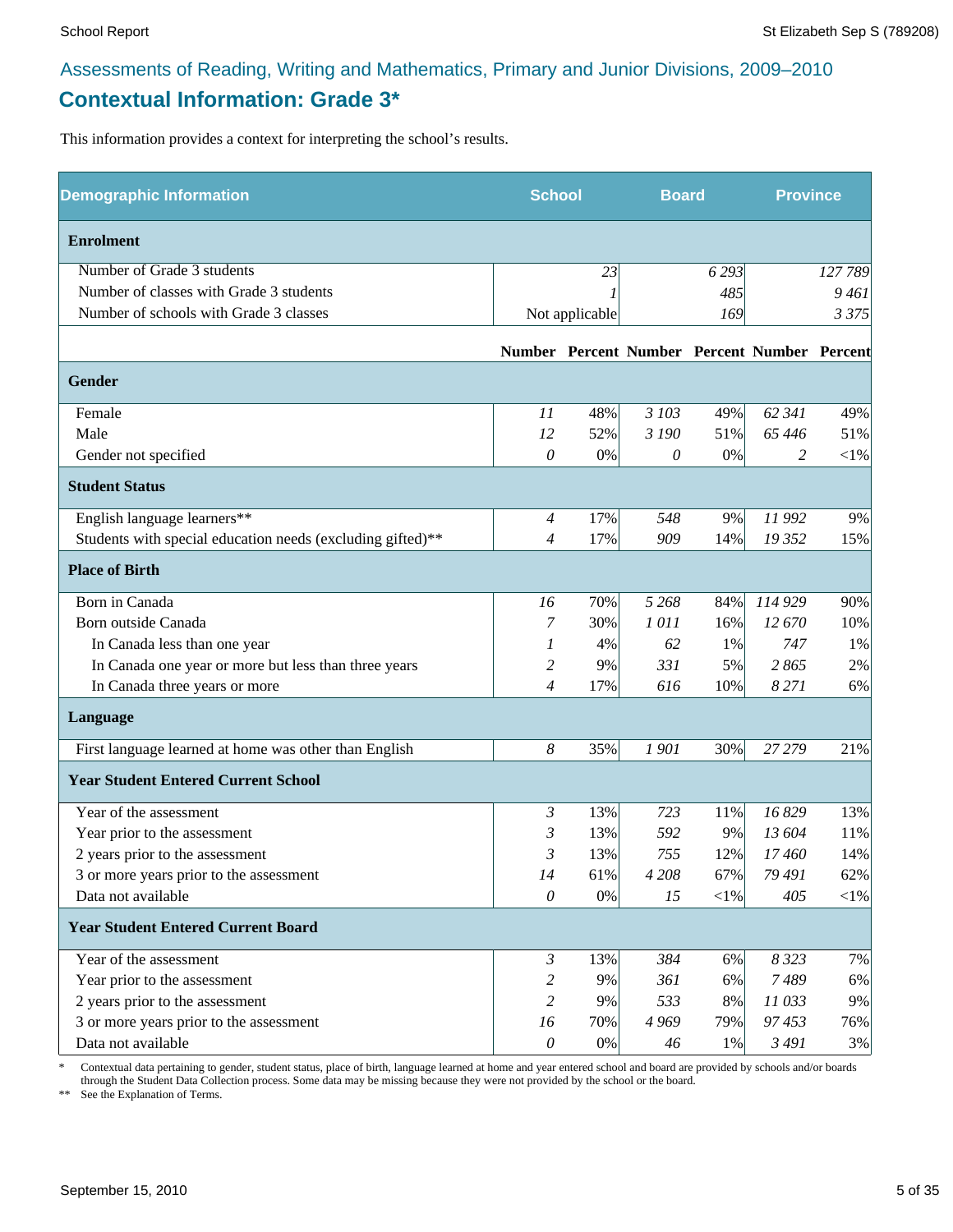### Results in Reading, Writing and Mathematics, 2009–2010 **Grade 3: All Students††**

| <b>Grade 3: Reading*</b>                                                                                    |                     |               |                       |                           |  |  |  |  |  |
|-------------------------------------------------------------------------------------------------------------|---------------------|---------------|-----------------------|---------------------------|--|--|--|--|--|
| Number of Students                                                                                          | <b>School</b><br>23 |               | <b>Board</b><br>6 100 | <b>Province</b><br>123813 |  |  |  |  |  |
|                                                                                                             | #                   | $\frac{0}{0}$ | $\%$                  | $\%$                      |  |  |  |  |  |
| Level 4                                                                                                     | 2                   | 9%            | 9%                    | 8%                        |  |  |  |  |  |
| Level 3                                                                                                     | 14                  | 61%           | 51%                   | 54%                       |  |  |  |  |  |
| Level 2                                                                                                     | 6                   | 26%           | 27%                   | 25%                       |  |  |  |  |  |
| Level 1                                                                                                     | 0                   | 0%            | 8%                    | 7%                        |  |  |  |  |  |
| $NE1**$                                                                                                     | 0                   | 0%            | 2%                    | 2%                        |  |  |  |  |  |
| Participating<br><b>Students</b>                                                                            | 22                  | 96%           | 96%                   | 96%                       |  |  |  |  |  |
| No Data                                                                                                     |                     | 4%            | 1%                    | 1%                        |  |  |  |  |  |
| <b>Exempt</b>                                                                                               |                     | 0%            | 3%                    | 3%                        |  |  |  |  |  |
| <b>At or Above</b><br>70%<br><b>Provincial Standard</b><br>(Levels 3 and 4) <sup><math>\dagger</math></sup> |                     |               | 60%                   | 62%                       |  |  |  |  |  |







\* Because percentages in tables and graphs are rounded, and because graphs do not show all reporting categories, percentages may not add to 100.

See the Explanation of Terms.

† These percentages are based on the actual number of students and cannot be calculated simply by adding the rounded percentages of students at Levels 3 and 4.

Some French Immersion students do not write all components of the assessment in Grade 3; the numbers shown reflect those students who were expected to write each component as determined by the French Immersion participation option selected by boards.

| <b>Grade 3: Writing*</b>                         | <b>School</b> |               | <b>Board</b>  | <b>Province</b> |
|--------------------------------------------------|---------------|---------------|---------------|-----------------|
| Number of Students                               | 23            |               | 6 100         | 123 800         |
|                                                  | #             | $\frac{0}{0}$ | $\frac{0}{0}$ | $\frac{0}{0}$   |
| Level 4                                          | 0             | 0%            | 5%            | 4%              |
| Level 3                                          | 17            | 74%           | 67%           | 66%             |
| Level 2                                          | 5             | 22%           | 24%           | 26%             |
| <b>Level 1</b>                                   | 0             | 0%            | $<$ 1%        | $< 1\%$         |
| $NE1**$                                          | 0             | 0%            | $<$ 1%        | $<$ 1%          |
| <i>Participating</i><br><b>Students</b>          | 22            | 96%           | 97%           | 97%             |
| No Data                                          |               | 4%            | 1%            | 1%              |
| Exempt                                           | O             | 0%            | 3%            | 3%              |
| <b>At or Above</b><br><b>Provincial Standard</b> |               | 74%           | 72%           | 70%             |

**(Levels 3 and 4) †**

| <b>Grade 3: Mathematics*</b>                                                   |                     |               |                         |                            |  |  |  |  |  |
|--------------------------------------------------------------------------------|---------------------|---------------|-------------------------|----------------------------|--|--|--|--|--|
| Number of Students                                                             | <b>School</b><br>23 |               | <b>Board</b><br>6 2 9 2 | <b>Province</b><br>127 726 |  |  |  |  |  |
|                                                                                | #                   | $\frac{0}{0}$ | $\frac{0}{0}$           | $\%$                       |  |  |  |  |  |
| Level 4                                                                        | $\overline{c}$      | 9%            | 13%                     | 12%                        |  |  |  |  |  |
| Level 3                                                                        | 15                  | 65%           | 56%                     | 58%                        |  |  |  |  |  |
| Level 2                                                                        | 5                   | 22%           | 25%                     | 23%                        |  |  |  |  |  |
| Level 1                                                                        | 0                   | 0%            | 3%                      | 3%                         |  |  |  |  |  |
| $NE1**$                                                                        | 0                   | 0%            | $<$ 1%                  | $<$ 1%                     |  |  |  |  |  |
| Participating<br><b>Students</b>                                               | 22                  | 96%           | 97%                     | 97%                        |  |  |  |  |  |
| No Data                                                                        | 1                   | 4%            | 1%                      | 1%                         |  |  |  |  |  |
| <b>Exempt</b>                                                                  | 0                   | 0%            | 3%                      | 3%                         |  |  |  |  |  |
| <b>At or Above</b><br><b>Provincial Standard</b><br>(Levels 3 and 4) $\dagger$ |                     | 74%           | 68%                     | 71%                        |  |  |  |  |  |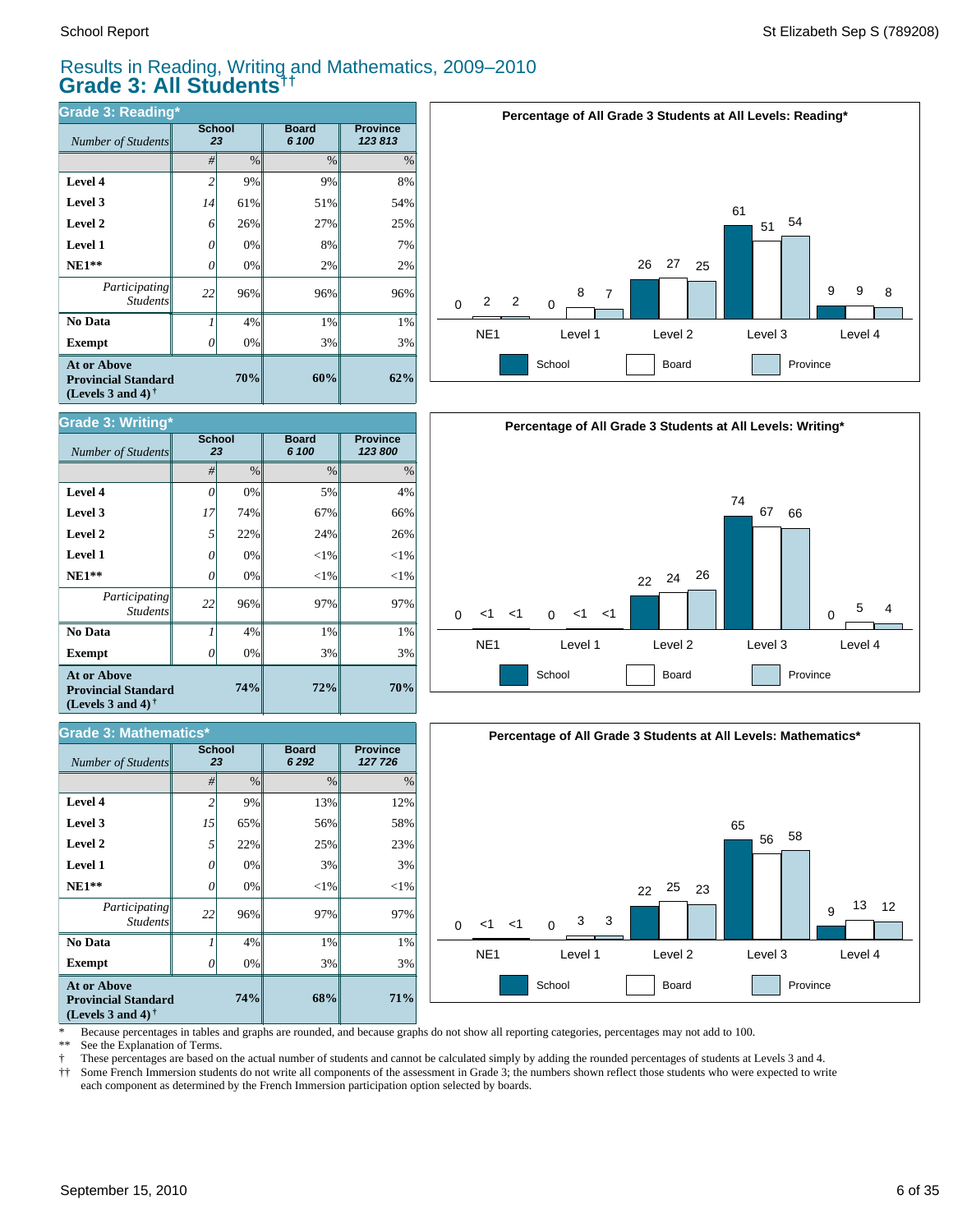### Results in Reading, Writing and Mathematics, 2009–2010

## **Grade 3: Participating Students (excludes "no data" and "exempt" categories)**

| Number of Students                                                             | <b>School</b><br>22 |      | <b>Board</b><br>5877 | <b>Province</b><br>119 249 |  |
|--------------------------------------------------------------------------------|---------------------|------|----------------------|----------------------------|--|
|                                                                                | #                   | $\%$ | $\frac{0}{0}$        | %                          |  |
| Level 4                                                                        | $\overline{c}$      | 9%   | 9%                   | 8%                         |  |
| Level 3                                                                        | 14                  | 64%  | 53%                  | 56%                        |  |
| Level 2                                                                        | 6                   | 27%  | 28%                  | 26%                        |  |
| Level 1                                                                        | 0                   | 0%   | 8%                   | 8%                         |  |
| $NE1**$                                                                        | 0                   | 0%   | 2%                   | 2%                         |  |
| <b>At or Above</b><br><b>Provincial Standard</b><br>(Levels 3 and 4) $\dagger$ |                     | 73%  | 62%                  | 64%                        |  |



| <b>Grade 3: Writing*</b>                                                       |                     |      |                      |                            |  |  |  |  |
|--------------------------------------------------------------------------------|---------------------|------|----------------------|----------------------------|--|--|--|--|
| Number of Students                                                             | <b>School</b><br>22 |      | <b>Board</b><br>5890 | <b>Province</b><br>119 771 |  |  |  |  |
|                                                                                | #                   | $\%$ | $\frac{0}{0}$        | $\frac{0}{0}$              |  |  |  |  |
| Level 4                                                                        | 0                   | 0%   | 6%                   | 5%                         |  |  |  |  |
| Level 3                                                                        | 17                  | 77%  | 69%                  | 68%                        |  |  |  |  |
| Level 2                                                                        | 5                   | 23%  | 25%                  | 27%                        |  |  |  |  |
| Level 1                                                                        | G                   | 0%   | $<$ 1%               | $<$ 1%                     |  |  |  |  |
| $NE1**$                                                                        |                     | 0%   | ${<}1\%$             | $<$ 1%                     |  |  |  |  |
| <b>At or Above</b><br><b>Provincial Standard</b><br>(Levels 3 and 4) $\dagger$ |                     | 77%  | 75%                  | 73%                        |  |  |  |  |



| <b>Grade 3: Mathematics*</b>                                                                         |                          |               |                       |                            |  |  |  |  |
|------------------------------------------------------------------------------------------------------|--------------------------|---------------|-----------------------|----------------------------|--|--|--|--|
| Number of Students                                                                                   | <b>School</b><br>22      |               | <b>Board</b><br>6 080 | <b>Province</b><br>123 568 |  |  |  |  |
|                                                                                                      | #                        | $\frac{0}{0}$ | $\frac{0}{0}$         | $\frac{0}{0}$              |  |  |  |  |
| Level 4                                                                                              | $\overline{\mathcal{L}}$ | 9%            | 13%                   | 13%                        |  |  |  |  |
| Level 3                                                                                              | 15                       | 68%           | 57%                   | 60%                        |  |  |  |  |
| Level 2                                                                                              | $5^{\circ}$              | 23%           | 26%                   | 24%                        |  |  |  |  |
| Level 1                                                                                              | O                        | 0%            | 3%                    | 3%                         |  |  |  |  |
| $NE1**$                                                                                              | Ω                        | 0%            | ${<}1\%$              | $<$ 1%                     |  |  |  |  |
| <b>At or Above</b><br><b>Provincial Standard</b><br>(Levels 3 and 4) <sup><math>\dagger</math></sup> |                          | 77%           | 71%                   | 73%                        |  |  |  |  |



\* Because percentages in tables and graphs are rounded, percentages may not add to 100.<br>\*\* See the Explanation of Terms

See the Explanation of Terms.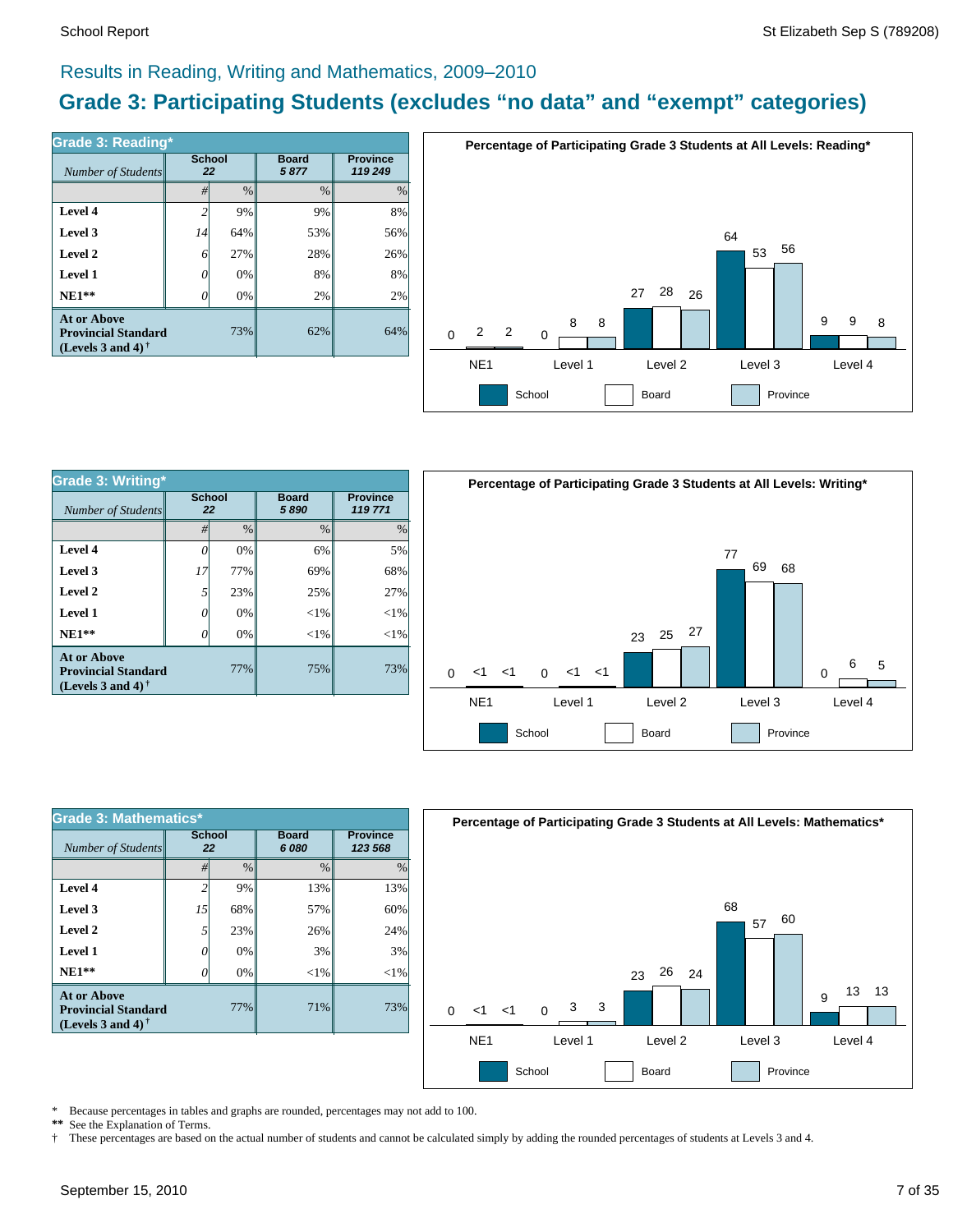## Results in Reading, Writing and Mathematics, 2009–2010

## **Grade 3: Gender††**

| Grade 3: School*                                                                                     |                      |             |                |             |                      |             |  |  |  |
|------------------------------------------------------------------------------------------------------|----------------------|-------------|----------------|-------------|----------------------|-------------|--|--|--|
|                                                                                                      | Reading              |             | <b>Writing</b> |             | <b>Mathematics</b>   |             |  |  |  |
| Number of Students                                                                                   | <b>Female</b><br>N/R | Male<br>N/R | Female<br>N/R  | Male<br>N/R | <b>Female</b><br>N/R | Male<br>N/R |  |  |  |
| Level 4                                                                                              | N/R                  | N/R         | N/R            | N/R         | N/R                  | N/R         |  |  |  |
| Level 3                                                                                              | N/R                  | N/R         | N/R            | N/R         | N/R                  | N/R         |  |  |  |
| Level 2                                                                                              | N/R                  | N/R         | N/R            | N/R         | N/R                  | N/R         |  |  |  |
| Level 1                                                                                              | N/R                  | N/R         | N/R            | N/R         | N/R                  | N/R         |  |  |  |
| $NE1**$                                                                                              | N/R                  | N/R         | N/R            | N/R         | N/R                  | N/R         |  |  |  |
| <i>Participating</i><br><b>Students</b>                                                              | N/R                  | N/R         | N/R            | N/R         | N/R                  | N/R         |  |  |  |
| No Data                                                                                              | N/R                  | N/R         | N/R            | N/R         | N/R                  | N/R         |  |  |  |
| <b>Exempt</b>                                                                                        | N/R                  | N/R         | N/R            | N/R         | N/R                  | N/R         |  |  |  |
| <b>At or Above</b><br><b>Provincial Standard</b><br>(Levels 3 and 4) <sup><math>\dagger</math></sup> | N/R                  | N/R         | N/R            | N/R         | N/R                  | N/R         |  |  |  |

| Grade 3: Board*                                                                |                       |                |                       |                |                    |               |  |
|--------------------------------------------------------------------------------|-----------------------|----------------|-----------------------|----------------|--------------------|---------------|--|
|                                                                                | Reading               |                | <b>Writing</b>        |                | <b>Mathematics</b> |               |  |
| Number of Students                                                             | <b>Female</b><br>2976 | Male<br>3 1 24 | <b>Female</b><br>2976 | Male<br>3 1 24 | Female<br>3 102    | Male<br>3 190 |  |
| Level 4                                                                        | 11%                   | 7%             | 8%                    | 3%             | 12%                | 14%           |  |
| Level 3                                                                        | 54%                   | 48%            | 70%                   | 63%            | 58%                | 53%           |  |
| Level 2                                                                        | 24%                   | 29%            | 19%                   | 29%            | 25%                | 25%           |  |
| Level 1                                                                        | 7%                    | 9%             | ${<}1\%$              | ${<}1\%$       | 3%                 | 3%            |  |
| $NE1**$                                                                        | 1%                    | 2%             | ${<}1\%$              | ${<}1\%$       | ${<}1\%$           | ${<}1\%$      |  |
| Participating<br><i>Students</i>                                               | 97%                   | 95%            | 97%                   | 96%            | 97%                | 96%           |  |
| No Data                                                                        | 1%                    | $<$ 1%         | 1%                    | $<$ 1%         | 1%                 | 1%            |  |
| <b>Exempt</b>                                                                  | 2%                    | 4%             | 2%                    | 4%             | 2%                 | 4%            |  |
| <b>At or Above</b><br><b>Provincial Standard</b><br>(Levels 3 and 4) $\dagger$ | 65%                   | 55%            | 78%                   | 67%            | 69%                | 67%           |  |

| <b>Grade 3: Province*</b>                                                      |                         |                |                         |                |                         |               |  |  |
|--------------------------------------------------------------------------------|-------------------------|----------------|-------------------------|----------------|-------------------------|---------------|--|--|
|                                                                                | Reading                 |                | <b>Writing</b>          |                | <b>Mathematics</b>      |               |  |  |
| Number of Students                                                             | <b>Female</b><br>60 067 | Male<br>63 745 | <b>Female</b><br>60 060 | Male<br>63 739 | <b>Female</b><br>62 307 | Male<br>65418 |  |  |
| Level 4                                                                        | 10%                     | 6%             | 6%                      | 3%             | 11%                     | 13%           |  |  |
| Level 3                                                                        | 57%                     | 52%            | 70%                     | 61%            | 59%                     | 58%           |  |  |
| Level 2                                                                        | 23%                     | 27%            | 21%                     | 32%            | 24%                     | 22%           |  |  |
| Level 1                                                                        | 6%                      | 8%             | $<$ 1%                  | ${<}1\%$       | 3%                      | 2%            |  |  |
| $NE1**$                                                                        | 1%                      | 2%             | ${<}1\%$                | ${<}1\%$       | ${<}1\%$                | ${<}1\%$      |  |  |
| <i>Participating</i><br><i>Students</i>                                        | 97%                     | 95%            | 98%                     | 96%            | 98%                     | 96%           |  |  |
| No Data                                                                        | 1%                      | 1%             | 1%                      | 1%             | 1%                      | 1%            |  |  |
| <b>Exempt</b>                                                                  | 2%                      | 4%             | 2%                      | 3%             | 2%                      | 3%            |  |  |
| <b>At or Above</b><br><b>Provincial Standard</b><br>(Levels 3 and 4) $\dagger$ | 67%                     | 58%            | 77%                     | 64%            | 71%                     | 71%           |  |  |

\* Because percentages in tables are rounded, percentages may not add to 100.<br>\*\* See the Explanation of Terms.

See the Explanation of Terms.

† These percentages are based on the actual number of students and cannot be calculated simply by adding the rounded percentages of students at Levels 3 and 4.<br>†† Results include only students for whom gender data were ava

†† Results include only students for whom gender data were available.





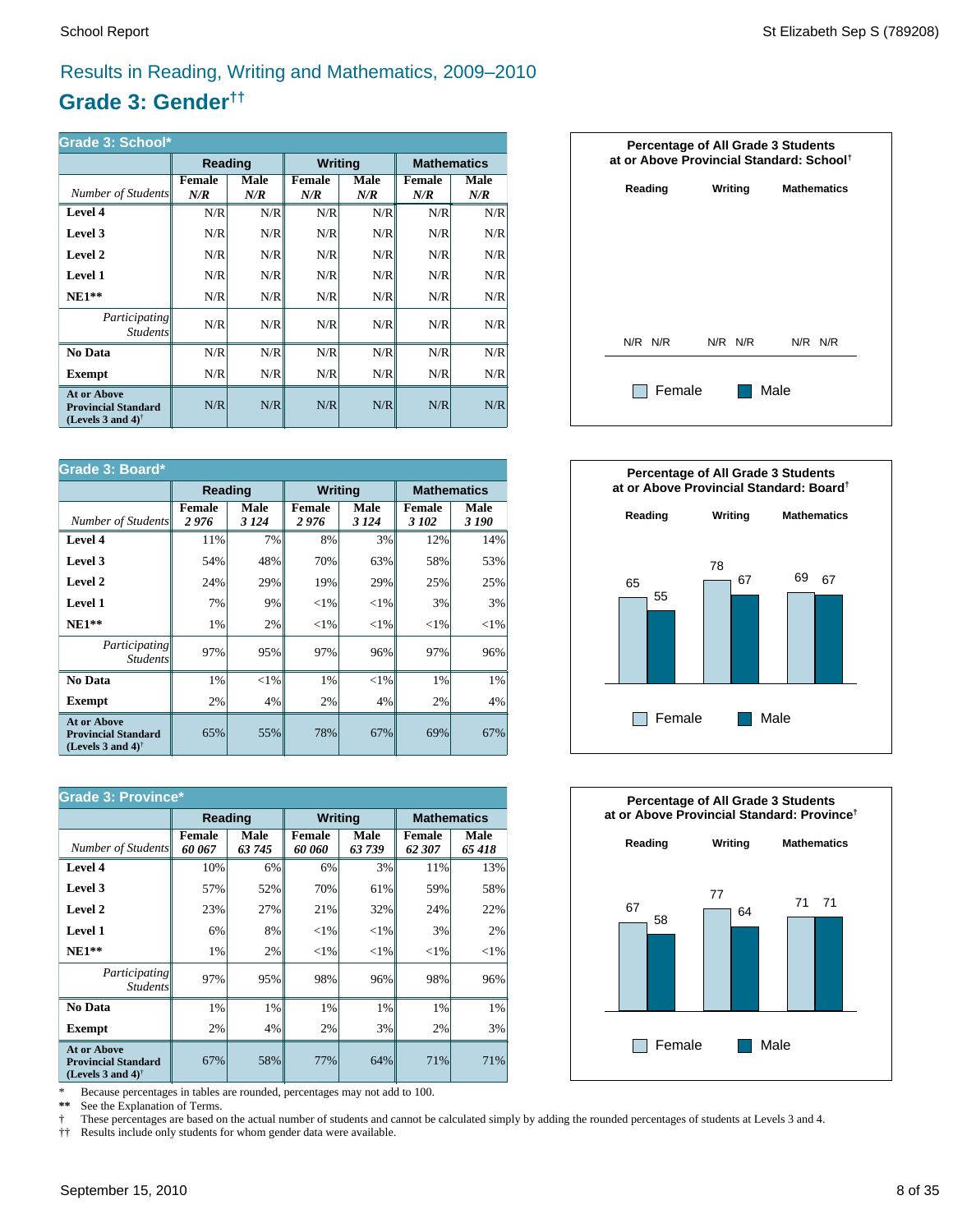## Assessments of Reading, Writing and Mathematics, Primary and Junior Divisions, 2009–2010 **Contextual Information: Grade 6\***

This information provides a context for interpreting the school's results.

| <b>Demographic Information</b>                             | <b>School</b>  |                | <b>Board</b> |            | <b>Province</b>                              |            |
|------------------------------------------------------------|----------------|----------------|--------------|------------|----------------------------------------------|------------|
| <b>Enrolment</b>                                           |                |                |              |            |                                              |            |
| Number of Grade 6 students                                 |                | 21             |              | 6 5 0 7    |                                              | 134 294    |
| Number of classes with Grade 6 students                    |                |                |              | 406        |                                              | 8258       |
| Number of schools with Grade 6 classes                     |                | Not applicable |              | 169        |                                              | 3 1 9 4    |
|                                                            |                |                |              |            | Number Percent Number Percent Number Percent |            |
| <b>Gender</b>                                              |                |                |              |            |                                              |            |
| Female                                                     | 11             | 52%            | 3 2 2 4      | 50%        | 65 369                                       | 49%        |
| Male                                                       | 10             | 48%            | 3 2 7 8      | 50%        | 68 904                                       | 51%        |
| Gender not specified                                       | 0              | 0%             | 5            | $<$ 1%     | 21                                           | $<$ 1%     |
| <b>Student Status</b>                                      |                |                |              |            |                                              |            |
| English language learners**                                | $\mathfrak{Z}$ | 14%            | 661          | 10%        | 7794                                         | 6%         |
| Students with special education needs (excluding gifted)** | 5              | 24%            | 1093         | 17%        | 24 831                                       | 18%        |
| <b>Place of Birth</b>                                      |                |                |              |            |                                              |            |
| Born in Canada                                             | 14             | 67%            | 5058         | 78%        | 116 650                                      | 87%        |
| Born outside Canada                                        | 7              | 33%            | 1442         | 22%        | 17457                                        | 13%        |
| In Canada less than one year                               | 0              | 0%             | 76           | 1%         | 749                                          | 1%         |
| In Canada one year or more but less than three years       | 4              | 19%            | 344          | 5%         | 2 9 0 4                                      | 2%         |
| In Canada three years or more                              | 3              | 14%            | 1022         | 16%        | 12 991                                       | 10%        |
| Language                                                   |                |                |              |            |                                              |            |
| First language learned at home was other than English      | $\overline{4}$ | 19%            | 2 2 0 5      | 34%        | 28 173                                       | 21%        |
| <b>Year Student Entered Current School</b>                 |                |                |              |            |                                              |            |
| Year of the assessment                                     | 3              | 14%            | 682          | 10%        | 30 185                                       | 22%        |
| Year prior to the assessment                               | 3              | 14%            | 565          | 9%         | 13 136                                       | 10%        |
| 2 years prior to the assessment                            | 1              | 5%             | 485          | 7%         | 12 429                                       | 9%         |
| 3 or more years prior to the assessment                    | 14             | 67%            | 4 762        | 73%        | 78 037                                       | 58%        |
| Data not available                                         | $\mathcal O$   | $0\%$          | 13           | $<$ l $%$  | 507                                          | $<\!\!1\%$ |
| <b>Year Student Entered Current Board</b>                  |                |                |              |            |                                              |            |
| Year of the assessment                                     | $\overline{2}$ | 10%            | 383          | 6%         | 8 9 7 2                                      | 7%         |
| Year prior to the assessment                               | 2              | 10%            | 319          | 5%         | 7 2 6 2                                      | 5%         |
| 2 years prior to the assessment                            | 0              | 0%             | 262          | 4%         | 7005                                         | 5%         |
| 3 or more years prior to the assessment                    | 16             | 76%            | 5 5 1 4      | 85%        | 105 816                                      | 79%        |
| Data not available                                         | 1              | 5%             | 29           | $<\!\!1\%$ | 5 2 3 9                                      | 4%         |

\* Contextual data pertaining to gender, student status, place of birth, language learned at home and year entered school and board are provided by schools and/or boards through the Student Data Collection process. Some data may be missing because they were not provided by the school or the board.

\*\* See the Explanation of Terms.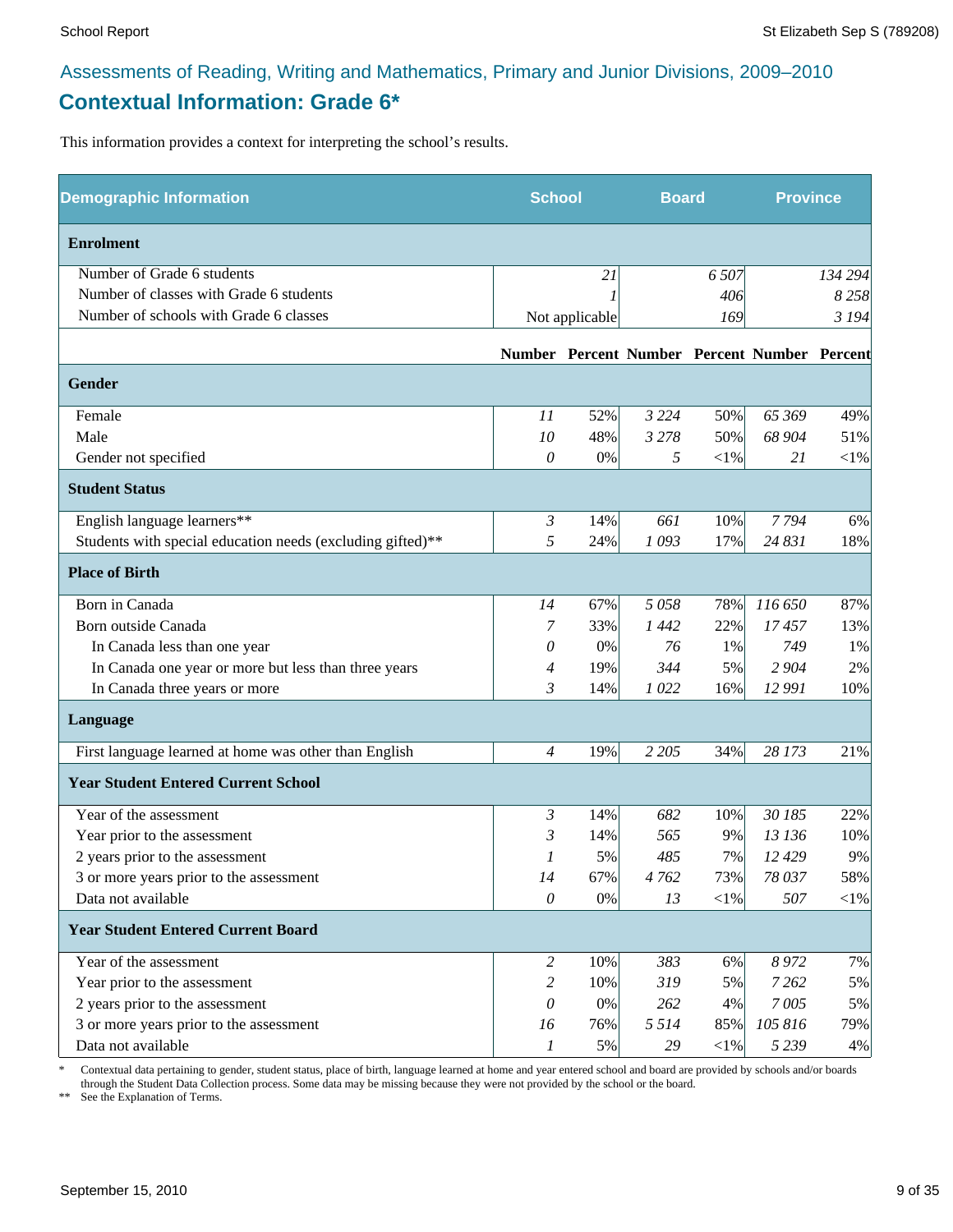*Number of Students* 

**Grade 6: Writing\***

**Exempt**  $\qquad$  0

*Number of Students 21*

**Grade 6: Mathematics\***

*Participating Students*

 **No Data**

**At or Above Provincial Standard (Levels 3 and 4) †**

 **NE1\*\* Level 1 Level 2 Level 3 Level 4**

### Results in Reading, Writing and Mathematics, 2009–2010 **Grade 6: All Students**

*#* % % %

**71%**

**58%**

 $2%$ 1% 97%  $<$ 1% 8% 31% 45% 13%

**Board** *6 502*

2% 1% 97%  $<$ 1% 1% 25% 62% 10%

**Board** *6 507*

**Province** *134 288*

**70%**

**Province** *134 241*

2% 1% 97%  $<$ 1%  $< 1%$ 26% 61% 9%

| Grade 6: Reading*                                                                                           |                     |               |                       |                            |  |  |  |
|-------------------------------------------------------------------------------------------------------------|---------------------|---------------|-----------------------|----------------------------|--|--|--|
| Number of Students                                                                                          | <b>School</b><br>21 |               | <b>Board</b><br>6 507 | <b>Province</b><br>134 201 |  |  |  |
|                                                                                                             | #                   | $\frac{0}{0}$ | $\frac{0}{0}$         | $\%$                       |  |  |  |
| Level 4                                                                                                     | 1                   | 5%            | 10%                   | 11%                        |  |  |  |
| Level 3                                                                                                     | 13                  | 62%           | 57%                   | 61%                        |  |  |  |
| Level 2                                                                                                     | 6                   | 29%           | 23%                   | 20%                        |  |  |  |
| Level 1                                                                                                     |                     | 5%            | 7%                    | 5%                         |  |  |  |
| $NE1**$                                                                                                     | 0                   | 0%            | 1%                    | $<$ 1%                     |  |  |  |
| Participating<br><b>Students</b>                                                                            | 21                  | 100%          | 97%                   | 97%                        |  |  |  |
| No Data                                                                                                     | 0                   | 0%            | 1%                    | 1%                         |  |  |  |
| <b>Exempt</b>                                                                                               |                     | 0%            | 2%                    | 2%                         |  |  |  |
| <b>At or Above</b><br>67%<br><b>Provincial Standard</b><br>(Levels 3 and 4) <sup><math>\dagger</math></sup> |                     |               | 67%                   | 72%                        |  |  |  |

**School**

**School**

**100%**

**57%**

0% 0% 100% 0% 5% 38% 43% 14%

0% 0% 100% 0% 0% 0% 86% 14%







**Exempt** *0* 

*Participating Students*

 **No Data**

**At or Above Provincial Standard (Levels 3 and 4) †**

 **NE1\*\* Level 1 Level 2 Level 3 Level 4**

\* Because percentages in tables and graphs are rounded, and because graphs do not show all reporting categories, percentages may not add to 100.

**\*\*** See the Explanation of Terms.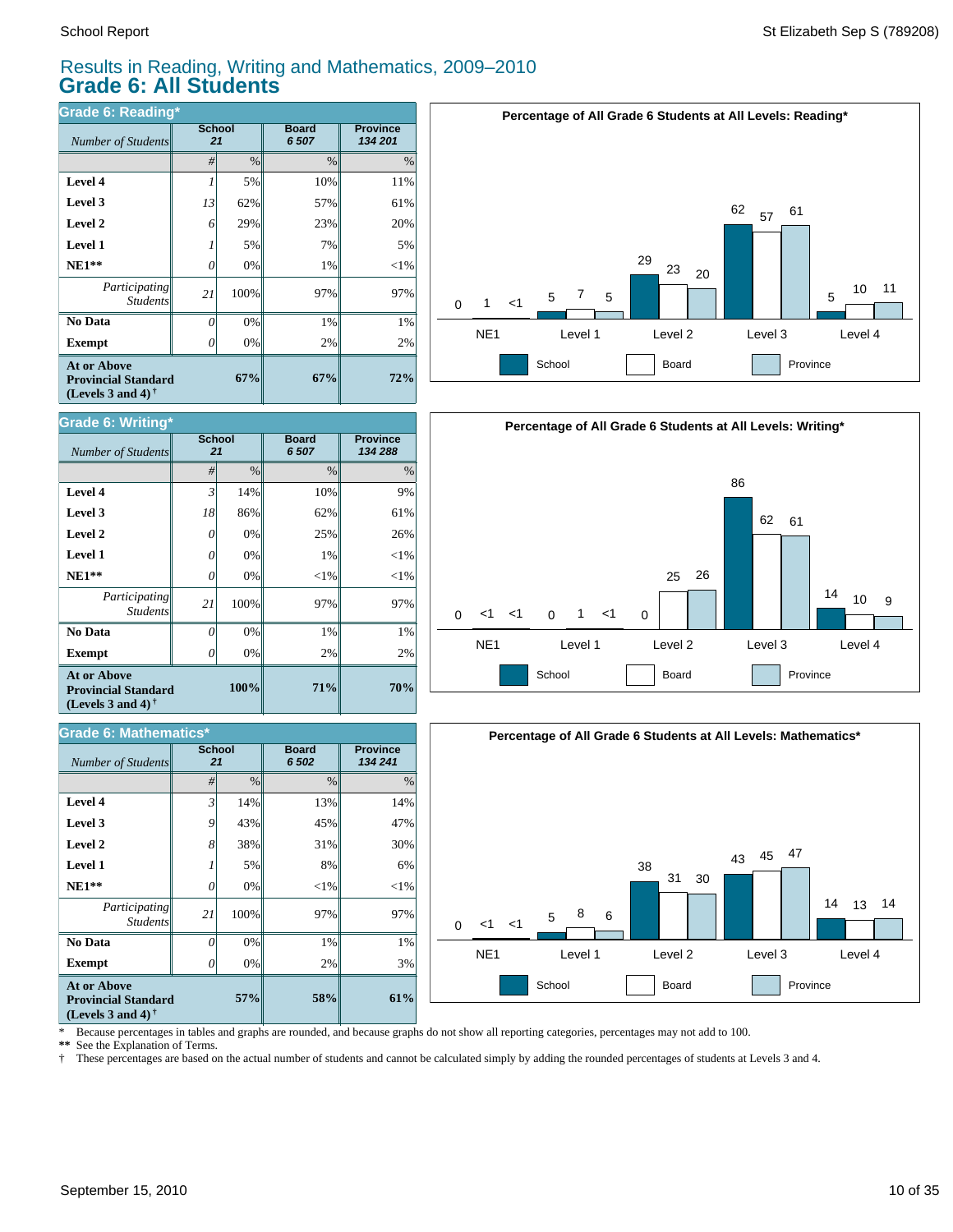### Results in Reading, Writing and Mathematics, 2009–2010

## **Grade 6: Participating Students (excludes "no data" and "exempt" categories)**

| Number of Students                                                                    | <b>School</b><br>21 |      | <b>Board</b><br>6 3 2 4 | <b>Province</b><br>130 135 |  |
|---------------------------------------------------------------------------------------|---------------------|------|-------------------------|----------------------------|--|
|                                                                                       | #                   | $\%$ | $\frac{0}{0}$           | $\%$                       |  |
| Level 4                                                                               |                     | 5%   | 10%                     | 11%                        |  |
| Level 3                                                                               | 13                  | 62%  | 58%                     | 62%                        |  |
| Level 2                                                                               | 6                   | 29%  | 23%                     | 21%                        |  |
| Level 1                                                                               |                     | 5%   | 7%                      | 5%                         |  |
| $NE1**$                                                                               | O                   | 0%   | 1%                      | $<$ 1%                     |  |
| <b>At or Above</b><br>67%<br><b>Provincial Standard</b><br>(Levels 3 and 4) $\dagger$ |                     |      | 69%                     | 74%                        |  |



| Grade 6: Writing*                                                                      |                     |      |                        |                            |  |  |  |
|----------------------------------------------------------------------------------------|---------------------|------|------------------------|----------------------------|--|--|--|
| Number of Students                                                                     | <b>School</b><br>21 |      | <b>Board</b><br>6 3 28 | <b>Province</b><br>130 304 |  |  |  |
|                                                                                        | #                   | $\%$ | $\frac{0}{0}$          | $\frac{0}{0}$              |  |  |  |
| Level 4                                                                                | 3'                  | 14%  | 10%                    | 9%                         |  |  |  |
| Level 3                                                                                | 18                  | 86%  | 64%                    | 63%                        |  |  |  |
| Level 2                                                                                | 0                   | 0%   | 26%                    | 27%                        |  |  |  |
| Level 1                                                                                | O                   | 0%   | 1%                     | 1%                         |  |  |  |
| $NE1**$                                                                                |                     | 0%   | ${<}1\%$               | $<$ 1%                     |  |  |  |
| <b>At or Above</b><br>100%<br><b>Provincial Standard</b><br>(Levels 3 and 4) $\dagger$ |                     |      | 73%                    | 72%                        |  |  |  |



| <b>Grade 6: Mathematics*</b>                                                                                |                     |               |                      |                            |  |  |  |
|-------------------------------------------------------------------------------------------------------------|---------------------|---------------|----------------------|----------------------------|--|--|--|
| Number of Students                                                                                          | <b>School</b><br>21 |               | <b>Board</b><br>6314 | <b>Province</b><br>129 882 |  |  |  |
|                                                                                                             | #                   | $\frac{0}{0}$ | $\frac{0}{0}$        | $\frac{0}{0}$              |  |  |  |
| Level 4                                                                                                     | 3 <sup>1</sup>      | 14%           | 14%                  | 14%                        |  |  |  |
| Level 3                                                                                                     | 9                   | 43%           | 46%                  | 48%                        |  |  |  |
| Level 2                                                                                                     | 8                   | 38%           | 32%                  | 31%                        |  |  |  |
| Level 1                                                                                                     |                     | 5%            | 8%                   | 7%                         |  |  |  |
| $NE1**$                                                                                                     | O                   | 0%            | $<$ 1%               | $<$ 1%                     |  |  |  |
| <b>At or Above</b><br>57%<br><b>Provincial Standard</b><br>(Levels 3 and 4) <sup><math>\dagger</math></sup> |                     |               | 60%                  | 63%                        |  |  |  |



\* Because percentages in tables and graphs are rounded, percentages may not add to 100.<br>\*\* See the Explanation of Terms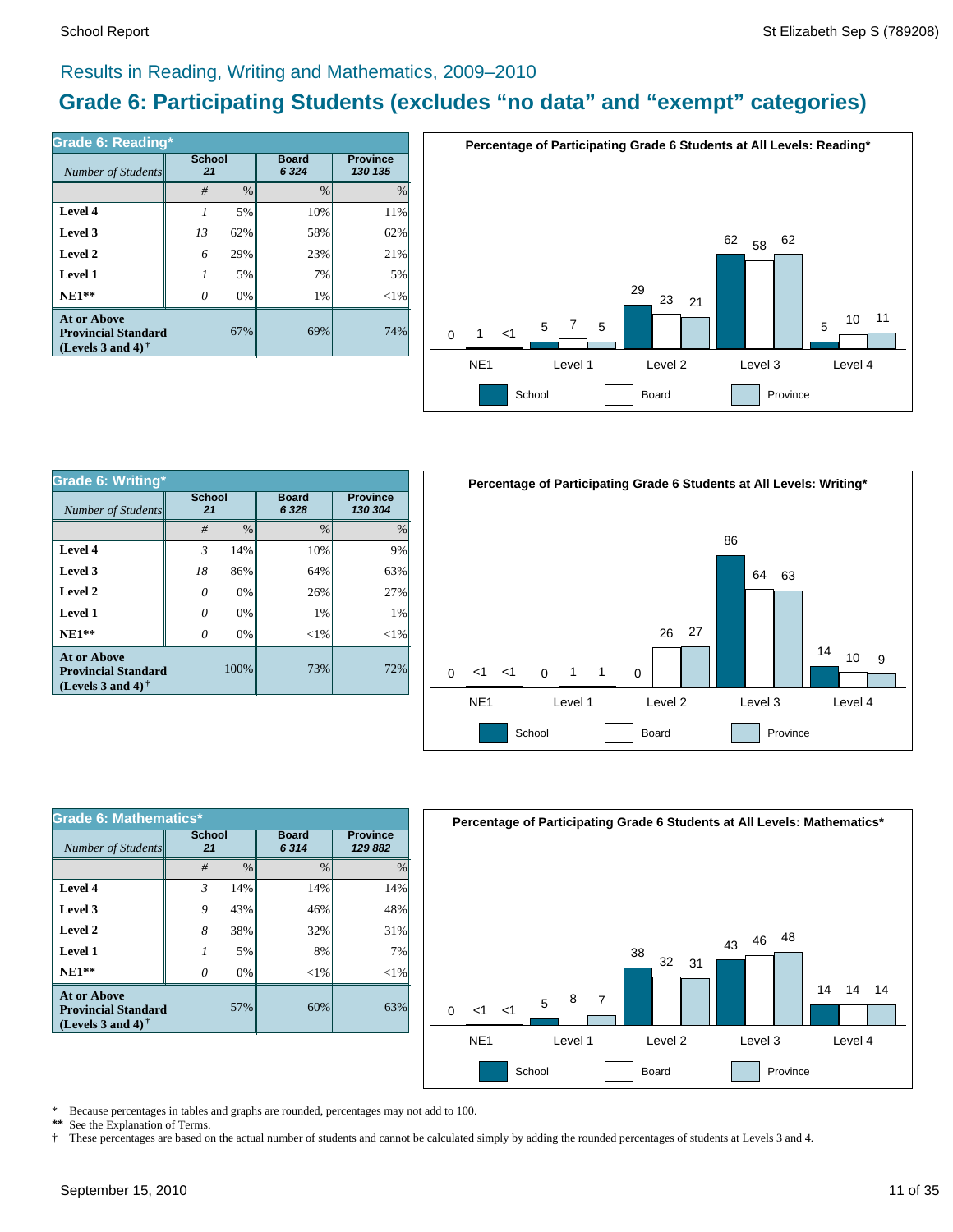## Results in Reading, Writing and Mathematics, 2009–2010

## **Grade 6: Gender††**

| Grade 6: School*                                                                                     |                      |             |                |             |                      |                    |  |
|------------------------------------------------------------------------------------------------------|----------------------|-------------|----------------|-------------|----------------------|--------------------|--|
|                                                                                                      | Reading              |             | <b>Writing</b> |             |                      | <b>Mathematics</b> |  |
| Number of Students                                                                                   | <b>Female</b><br>N/R | Male<br>N/R | Female<br>N/R  | Male<br>N/R | <b>Female</b><br>N/R | Male<br>N/R        |  |
| Level 4                                                                                              | N/R                  | N/R         | N/R            | N/R         | N/R                  | N/R                |  |
| Level 3                                                                                              | N/R                  | N/R         | N/R            | N/R         | N/R                  | N/R                |  |
| Level 2                                                                                              | N/R                  | N/R         | N/R            | N/R         | N/R                  | N/R                |  |
| Level 1                                                                                              | N/R                  | N/R         | N/R            | N/R         | N/R                  | N/R                |  |
| $NE1**$                                                                                              | N/R                  | N/R         | N/R            | N/R         | N/R                  | N/R                |  |
| <i>Participating</i><br><b>Students</b>                                                              | N/R                  | N/R         | N/R            | N/R         | N/R                  | N/R                |  |
| No Data                                                                                              | N/R                  | N/R         | N/R            | N/R         | N/R                  | N/R                |  |
| <b>Exempt</b>                                                                                        | N/R                  | N/R         | N/R            | N/R         | N/R                  | N/R                |  |
| <b>At or Above</b><br><b>Provincial Standard</b><br>(Levels 3 and 4) <sup><math>\dagger</math></sup> | N/R                  | N/R         | N/R            | N/R         | N/R                  | N/R                |  |

| Grade 6: Board*                                                                |                          |                 |                          |                        |                          |                    |  |
|--------------------------------------------------------------------------------|--------------------------|-----------------|--------------------------|------------------------|--------------------------|--------------------|--|
|                                                                                |                          | Reading         | <b>Writing</b>           |                        |                          | <b>Mathematics</b> |  |
| Number of Students                                                             | <b>Female</b><br>3 2 2 4 | Male<br>3 2 7 8 | <b>Female</b><br>3 2 2 4 | <b>Male</b><br>3 2 7 8 | <b>Female</b><br>3 2 2 1 | Male<br>3 2 7 6    |  |
| Level 4                                                                        | 12%                      | 8%              | 13%                      | 6%                     | 14%                      | 13%                |  |
| Level 3                                                                        | 58%                      | 56%             | 66%                      | 58%                    | 46%                      | 43%                |  |
| Level 2                                                                        | 22%                      | 24%             | 18%                      | 32%                    | 31%                      | 31%                |  |
| <b>Level 1</b>                                                                 | 6%                       | 8%              | ${<}1\%$                 | 1%                     | 7%                       | 9%                 |  |
| $NE1**$                                                                        | ${<}1\%$                 | 1%              | ${<}1\%$                 | ${<}1\%$               | ${<}1\%$                 | ${<}1\%$           |  |
| Participating<br><b>Students</b>                                               | 98%                      | 96%             | 98%                      | 97%                    | 98%                      | 96%                |  |
| No Data                                                                        | 1%                       | 1%              | 1%                       | 1%                     | 1%                       | 1%                 |  |
| <b>Exempt</b>                                                                  | 2%                       | 3%              | 2%                       | 3%                     | 2%                       | 3%                 |  |
| <b>At or Above</b><br><b>Provincial Standard</b><br>(Levels 3 and 4) $\dagger$ | 70%                      | 64%             | 79%                      | 64%                    | 59%                      | 57%                |  |

| <b>Grade 6: Province*</b>                                                                            |                         |                |                         |                |                         |                    |  |
|------------------------------------------------------------------------------------------------------|-------------------------|----------------|-------------------------|----------------|-------------------------|--------------------|--|
|                                                                                                      | Reading                 |                | <b>Writing</b>          |                |                         | <b>Mathematics</b> |  |
| Number of Students                                                                                   | <b>Female</b><br>65 329 | Male<br>68 851 | <b>Female</b><br>65 369 | Male<br>68 898 | <b>Female</b><br>65 342 | Male<br>68 878     |  |
| Level 4                                                                                              | 13%                     | 9%             | 13%                     | 5%             | 14%                     | 14%                |  |
| Level 3                                                                                              | 62%                     | 59%            | 67%                     | 56%            | 49%                     | 45%                |  |
| Level 2                                                                                              | 18%                     | 22%            | 18%                     | 34%            | 30%                     | 30%                |  |
| Level 1                                                                                              | 4%                      | 6%             | ${<}1\%$                | 1%             | 6%                      | 7%                 |  |
| $NE1**$                                                                                              | ${<}1\%$                | 1%             | ${<}1\%$                | ${<}1\%$       | ${<}1\%$                | ${<}1\%$           |  |
| <i>Participating</i><br><i>Students</i>                                                              | 98%                     | 96%            | 98%                     | 96%            | 98%                     | 96%                |  |
| No Data                                                                                              | 1%                      | 1%             | 1%                      | 1%             | 1%                      | 1%                 |  |
| <b>Exempt</b>                                                                                        | 2%                      | 3%             | 2%                      | 3%             | 2%                      | 3%                 |  |
| <b>At or Above</b><br><b>Provincial Standard</b><br>(Levels 3 and 4) <sup><math>\dagger</math></sup> | 76%                     | 68%            | 79%                     | 61%            | 62%                     | 59%                |  |

\* Because percentages in tables are rounded, percentages may not add to 100.<br>\*\* See the Explanation of Terms.

See the Explanation of Terms.

† These percentages are based on the actual number of students and cannot be calculated simply by adding the rounded percentages of students at Levels 3 and 4.<br>†† Results include only students for whom gender data were ava

†† Results include only students for whom gender data were available.





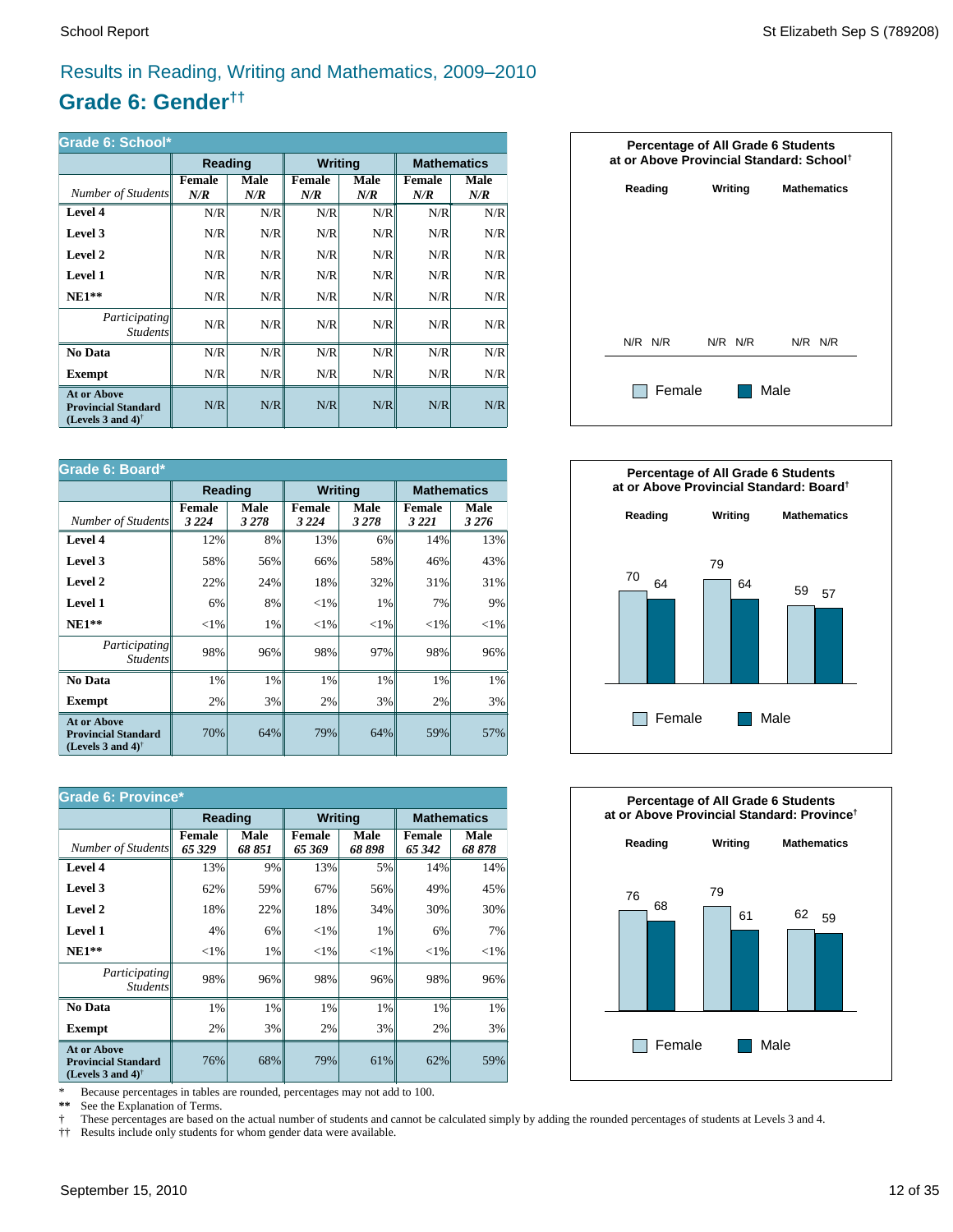## **Contextual Information over Time: Grade 3\*** Assessments of Reading, Writing and Mathematics, Primary and Junior Divisions, 2009–2010

This information provides a context for interpreting the school's results over the past five years.

| <b>Grade 3</b>                                                | 2005-2006 | 2006-2007 | 2007-2008 | 2008-2009 | 2009-2010 |
|---------------------------------------------------------------|-----------|-----------|-----------|-----------|-----------|
| <b>Enrolment</b>                                              |           |           |           |           |           |
| Number of students                                            | 20        | 25        | 13        | 24        | 23        |
| <b>Participation in the Assessment</b>                        |           |           |           |           |           |
| Reading <sup>†</sup>                                          | 100%      | 96%       | 100%      | 100%      | 96%       |
| Writing <sup>†</sup>                                          | 100%      | 96%       | 100%      | 100%      | 96%       |
| Mathematics <sup>†</sup>                                      | 100%      | 96%       | 100%      | 100%      | 96%       |
| <b>Gender</b>                                                 |           |           |           |           |           |
| Female                                                        | 45%       | 56%       | 54%       | 58%       | 48%       |
| Male                                                          | 55%       | 44%       | 46%       | 42%       | 52%       |
| <b>Student Status</b>                                         |           |           |           |           |           |
| English language learners**                                   | 5%        | 20%       | 0%        | 4%        | 17%       |
| Students with special education needs (excluding<br>gifted)** | 15%       | 4%        | 23%       | 21%       | 17%       |
| <b>Place of Birth</b>                                         |           |           |           |           |           |
| Born in Canada                                                | 80%       | 68%       | 100%      | 83%       | 70%       |
| Born outside Canada                                           | 20%       | 32%       | 0%        | 17%       | 30%       |
| In Canada less than one year                                  | 5%        | 4%        | 0%        | 0%        | 4%        |
| In Canada one year or more but less than three years          | 0%        | 16%       | 0%        | 4%        | 9%        |
| In Canada three years or more                                 | 15%       | 12%       | 0%        | 12%       | 17%       |
| Language                                                      |           |           |           |           |           |
| First language learned at home was other than English         | 20%       | 32%       | 0%        | 8%        | 35%       |
| <b>Year Student Entered Current School</b>                    |           |           |           |           |           |
| Year of the assessment                                        | 25%       | 8%        | 0%        | 12%       | 13%       |
| Year prior to the assessment                                  | 5%        | 24%       | 0%        | 8%        | 13%       |
| 2 years prior to the assessment                               | 20%       | 28%       | 0%        | 12%       | 13%       |
| 3 or more years prior to the assessment                       | 50%       | 40%       | 100%      | 67%       | 61%       |
| Data not available                                            | 0%        | 0%        | 0%        | 0%        | $0\%$     |

\* Contextual data pertaining to gender, student status, place of birth, language learned at home and year entered school are provided by schools and/or boards through the Student Data Collection process. Some data may be missing because they were not provided by the school or the board.

† Some French Immersion students do not write all components of the assessment in Grade 3; the numbers shown reflect those students who were expected to write each component as determined by the French Immersion participation option selected by boards.

\*\* See the Explanation of Terms.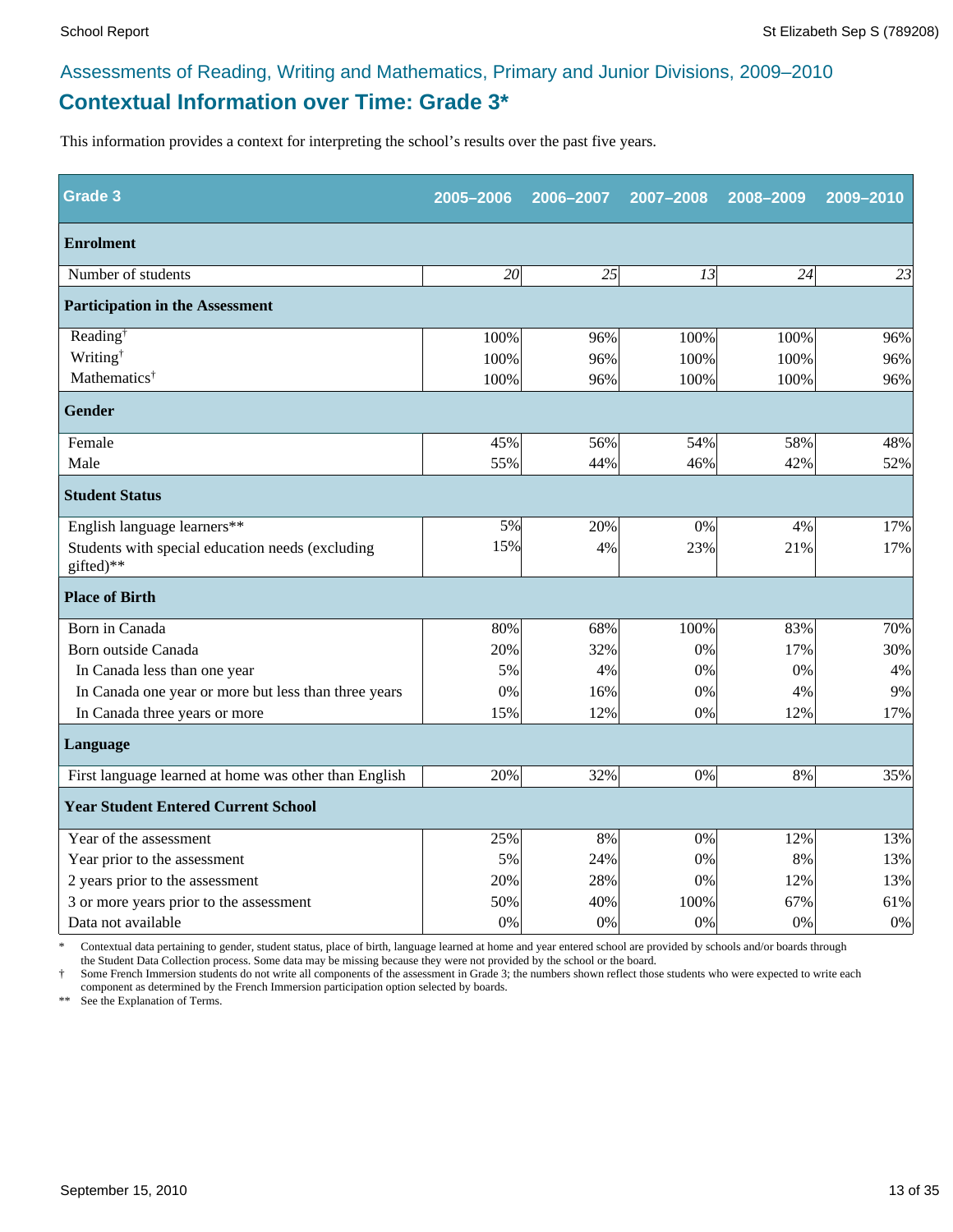## **Grade 3: Reading** Results over Time, 2006–2007 to 2009–2010®

| <b>Grade 3 Reading: School*</b>                                         |             |         |             |             |  |  |  |  |
|-------------------------------------------------------------------------|-------------|---------|-------------|-------------|--|--|--|--|
| Year                                                                    | $'06 - '07$ | '07-'08 | $'08 - '09$ | $'09 - '10$ |  |  |  |  |
| Number of<br><b>Students</b>                                            | 25          | N/R     | 24          | 23          |  |  |  |  |
| Level 4                                                                 | 0%          | N/R     | 4%          | 9%          |  |  |  |  |
| Level 3                                                                 | 36%         | N/R     | 62%         | 61%         |  |  |  |  |
| Level 2                                                                 | 48%         | N/R     | 33%         | 26%         |  |  |  |  |
| Level 1                                                                 | 8%          | N/R     | 0%          | 0%          |  |  |  |  |
| <b>NE1**</b>                                                            | 4%          | N/R     | 0%          | $0\%$       |  |  |  |  |
| Participating<br><b>Students</b>                                        | 96%         | N/R     | 100%        | 96%         |  |  |  |  |
| No Data                                                                 | 0%          | N/R     | 0%          | 4%          |  |  |  |  |
| <b>Exempt</b>                                                           | 4%          | N/R     | 0%          | 0%          |  |  |  |  |
| <b>At or Above</b><br><b>Provincial</b><br><b>Standard</b> <sup>†</sup> | 36%         | N/R     | 67%         | 70%         |  |  |  |  |

### School Report **State Sep S (789208)** Stellizabeth Sep S (789208)



## **Year '06–'07 '07–'08 '08–'09 '09–'10 Grade 3 Reading: Board\***

| Number of<br><b>Students</b>                                 | 6083 | 6 161 | 5780 | 6 100 |
|--------------------------------------------------------------|------|-------|------|-------|
| Level 4                                                      | 8%   | 9%    | 8%   | 9%    |
| Level 3                                                      | 52%  | 54%   | 54%  | 51%   |
| Level 2                                                      | 25%  | 25%   | 25%  | 27%   |
| Level 1                                                      | 7%   | 7%    | 7%   | 8%    |
| <b>NE1**</b>                                                 | 2%   | 1%    | 2%   | 2%    |
| Participating<br><b>Students</b>                             | 95%  | 95%   | 95%  | 96%   |
| No Data                                                      | 1%   | 1%    | 1%   | 1%    |
| <b>Exempt</b>                                                | 4%   | 4%    | 4%   | 3%    |
| <b>At or Above</b><br><b>Provincial</b><br><b>Standard</b> † | 60%  | 62%   | 62%  | 60%   |

### **Grade 3 Reading: Province\***

| Year                                                                    | $'06 - '07$ | '07-'08 | $'08 - '09$ | $'09 - '10$ |  |  |  |  |
|-------------------------------------------------------------------------|-------------|---------|-------------|-------------|--|--|--|--|
| Number of<br><b>Students</b>                                            | 127 618     | 125 088 | 121 787     | 123813      |  |  |  |  |
| Level 4                                                                 | 6%          | 8%      | 7%          | 8%          |  |  |  |  |
| Level 3                                                                 | 55%         | 53%     | 53%         | 54%         |  |  |  |  |
| Level 2                                                                 | 25%         | 26%     | 26%         | 25%         |  |  |  |  |
| Level 1                                                                 | 6%          | 7%      | 7%          | 7%          |  |  |  |  |
| $NE1**$                                                                 | 2%          | 2%      | 2%          | 2%          |  |  |  |  |
| Participating<br><b>Students</b>                                        | 95%         | 95%     | 95%         | 96%         |  |  |  |  |
| No Data                                                                 | 1%          | 1%      | 1%          | 1%          |  |  |  |  |
| <b>Exempt</b>                                                           | 4%          | 4%      | 4%          | 3%          |  |  |  |  |
| <b>At or Above</b><br><b>Provincial</b><br><b>Standard</b> <sup>†</sup> | 62%         | 61%     | 61%         | 62%         |  |  |  |  |





Refer to the EQAO Web site (www.eqao.com) for data from previous years.

\* Because percentages in tables and graphs are rounded, and because graphs do not show all reporting categories, percentages may not add to 100.

**\*\*** See the Explanation of Terms.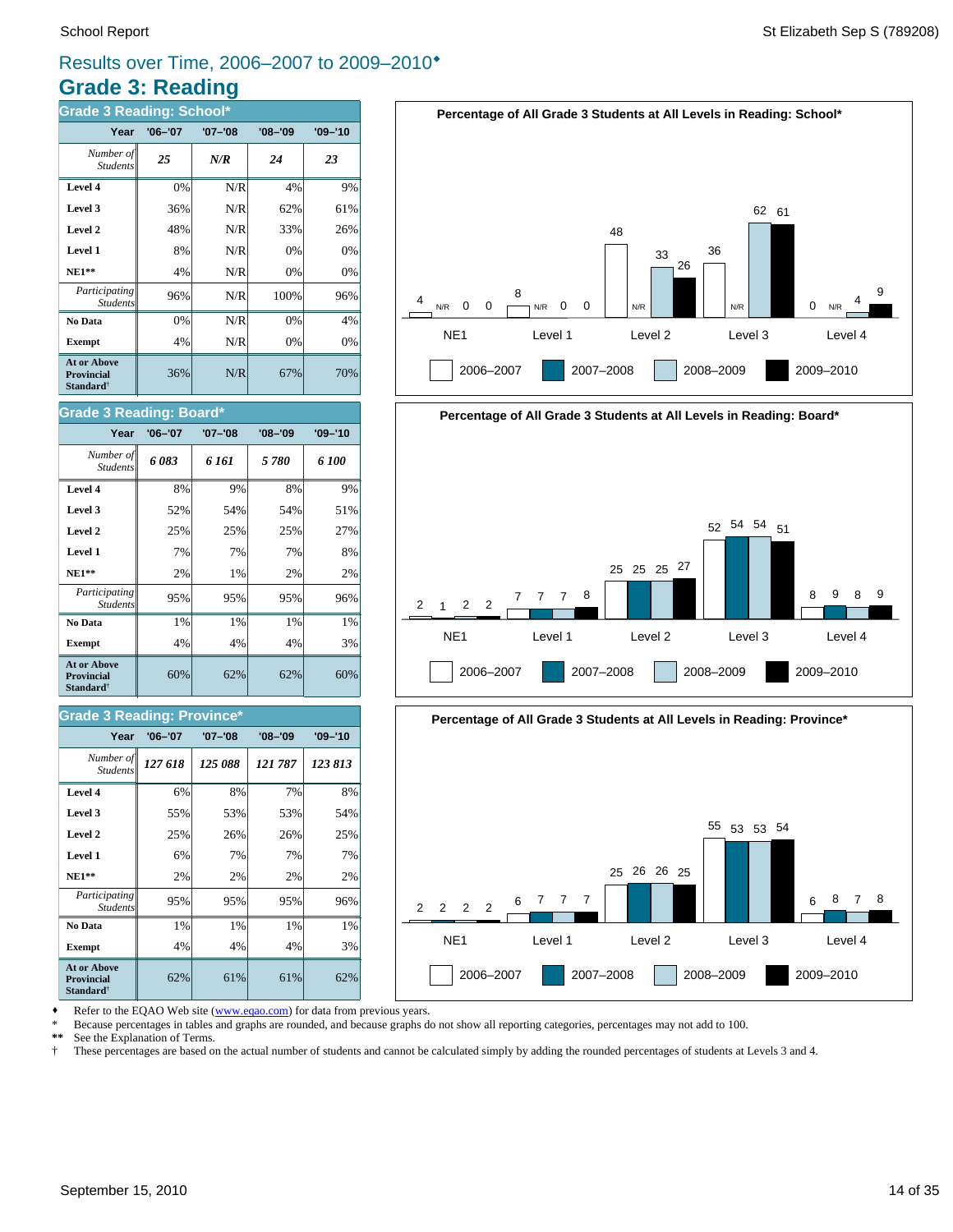## **Grade 3: Writing** Results over Time, 2006–2007 to 2009–2010®

| <b>Grade 3 Writing: School*</b>                                         |             |             |             |             |  |  |  |  |
|-------------------------------------------------------------------------|-------------|-------------|-------------|-------------|--|--|--|--|
| Year                                                                    | $'06 - '07$ | $'07 - '08$ | $'08 - '09$ | $'09 - '10$ |  |  |  |  |
| Number of<br><b>Students</b>                                            | 25          | N/R         | 24          | 23          |  |  |  |  |
| Level 4                                                                 | 4%          | N/R         | 8%          | 0%          |  |  |  |  |
| Level 3                                                                 | 72%         | N/R         | 71%         | 74%         |  |  |  |  |
| Level 2                                                                 | 20%         | N/R         | 21%         | 22%         |  |  |  |  |
| Level 1                                                                 | 0%          | N/R         | 0%          | 0%          |  |  |  |  |
| <b>NE1**</b>                                                            | 0%          | N/R         | 0%          | 0%          |  |  |  |  |
| Participating<br><b>Students</b>                                        | 96%         | N/R         | 100%        | 96%         |  |  |  |  |
| No Data                                                                 | 0%          | N/R         | 0%          | 4%          |  |  |  |  |
| <b>Exempt</b>                                                           | 4%          | N/R         | 0%          | 0%          |  |  |  |  |
| <b>At or Above</b><br><b>Provincial</b><br><b>Standard</b> <sup>†</sup> | 76%         | N/R         | 79%         | 74%         |  |  |  |  |



## **Percentage of All Grade 3 Students at All Levels in Writing: Board\*** NE1 Level 1 Level 2 Level 3 Level 4 1 2006–2007 2007–2008 2008–2009 2009–2010 <1 <1 <1 <1 <1 <1 <1 25 25 24 24 <sup>61</sup> <sup>63</sup> <sup>66</sup> <sup>67</sup> 8 7 6 5



Refer to the EQAO Web site (www.eqao.com) for data from previous years.

\* Because percentages in tables and graphs are rounded, and because graphs do not show all reporting categories, percentages may not add to 100.

**\*\*** See the Explanation of Terms.

† These percentages are based on the actual number of students and cannot be calculated simply by adding the rounded percentages of students at Levels 3 and 4.

### **Level 1**  $\left| \begin{array}{c} | & | \ 1/6 & | \end{array} \right|$   $\left| \begin{array}{c} | & | \ 1/6 & | \end{array} \right|$   $\left| \begin{array}{c} | & | \ 1/6 & | \end{array} \right|$ **Level 2**  $\begin{array}{ccc} \hline \end{array}$  25% 25% 24% 24%

**Grade 3 Writing: Board\***

Student.

| $NE1**$                                                                 | 1%  | ${<}1\%$ | ${<}1\%$ | ${<}1%$ |  |  |
|-------------------------------------------------------------------------|-----|----------|----------|---------|--|--|
| Participating<br><b>Students</b>                                        | 95% | 95%      | 96%      | 97%     |  |  |
| No Data                                                                 | 1%  | 1%       | 1%       | 1%      |  |  |
| <b>Exempt</b>                                                           | 4%  | 4%       | 3%       | 3%      |  |  |
| <b>At or Above</b><br><b>Provincial</b><br><b>Standard</b> <sup>†</sup> | 69% | 70%      | 72%      | 72%     |  |  |
|                                                                         |     |          |          |         |  |  |
| $O$ rade $O$ Weiting $D$ ravinest                                       |     |          |          |         |  |  |

**Level 3**  $\begin{vmatrix} 61\% & 63\% \end{vmatrix}$  66% 67% **Level 4** 8% 7% 6% 5% *6 083 6 161 5 780 6 100 Number of*

**Year '06–'07 '07–'08 '08–'09 '09–'10**

### **Grade 3 Writing: Province\***

| Year                                                                    | $'06 - '07$ | '07-'08  | $'08 - '09$ | $'09 - '10$ |
|-------------------------------------------------------------------------|-------------|----------|-------------|-------------|
| Number of<br><b>Students</b>                                            | 127 618     | 125 088  | 121 788     | 123 800     |
| Level 4                                                                 | 6%          | 5%       | 4%          | 4%          |
| Level 3                                                                 | 58%         | 61%      | 63%         | 66%         |
| Level 2                                                                 | 30%         | 29%      | 28%         | 26%         |
| Level 1                                                                 | ${<}1\%$    | ${<}1\%$ | ${<}1\%$    | ${<}1\%$    |
| $NE1**$                                                                 | ${<}1\%$    | ${<}1\%$ | ${<}1\%$    | ${<}1\%$    |
| Participating<br><b>Students</b>                                        | 95%         | 96%      | 96%         | 97%         |
| No Data                                                                 | 1%          | 1%       | 1%          | 1%          |
| <b>Exempt</b>                                                           | 4%          | 3%       | 3%          | 3%          |
| <b>At or Above</b><br><b>Provincial</b><br><b>Standard</b> <sup>†</sup> | 64%         | 66%      | 68%         | 70%         |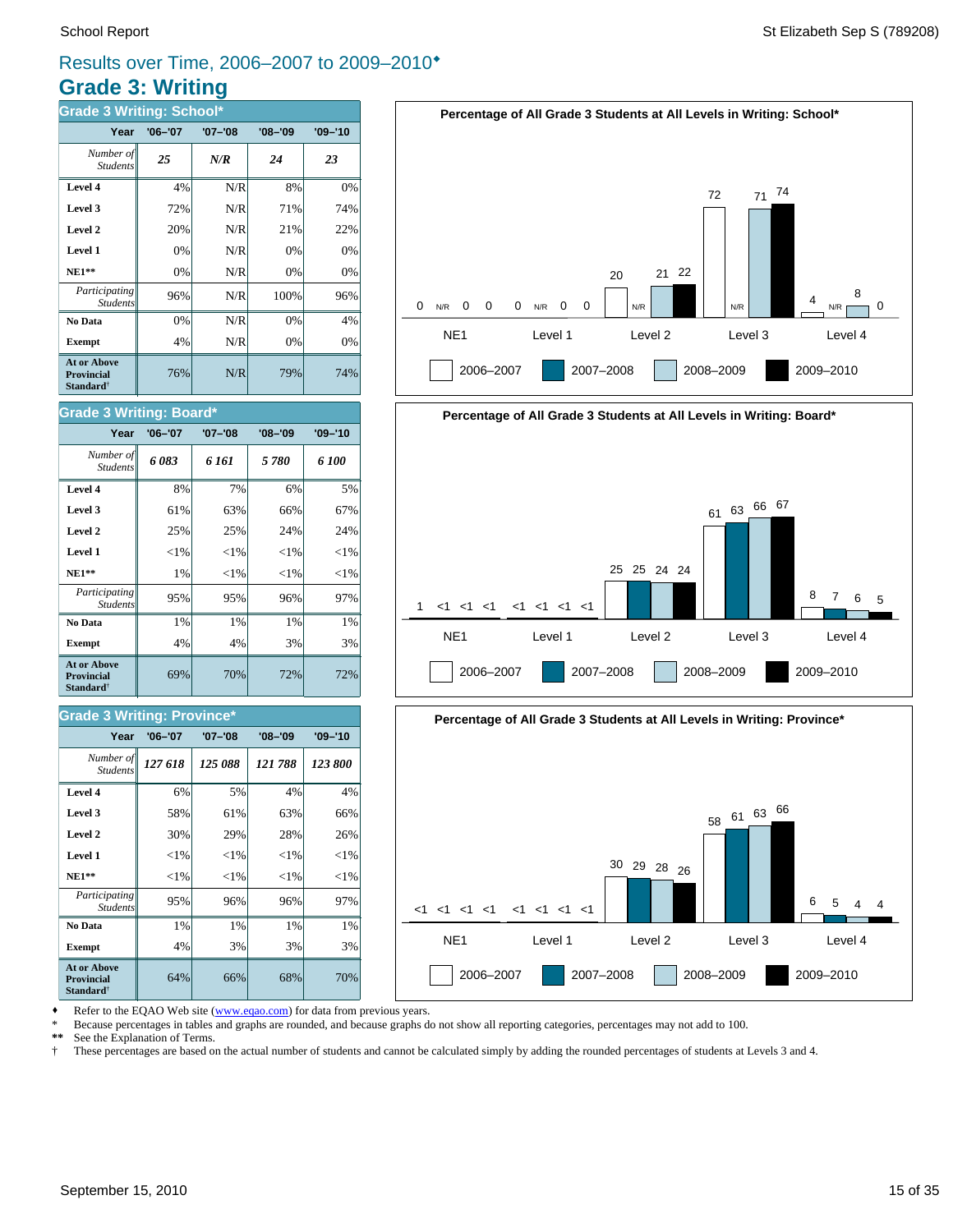## **Grade 3: Mathematics** Results over Time, 2006–2007 to 2009–2010®

| <b>Grade 3 Mathematics: School*</b>                                     |             |             |             |             |  |
|-------------------------------------------------------------------------|-------------|-------------|-------------|-------------|--|
| Year                                                                    | $'06 - '07$ | $'07 - '08$ | $'08 - '09$ | $'09 - '10$ |  |
| Number of<br><b>Students</b>                                            | 25          | N/R         | 24          | 23          |  |
| Level 4                                                                 | 8%          | N/R         | 12%         | 9%          |  |
| Level 3                                                                 | 52%         | N/R         | 71%         | 65%         |  |
| Level 2                                                                 | 36%         | N/R         | 17%         | 22%         |  |
| Level 1                                                                 | 0%          | N/R         | 0%          | 0%          |  |
| $NE1**$                                                                 | 0%          | N/R         | 0%          | 0%          |  |
| Participating<br><b>Students</b>                                        | 96%         | N/R         | 100%        | 96%         |  |
| No Data                                                                 | 0%          | N/R         | 0%          | 4%          |  |
| <b>Exempt</b>                                                           | 4%          | N/R         | 0%          | 0%          |  |
| <b>At or Above</b><br><b>Provincial</b><br><b>Standard</b> <sup>†</sup> | 60%         | N/R         | 83%         | 74%         |  |

| <b>Grade 3 Mathematics: Board*</b>                               |             |          |             |             |  |
|------------------------------------------------------------------|-------------|----------|-------------|-------------|--|
| Year                                                             | $'06 - '07$ | '07-'08  | $'08 - '09$ | $'09 - '10$ |  |
| Number of<br><b>Students</b>                                     | 6 2 4 3     | 6305     | 5960        | 6292        |  |
| Level 4                                                          | 13%         | 13%      | 15%         | 13%         |  |
| Level 3                                                          | 55%         | 55%      | 56%         | 56%         |  |
| Level 2                                                          | 24%         | 24%      | 22%         | 25%         |  |
| Level 1                                                          | 3%          | 3%       | 2%          | 3%          |  |
| $NE1**$                                                          | ${<}1\%$    | ${<}1\%$ | ${<}1%$     | ${<}1\%$    |  |
| Participating<br><b>Students</b>                                 | 95%         | 95%      | 96%         | 97%         |  |
| No Data                                                          | 1%          | 1%       | 1%          | 1%          |  |
| <b>Exempt</b>                                                    | 4%          | 4%       | 3%          | 3%          |  |
| At or Above<br><b>Provincial</b><br><b>Standard</b> <sup>†</sup> | 68%         | 68%      | 72%         | 68%         |  |

### **Grade 3 Mathematics: Province\***

| Year                                                                    | $'06 - '07$ | $'07 - '08$ | $'08 - '09$ | $'09 - '10$ |
|-------------------------------------------------------------------------|-------------|-------------|-------------|-------------|
| Number of<br><b>Students</b>                                            | 130 996     | 128 659     | 125 464     | 127 726     |
| Level 4                                                                 | 11%         | 12%         | 12%         | 12%         |
| Level 3                                                                 | 57%         | 56%         | 58%         | 58%         |
| Level 2                                                                 | 24%         | 25%         | 23%         | 23%         |
| Level 1                                                                 | 3%          | 3%          | 2%          | 3%          |
| <b>NE1**</b>                                                            | ${<}1\%$    | ${<}1\%$    | ${<}1\%$    | ${<}1\%$    |
| <i>Participating</i><br><b>Students</b>                                 | 95%         | 96%         | 96%         | 97%         |
| No Data                                                                 | 1%          | 1%          | 1%          | 1%          |
| <b>Exempt</b>                                                           | 3%          | 3%          | 3%          | 3%          |
| <b>At or Above</b><br><b>Provincial</b><br><b>Standard</b> <sup>†</sup> | 69%         | 68%         | 70%         | 71%         |







Refer to the EQAO Web site (www.eqao.com) for data from previous years.

\* Because percentages in tables and graphs are rounded, and because graphs do not show all reporting categories, percentages may not add to 100.<br>\*\* See the Explanation of Terms

\*\* See the Explanation of Terms.<br><sup>†</sup> These percentages are based on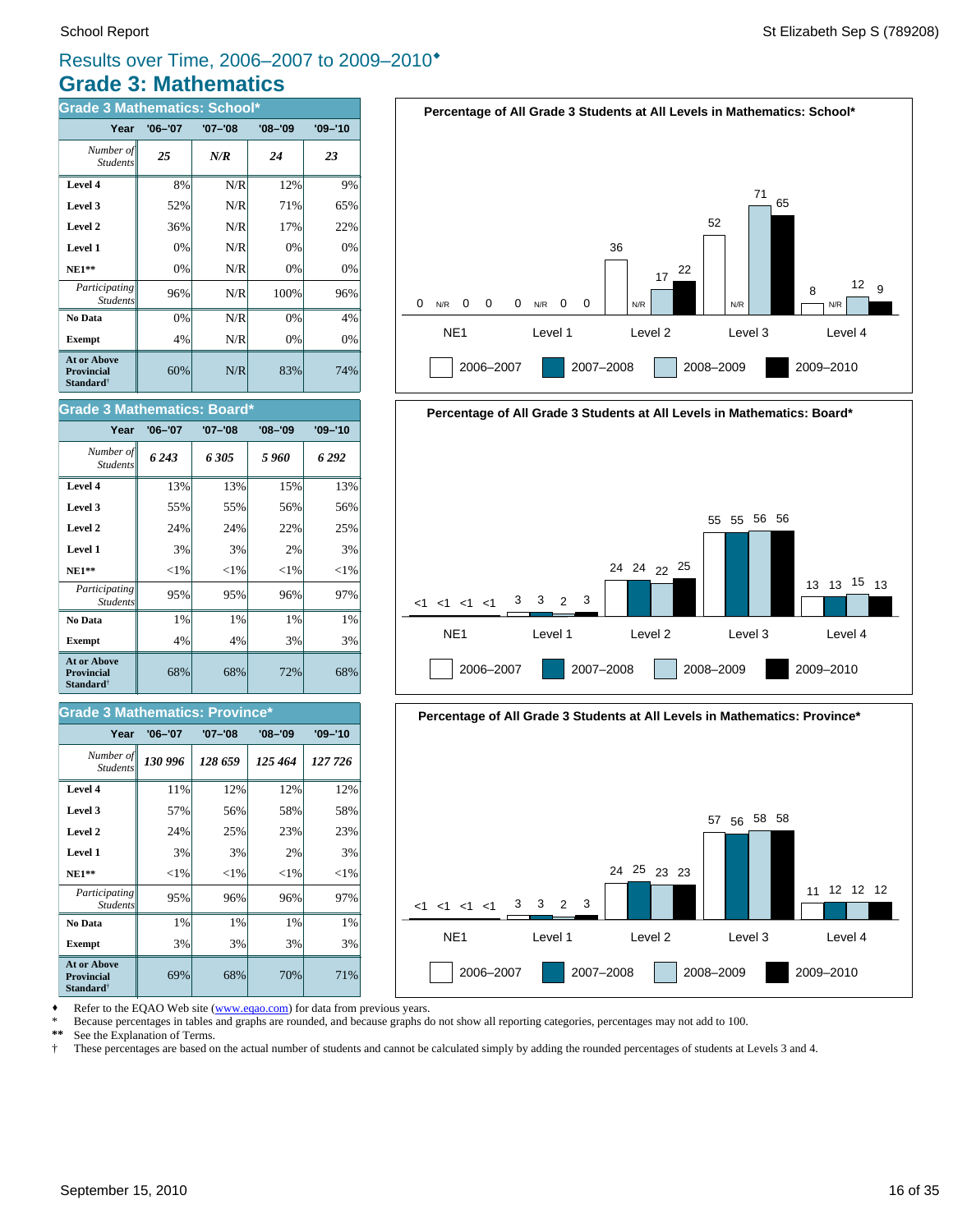## **Contextual Information over Time: Grade 6\*** Assessments of Reading, Writing and Mathematics, Primary and Junior Divisions, 2009–2010

This information provides a context for interpreting the school's results over the past five years.

| Grade 6                                                       | 2005-2006       | 2006-2007 | 2007-2008 | 2008-2009 | 2009-2010 |
|---------------------------------------------------------------|-----------------|-----------|-----------|-----------|-----------|
| <b>Enrolment</b>                                              |                 |           |           |           |           |
| Number of students                                            | $\overline{23}$ | 33        | 33        | 21        | 21        |
| <b>Participation in the Assessment</b>                        |                 |           |           |           |           |
| Reading                                                       | 91%             | 94%       | 100%      | 100%      | 100%      |
| Writing                                                       | 91%             | 94%       | 100%      | 100%      | 100%      |
| Mathematics                                                   | 91%             | 94%       | 100%      | 100%      | 100%      |
| <b>Gender</b>                                                 |                 |           |           |           |           |
| Female                                                        | 43%             | 58%       | 55%       | 52%       | 52%       |
| Male                                                          | 57%             | 42%       | 45%       | 48%       | 48%       |
| <b>Student Status</b>                                         |                 |           |           |           |           |
| English language learners**                                   | 17%             | 24%       | 24%       | 14%       | 14%       |
| Students with special education needs (excluding<br>gifted)** | 17%             | 15%       | 9%        | 19%       | 24%       |
| <b>Place of Birth</b>                                         |                 |           |           |           |           |
| Born in Canada                                                | 70%             | 67%       | 61%       | 67%       | 67%       |
| Born outside Canada                                           | 30%             | 33%       | 39%       | 33%       | 33%       |
| In Canada less than one year                                  | 9%              | 9%        | 0%        | 0%        | 0%        |
| In Canada one year or more but less than three years          | 13%             | 12%       | 12%       | 5%        | 19%       |
| In Canada three years or more                                 | 9%              | 12%       | 27%       | 29%       | 14%       |
| Language                                                      |                 |           |           |           |           |
| First language learned at home was other than English         | 26%             | 33%       | 39%       | 19%       | 19%       |
| <b>Year Student Entered Current School</b>                    |                 |           |           |           |           |
| Year of the assessment                                        | 9%              | 12%       | 15%       | 14%       | 14%       |
| Year prior to the assessment                                  | 30%             | 24%       | 12%       | 5%        | 14%       |
| 2 years prior to the assessment                               | 9%              | 9%        | 12%       | 10%       | 5%        |
| 3 or more years prior to the assessment                       | 52%             | 55%       | 58%       | 71%       | 67%       |
| Data not available                                            | 0%              | 0%        | 3%        | 0%        | $0\%$     |

\* Contextual data pertaining to gender, student status, place of birth, language learned at home and year entered school are provided by schools and/or boards through the Student Data Collection process. Some data may be missing because they were not provided by the school or the board.

\*\* See the Explanation of Terms.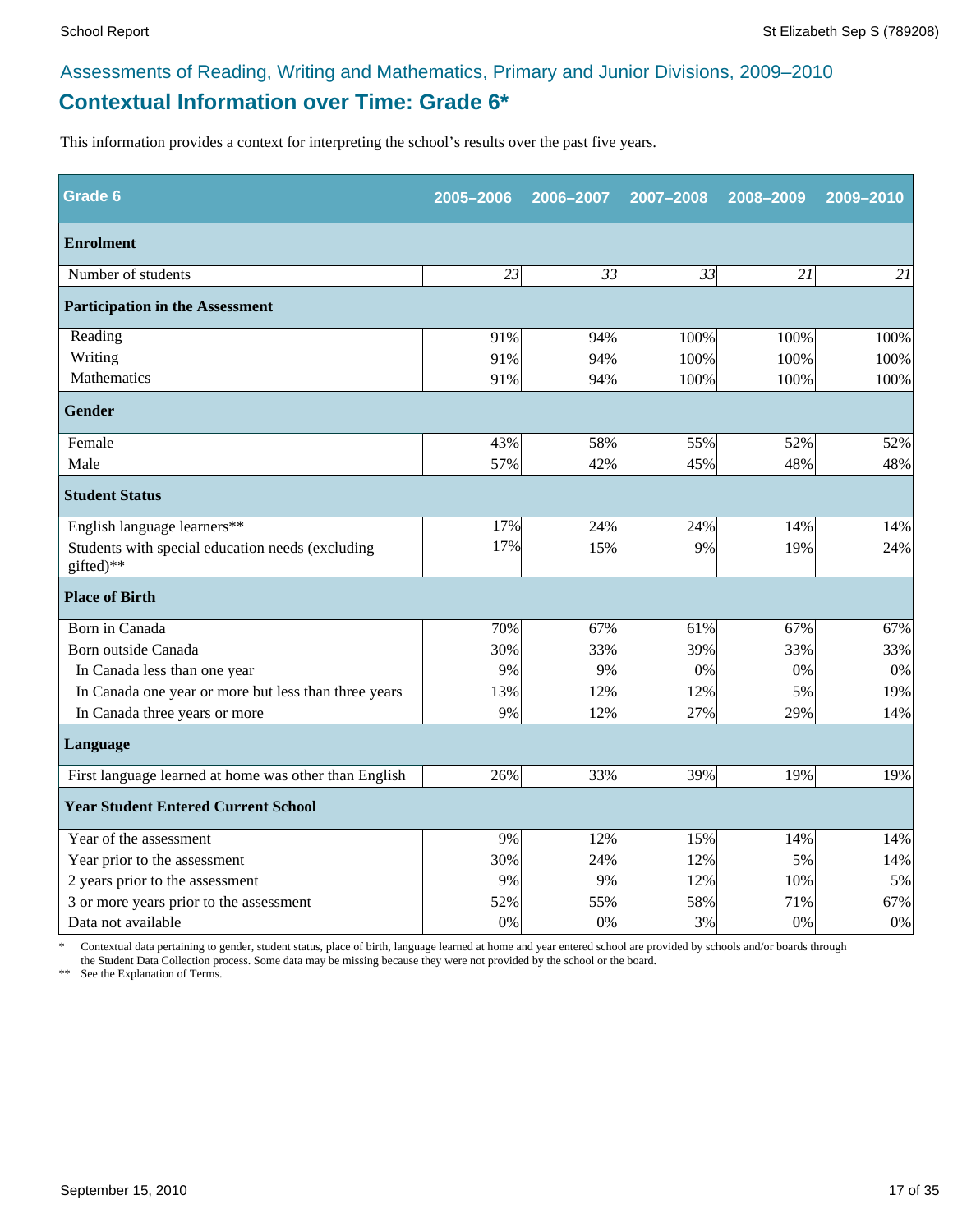## **Grade 6: Reading** Results over Time, 2006–2007 to 2009–2010®

| <b>Grade 6 Reading: School*</b>                                         |             |             |             |             |  |
|-------------------------------------------------------------------------|-------------|-------------|-------------|-------------|--|
| Year                                                                    | $'06 - '07$ | $'07 - '08$ | $'08 - '09$ | $'09 - '10$ |  |
| Number of<br><b>Students</b>                                            | 33          | 33          | 21          | 21          |  |
| Level 4                                                                 | 0%          | 0%          | 19%         | 5%          |  |
| Level 3                                                                 | 52%         | 88%         | 67%         | 62%         |  |
| Level 2                                                                 | 33%         | 12%         | 10%         | 29%         |  |
| Level 1                                                                 | 9%          | 0%          | 0%          | 5%          |  |
| $NE1**$                                                                 | 0%          | 0%          | 5%          | 0%          |  |
| Participating<br><b>Students</b>                                        | 94%         | 100%        | 100%        | 100%        |  |
| No Data                                                                 | 0%          | 0%          | 0%          | 0%          |  |
| <b>Exempt</b>                                                           | 6%          | 0%          | 0%          | 0%          |  |
| <b>At or Above</b><br><b>Provincial</b><br><b>Standard</b> <sup>†</sup> | 52%         | 88%         | 86%         | 67%         |  |

### **Grade 6 Reading: Board\***

| Year                                                                    | $'06 - '07$ | $'07 - '08$ | $'08 - '09$ | $'09 - '10$ |
|-------------------------------------------------------------------------|-------------|-------------|-------------|-------------|
| Number of<br><b>Students</b>                                            | 7061        | 6 702       | 6 753       | 6 507       |
| Level 4                                                                 | 9%          | 8%          | 11%         | 10%         |
| Level 3                                                                 | 54%         | 56%         | 55%         | 57%         |
| Level 2                                                                 | 24%         | 24%         | 23%         | 23%         |
| Level 1                                                                 | 7%          | 7%          | 7%          | 7%          |
| $NE1**$                                                                 | 1%          | 1%          | 1%          | 1%          |
| Participating<br><b>Students</b>                                        | 96%         | 96%         | 97%         | 97%         |
| No Data                                                                 | 1%          | ${<}1\%$    | 1%          | 1%          |
| <b>Exempt</b>                                                           | 3%          | 3%          | 3%          | 2%          |
| <b>At or Above</b><br><b>Provincial</b><br><b>Standard</b> <sup>†</sup> | 63%         | 64%         | 66%         | 67%         |

### **Grade 6 Reading: Province\***

| Year                                                                    | $'06 - '07$ | $'07 - '08$ | $'08 - '09$ | $'09 - '10$ |
|-------------------------------------------------------------------------|-------------|-------------|-------------|-------------|
| Number of<br><b>Students</b>                                            | 145 901     | 140 420     | 136 069     | 134 201     |
| Level 4                                                                 | 7%          | 7%          | 11%         | 11%         |
| Level 3                                                                 | 57%         | 59%         | 59%         | 61%         |
| Level 2                                                                 | 24%         | 24%         | 22%         | 20%         |
| Level 1                                                                 | 6%          | 5%          | 5%          | 5%          |
| $NE1**$                                                                 | 1%          | 1%          | ${<}1\%$    | ${<}1%$     |
| <i>Participating</i><br><b>Students</b>                                 | 95%         | 96%         | 96%         | 97%         |
| No Data                                                                 | 1%          | 1%          | 1%          | 1%          |
| <b>Exempt</b>                                                           | 3%          | 3%          | 3%          | 2%          |
| <b>At or Above</b><br><b>Provincial</b><br><b>Standard</b> <sup>†</sup> | 64%         | 66%         | 69%         | 72%         |







Refer to the EQAO Web site (www.eqao.com) for data from previous years.

\* Because percentages in tables and graphs are rounded, and because graphs do not show all reporting categories, percentages may not add to 100.

**\*\*** See the Explanation of Terms.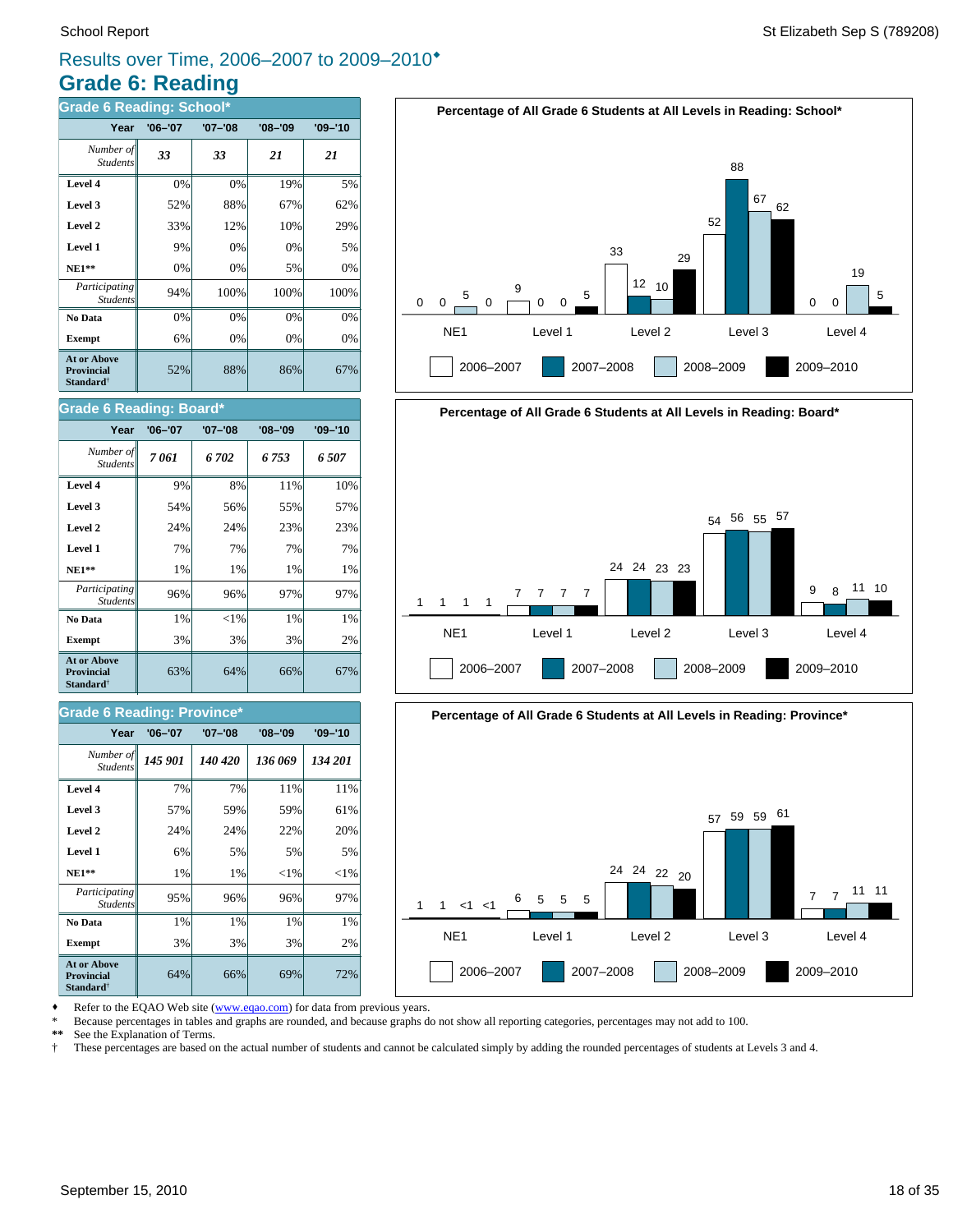## **Grade 6: Writing** Results over Time, 2006–2007 to 2009–2010®

| <b>Grade 6 Writing: School*</b>                                         |             |             |             |             |  |
|-------------------------------------------------------------------------|-------------|-------------|-------------|-------------|--|
| Year                                                                    | $'06 - '07$ | $'07 - '08$ | $'08 - '09$ | $'09 - '10$ |  |
| Number of<br><b>Students</b>                                            | 33          | 33          | 21          | 21          |  |
| Level 4                                                                 | 6%          | 21%         | 24%         | 14%         |  |
| Level 3                                                                 | 64%         | 67%         | 71%         | 86%         |  |
| Level 2                                                                 | 24%         | 12%         | 0%          | 0%          |  |
| Level 1                                                                 | 0%          | 0%          | 5%          | 0%          |  |
| $NE1**$                                                                 | 0%          | 0%          | 0%          | 0%          |  |
| Participating<br><b>Students</b>                                        | 94%         | 100%        | 100%        | 100%        |  |
| No Data                                                                 | 0%          | 0%          | 0%          | 0%          |  |
| <b>Exempt</b>                                                           | 6%          | 0%          | 0%          | 0%          |  |
| <b>At or Above</b><br><b>Provincial</b><br><b>Standard</b> <sup>†</sup> | 70%         | 88%         | 95%         | 100%        |  |

### **Grade 6 Writing: Board\***

| Year                                                                    | $'06 - '07$ | '07-'08  | $'08 - '09$ | $'09 - '10$ |
|-------------------------------------------------------------------------|-------------|----------|-------------|-------------|
| Number of<br><b>Students</b>                                            | 7061        | 6 702    | 6 753       | 6 507       |
| Level 4                                                                 | 8%          | 10%      | 10%         | 10%         |
| Level 3                                                                 | 56%         | 59%      | 60%         | 62%         |
| Level 2                                                                 | 30%         | 25%      | 25%         | 25%         |
| Level 1                                                                 | 1%          | 1%       | ${<}1\%$    | 1%          |
| <b>NE1**</b>                                                            | ${<}1\%$    | ${<}1\%$ | ${<}1\%$    | ${<}1\%$    |
| Participating<br><b>Students</b>                                        | 96%         | 96%      | 97%         | 97%         |
| No Data                                                                 | 1%          | ${<}1\%$ | 1%          | 1%          |
| <b>Exempt</b>                                                           | 3%          | 3%       | 3%          | 2%          |
| <b>At or Above</b><br><b>Provincial</b><br><b>Standard</b> <sup>†</sup> | 64%         | 69%      | 71%         | 71%         |

### **Grade 6 Writing: Province\***

| Year                                                                    | $'06 - '07$ | $'07 - '08$ | $'08 - '09$ | $'09 - '10$ |
|-------------------------------------------------------------------------|-------------|-------------|-------------|-------------|
| Number of<br><b>Students</b>                                            | 145 901     | 140 420     | 136 075     | 134 288     |
| Level 4                                                                 | 7%          | 9%          | 9%          | 9%          |
| Level 3                                                                 | 54%         | 58%         | 58%         | 61%         |
| Level 2                                                                 | 33%         | 28%         | 29%         | 26%         |
| Level 1                                                                 | 2%          | 1%          | ${<}1\%$    | ${<}1\%$    |
| $NE1**$                                                                 | ${<}1\%$    | ${<}1\%$    | ${<}1\%$    | ${<}1\%$    |
| Participating<br><b>Students</b>                                        | 95%         | 96%         | 96%         | 97%         |
| No Data                                                                 | 1%          | 1%          | 1%          | 1%          |
| <b>Exempt</b>                                                           | 3%          | 3%          | 3%          | 2%          |
| <b>At or Above</b><br><b>Provincial</b><br><b>Standard</b> <sup>†</sup> | 61%         | 67%         | 67%         | 70%         |







Refer to the EQAO Web site (www.eqao.com) for data from previous years.

\* Because percentages in tables and graphs are rounded, and because graphs do not show all reporting categories, percentages may not add to 100.<br>\*\* See the Explanation of Terms

\*\* See the Explanation of Terms.<br><sup>†</sup> These percentages are based on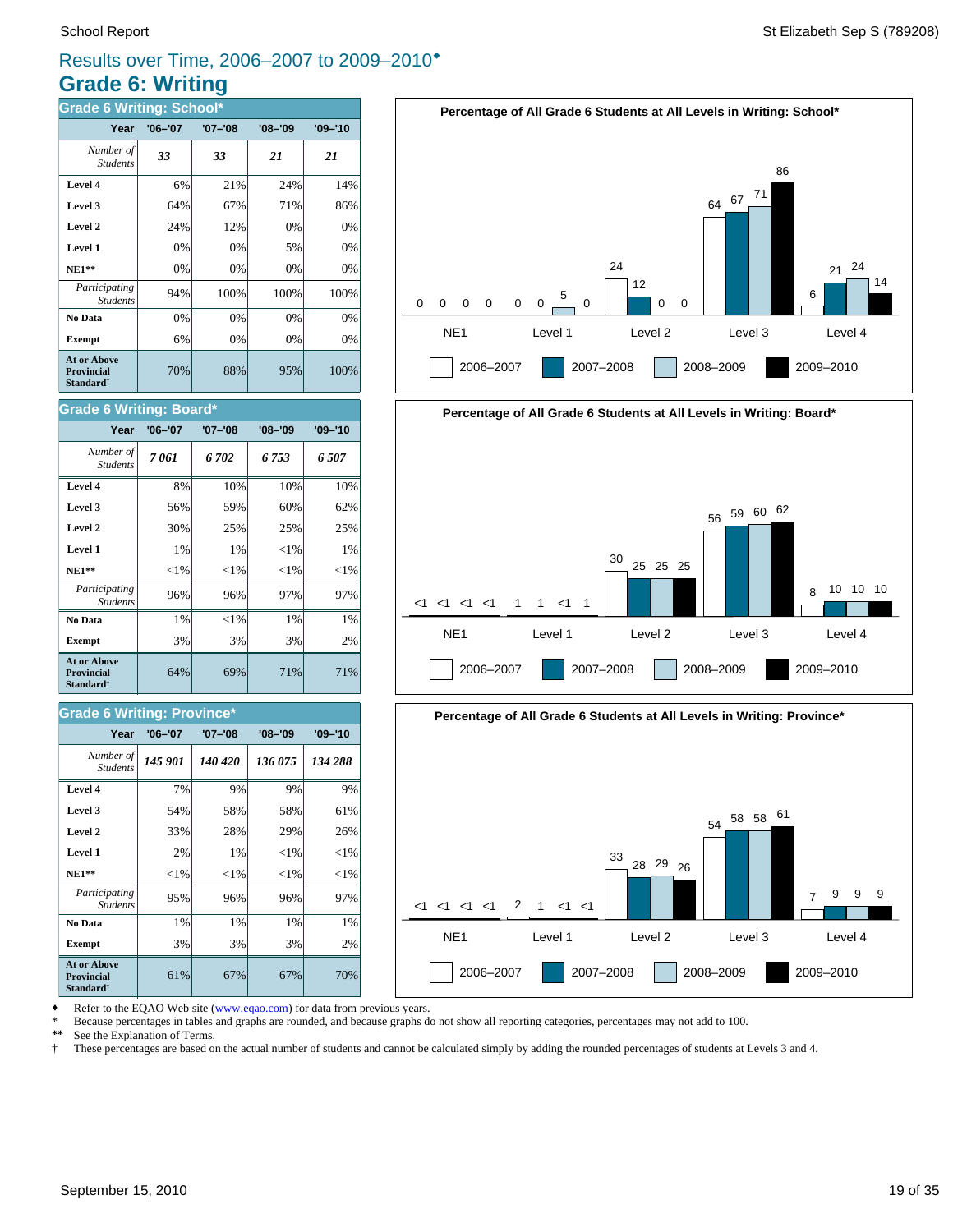## **Grade 6: Mathematics** Results over Time, 2006–2007 to 2009–2010®

| <b>Grade 6 Mathematics: School*</b>                                     |             |             |             |             |  |  |  |  |  |
|-------------------------------------------------------------------------|-------------|-------------|-------------|-------------|--|--|--|--|--|
| Year                                                                    | $'06 - '07$ | $'07 - '08$ | $'08 - '09$ | $'09 - '10$ |  |  |  |  |  |
| Number of<br><b>Students</b>                                            | 33          | 33          | 21          | 21          |  |  |  |  |  |
| Level 4                                                                 | 6%          | 15%         | 43%         | 14%         |  |  |  |  |  |
| Level 3                                                                 | 36%         | 58%         | 48%         | 43%         |  |  |  |  |  |
| Level 2                                                                 | 48%         | 24%         | 5%          | 38%         |  |  |  |  |  |
| Level 1                                                                 | 3%          | 3%          | 5%          | 5%          |  |  |  |  |  |
| $NE1**$                                                                 | 0%          | 0%          | 0%          | 0%          |  |  |  |  |  |
| Participating<br><b>Students</b>                                        | 94%         | 100%        | 100%        | 100%        |  |  |  |  |  |
| No Data                                                                 | 0%          | 0%          | 0%          | 0%          |  |  |  |  |  |
| <b>Exempt</b>                                                           | 6%          | 0%          | 0%          | 0%          |  |  |  |  |  |
| <b>At or Above</b><br><b>Provincial</b><br><b>Standard</b> <sup>†</sup> | 42%         | 73%         | 90%         | 57%         |  |  |  |  |  |

### **Grade 6 Mathematics: Board\***

| Year                                                                    | $'06 - '07$ | '07-'08  | $'08 - '09$ | $'09 - '10$ |
|-------------------------------------------------------------------------|-------------|----------|-------------|-------------|
| Number of<br><b>Students</b>                                            | 7061        | 6 702    | 6 756       | 6 502       |
| Level 4                                                                 | 12%         | 13%      | 14%         | 13%         |
| Level 3                                                                 | 46%         | 47%      | 48%         | 45%         |
| Level 2                                                                 | 31%         | 28%      | 27%         | 31%         |
| Level 1                                                                 | 6%          | 8%       | 7%          | 8%          |
| $NE1**$                                                                 | ${<}1\%$    | ${<}1\%$ | ${<}1\%$    | ${<}1\%$    |
| Participating<br><b>Students</b>                                        | 96%         | 96%      | 97%         | 97%         |
| No Data                                                                 | 1%          | $1\%$    | $1\%$       | 1%          |
| <b>Exempt</b>                                                           | 3%          | 3%       | 3%          | 2%          |
| <b>At or Above</b><br><b>Provincial</b><br><b>Standard</b> <sup>†</sup> | 58%         | 59%      | 62%         | 58%         |

### **Grade 6 Mathematics: Province\***

| Year                                                                    | $'06 - '07$ | $'07 - '08$ | $'08 - '09$ | $'09 - '10$ |
|-------------------------------------------------------------------------|-------------|-------------|-------------|-------------|
| Number of<br><b>Students</b>                                            | 145 901     | 140 358     | 136 075     | 134 241     |
| Level 4                                                                 | 11%         | 11%         | 13%         | 14%         |
| Level 3                                                                 | 48%         | 49%         | 49%         | 47%         |
| Level 2                                                                 | 30%         | 29%         | 27%         | 30%         |
| Level 1                                                                 | 6%          | 6%          | 6%          | 6%          |
| $NE1**$                                                                 | ${<}1\%$    | ${<}1\%$    | ${<}1\%$    | ${<}1\%$    |
| Participating<br><b>Students</b>                                        | 95%         | 96%         | 96%         | 97%         |
| No Data                                                                 | 1%          | 1%          | 1%          | 1%          |
| <b>Exempt</b>                                                           | 4%          | 3%          | 3%          | 3%          |
| <b>At or Above</b><br><b>Provincial</b><br><b>Standard</b> <sup>†</sup> | 59%         | 61%         | 63%         | 61%         |







2006–2007 2007–2008 2008–2009 2009–2010

Refer to the EQAO Web site (www.eqao.com) for data from previous years.

\* Because percentages in tables and graphs are rounded, and because graphs do not show all reporting categories, percentages may not add to 100.

**\*\*** See the Explanation of Terms.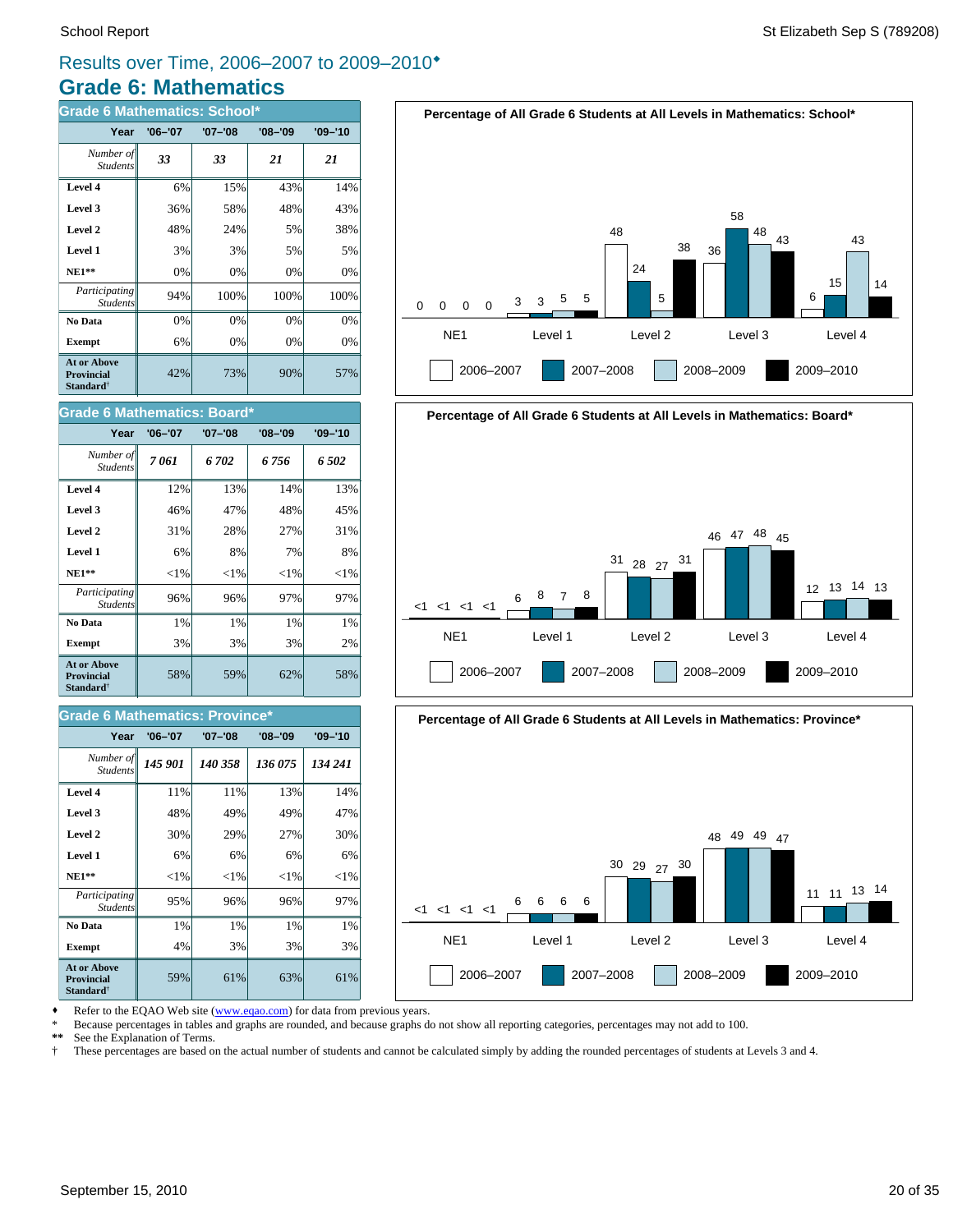|                              |               |                                               |                  | RESULTS FOR ALL STUDENTS OVER TIME BY GENDER <sup>†</sup> |                                                                                      |  |
|------------------------------|---------------|-----------------------------------------------|------------------|-----------------------------------------------------------|--------------------------------------------------------------------------------------|--|
|                              |               |                                               |                  |                                                           | Percentage of Students At or Above the Provincial Standard (Levels 3 and 4): Grade 3 |  |
|                              | 2005-2006     | 2006-2007                                     | 2007-2008        | 2008-2009                                                 | 2009-2010                                                                            |  |
|                              |               |                                               |                  |                                                           |                                                                                      |  |
|                              |               |                                               |                  |                                                           |                                                                                      |  |
| <b>READING</b>               |               |                                               |                  |                                                           |                                                                                      |  |
|                              |               |                                               |                  |                                                           |                                                                                      |  |
|                              | $N/R$ $N/R$   | $N/R$ $N/R$                                   | $N/R$ $N/R$      | N/R N/R                                                   | $N/R$ $N/R$                                                                          |  |
|                              |               |                                               |                  |                                                           |                                                                                      |  |
|                              |               |                                               |                  |                                                           |                                                                                      |  |
| <b>WRITING</b>               |               |                                               |                  |                                                           |                                                                                      |  |
|                              | $N/R$ $N/R$   | $N/R$ $N/R$                                   | $N/R$ $N/R$      | N/R N/R                                                   | $N/R$ $N/R$                                                                          |  |
|                              |               |                                               |                  |                                                           |                                                                                      |  |
|                              |               |                                               |                  |                                                           |                                                                                      |  |
| <b>MATHEMATICS</b>           |               |                                               |                  |                                                           |                                                                                      |  |
|                              |               |                                               |                  |                                                           |                                                                                      |  |
|                              | $N/R$ $N/R$   | $N/R$ $N/R$                                   | $N/R$ $N/R$      | N/R N/R                                                   | $N/R$ $N/R$                                                                          |  |
|                              |               |                                               |                  |                                                           |                                                                                      |  |
|                              |               | <b>Female</b>                                 | <b>Male</b>      |                                                           |                                                                                      |  |
|                              |               |                                               |                  |                                                           |                                                                                      |  |
| 2005-2006                    | 2006-2007     | Total Number of Grade 3 Students <sup>t</sup> | 2007-2008        | 2008-2009                                                 | 2009-2010                                                                            |  |
| <b>Female</b><br><b>Male</b> | <b>Female</b> | <b>Male</b><br><b>Female</b>                  | <b>Male</b>      | <b>Female</b><br><b>Male</b>                              | <b>Female</b><br><b>Male</b>                                                         |  |
| School<br>11<br>9            | 14            | 11<br>$\overline{7}$                          | $\boldsymbol{6}$ | 10<br>14                                                  | $11$<br>12                                                                           |  |

† Includes only students for whom gender data were available.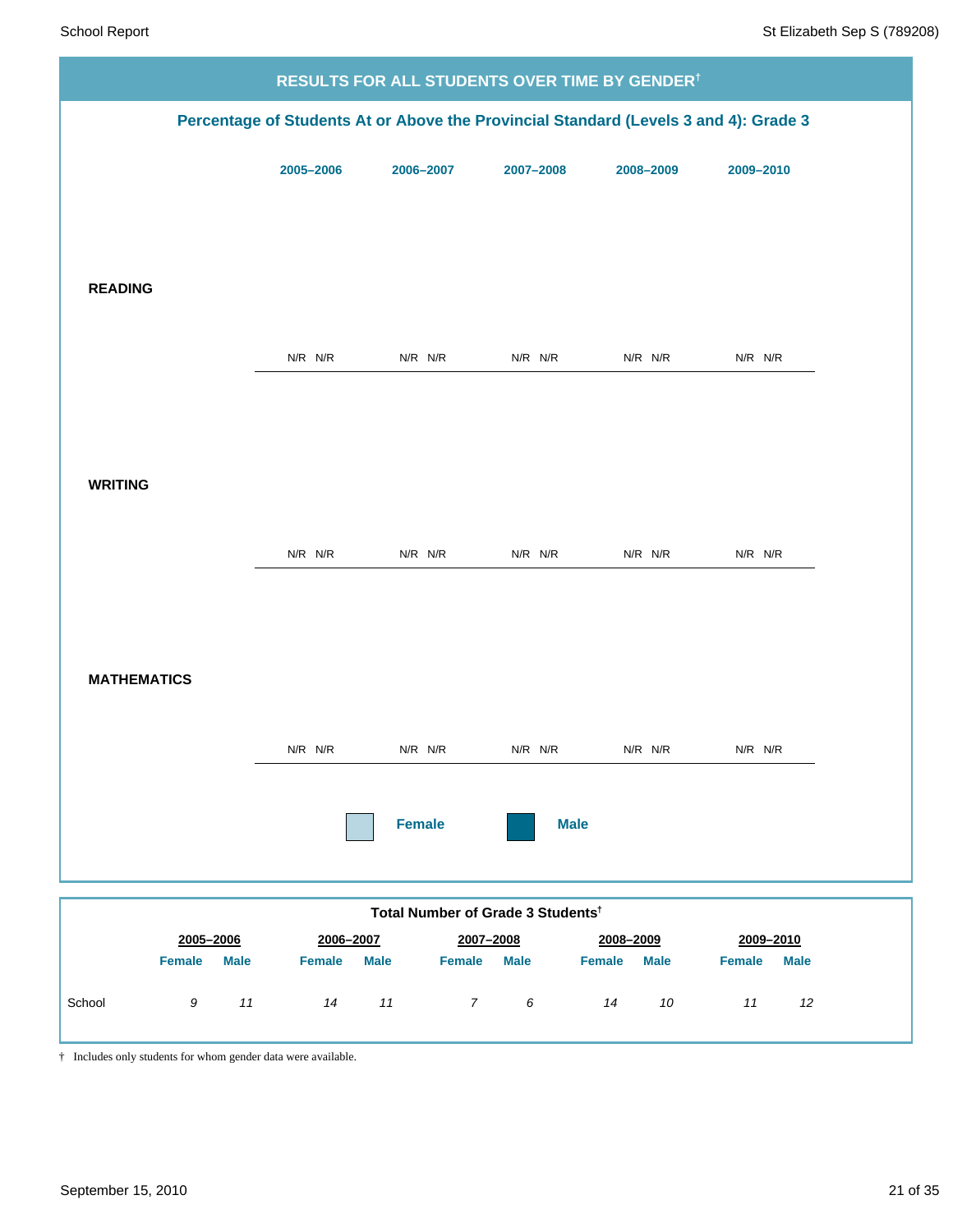

|        |               | 2005-2006   | 2006-2007     |             | 2007-2008     |             | 2008-2009     |             | 2009-2010     |             |
|--------|---------------|-------------|---------------|-------------|---------------|-------------|---------------|-------------|---------------|-------------|
|        | <b>Female</b> | <b>Male</b> | <b>Female</b> | <b>Male</b> | <b>Female</b> | <b>Male</b> | <b>Female</b> | <b>Male</b> | <b>Female</b> | <b>Male</b> |
| School | 10            | 13          | 19            | 14          | 18            | 15          | 11            | 10          |               | 10          |

† Includes only students for whom gender data were available.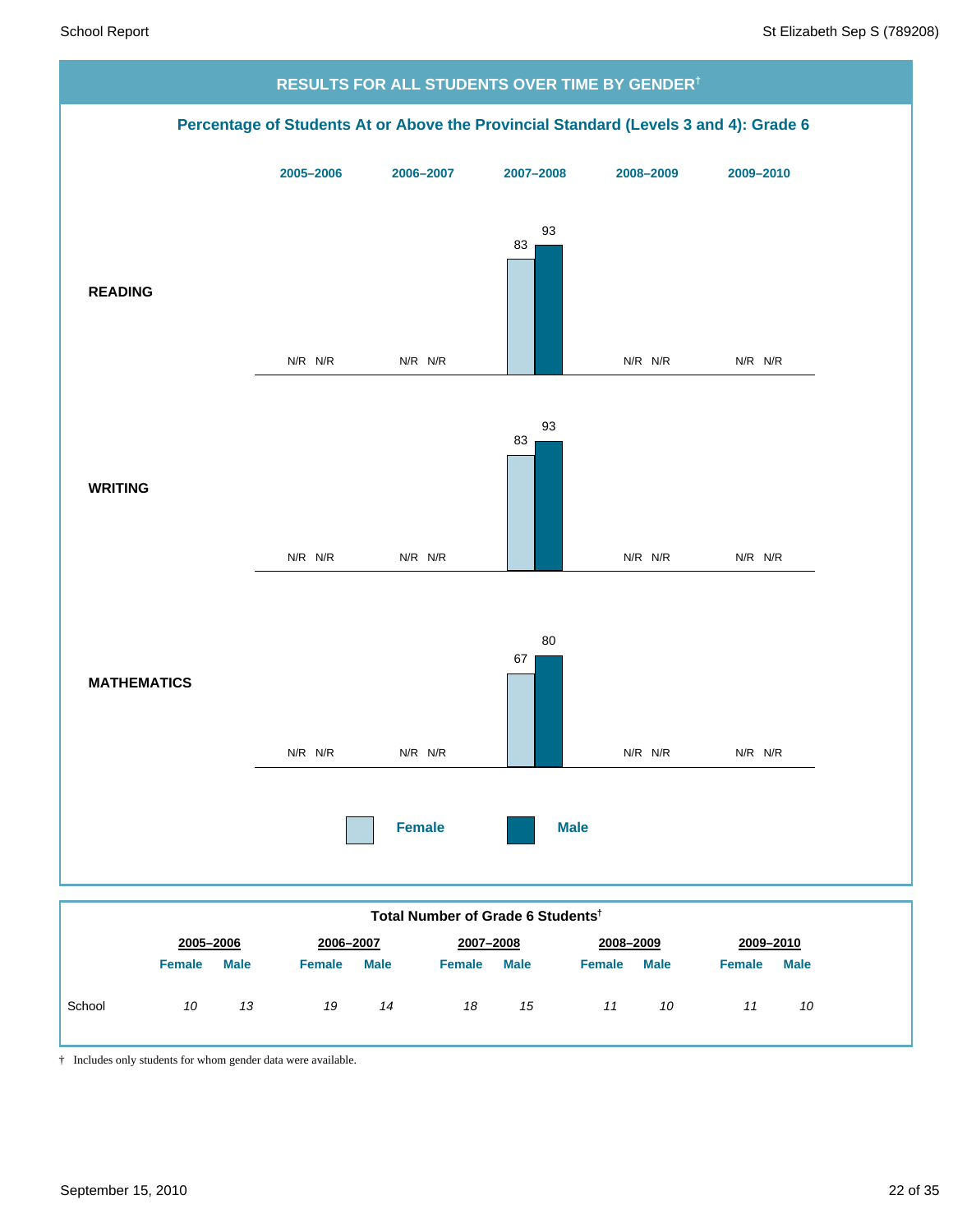|                                                                                                                 | STUDENT QUESTIONNAIRE RESULTS FOR SCHOOL: GRADE 3 (# = 22)<br>Note: In 2009-2010 the focus of some questions was on mathematics; in 2010-2011 the focus will be on reading and writing. |                                                             |
|-----------------------------------------------------------------------------------------------------------------|-----------------------------------------------------------------------------------------------------------------------------------------------------------------------------------------|-------------------------------------------------------------|
|                                                                                                                 |                                                                                                                                                                                         |                                                             |
| <b>Never</b><br><b>STUDENT ENGAGEMENT</b><br>How do you feel about mathematics?                                 | <b>Sometimes</b><br>Most of the time<br>Percentage of Students*                                                                                                                         | Number of<br>students<br>who answered<br>"most of the time" |
| I like mathematics.                                                                                             | 50<br>50                                                                                                                                                                                | 11                                                          |
| I am good at mathematics.                                                                                       | 45<br>55                                                                                                                                                                                | 12                                                          |
| I am able to answer difficult mathematics questions.                                                            | 73<br>18<br>$\overline{9}$                                                                                                                                                              | 2                                                           |
| I try to do my best when I do mathematics activities in class.                                                  | 18<br>82                                                                                                                                                                                | 18                                                          |
| <b>COGNITIVE STRATEGIES</b><br>How often do you do the following when you are working on a mathematics problem? |                                                                                                                                                                                         |                                                             |
| I read over the whole problem first to make sure I know what I am<br>supposed to do.                            | 36<br>64                                                                                                                                                                                | 14                                                          |
| I ask for help if I do not understand the problem.                                                              | 59<br>41                                                                                                                                                                                | 9                                                           |
| I think about the steps I will use to solve the problem.                                                        | 41<br>14<br>41                                                                                                                                                                          | 9                                                           |
| I check my work for mistakes.                                                                                   | 68<br>9<br>23                                                                                                                                                                           | 5                                                           |
| I check my answer to see if it makes sense.                                                                     | 55<br>$\frac{5}{2}$<br>36                                                                                                                                                               | 8                                                           |
| <b>INSTRUCTIONAL TOOLS</b><br>How often do you use the following during mathematics activities at school?       |                                                                                                                                                                                         |                                                             |
| Manipulatives                                                                                                   | 91<br>$\bf{9}$                                                                                                                                                                          | 2                                                           |
| A calculator                                                                                                    | $95\overline{5}$                                                                                                                                                                        | 1                                                           |
| A computer to learn mathematics                                                                                 | $91$ 5<br>$\vert$                                                                                                                                                                       | 1                                                           |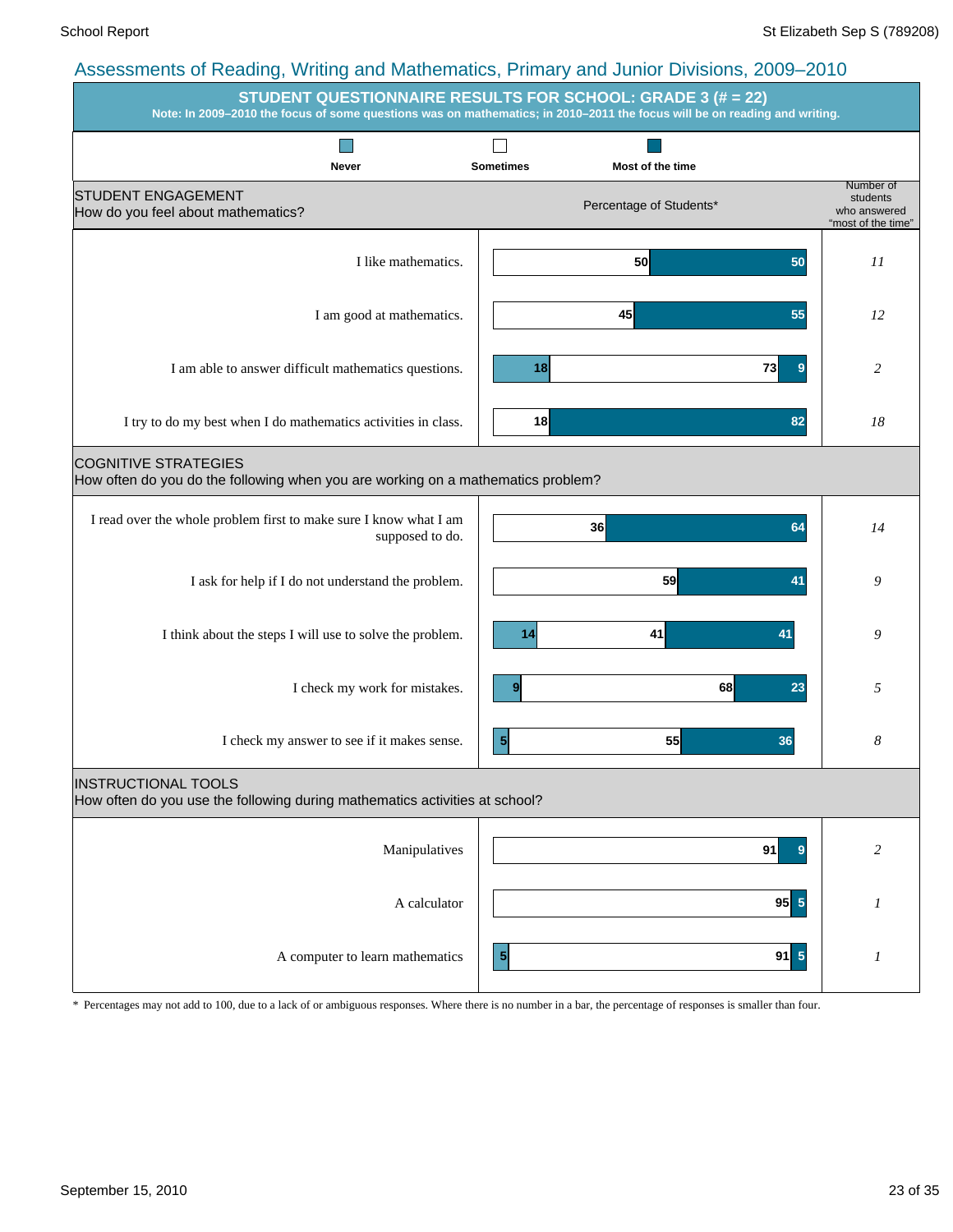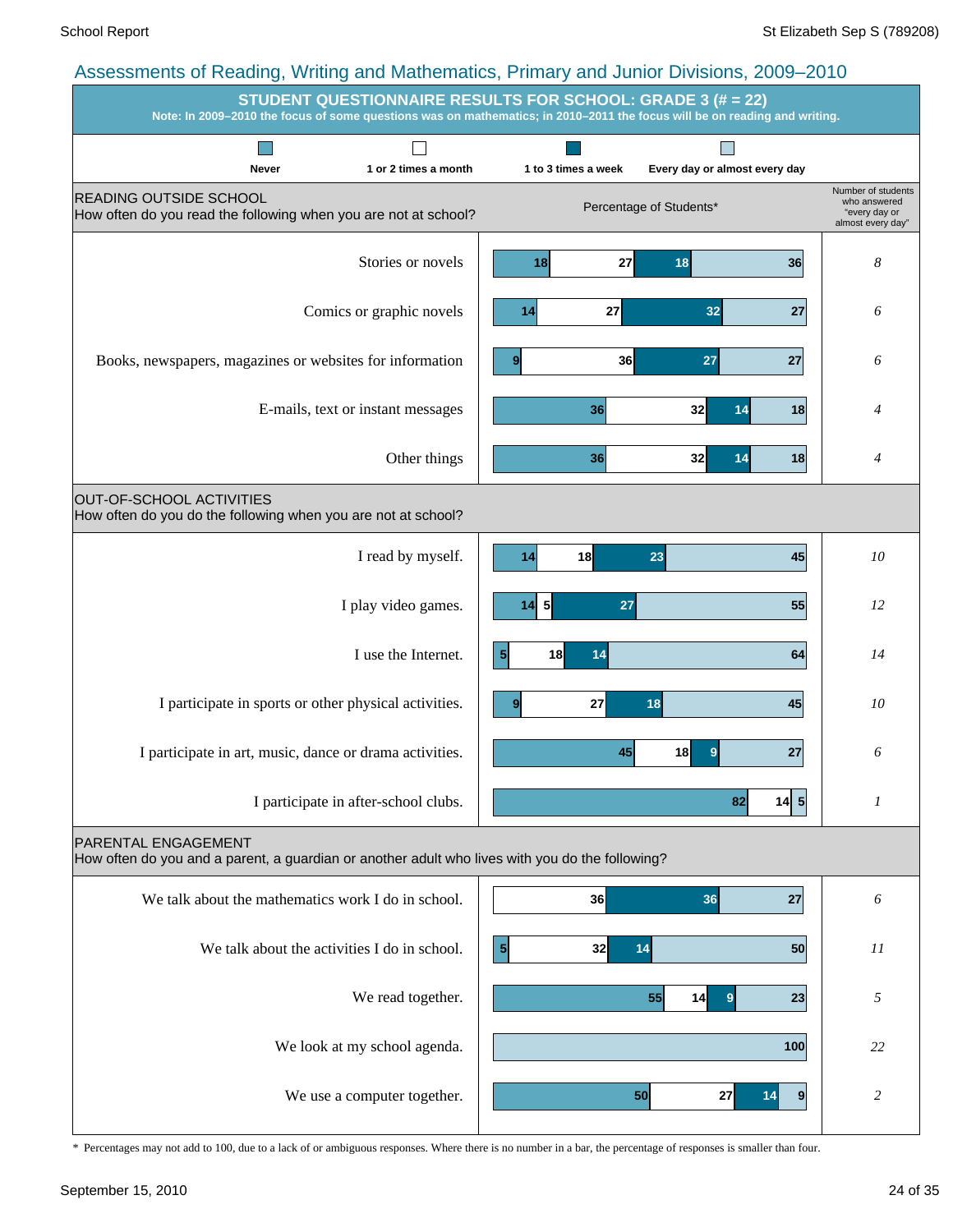| roocoomento or redding, vinning and mathematics, i minary and cannot Divisions, 2000. 2010 | <b>STUDENT QUESTIONNAIRE RESULTS FOR SCHOOL: GRADE 3 (# = 22)</b><br>Note: In 2009-2010 the focus of some questions was on mathematics; in 2010-2011 the focus will be on reading and writing. |                                                              |                                                                                             |                                                                             |  |  |  |
|--------------------------------------------------------------------------------------------|------------------------------------------------------------------------------------------------------------------------------------------------------------------------------------------------|--------------------------------------------------------------|---------------------------------------------------------------------------------------------|-----------------------------------------------------------------------------|--|--|--|
| 0 programs                                                                                 | 1 program                                                                                                                                                                                      | 2 or 3 programs                                              | 4 programs or more                                                                          |                                                                             |  |  |  |
| <b>SCREEN TIME</b><br>How many TV programs do you normally watch on a school day?          |                                                                                                                                                                                                |                                                              | Percentage of Students*                                                                     | Number of students<br>who answered<br>"4 programs or<br>more"               |  |  |  |
|                                                                                            | Before school                                                                                                                                                                                  | 18                                                           | 32<br>$\overline{\mathbf{5}}$<br>45                                                         | 1                                                                           |  |  |  |
|                                                                                            | After school                                                                                                                                                                                   | 18<br>$\overline{5}$                                         | 77                                                                                          | 17                                                                          |  |  |  |
| <b>Only English/</b><br><b>Mostly English</b>                                              |                                                                                                                                                                                                | Another language (or other languages)<br>as often as English | Mostly another language (or other languages)/<br>Only another language (or other languages) |                                                                             |  |  |  |
| LANGUAGES SPOKEN                                                                           |                                                                                                                                                                                                |                                                              | Percentage of Students*                                                                     | Number of students<br>who answered<br>"only English" or<br>"mostly English" |  |  |  |
|                                                                                            | Languages student speaks at home                                                                                                                                                               |                                                              | 23<br>68<br>9                                                                               | 15                                                                          |  |  |  |
| Languages in which people speak to student at home                                         |                                                                                                                                                                                                |                                                              | 9<br>36<br>55                                                                               | 12                                                                          |  |  |  |
| <b>SCHOOLS ATTENDED</b><br>How many schools did you attend before this one?                |                                                                                                                                                                                                |                                                              | Percentage of Students                                                                      | Number of students                                                          |  |  |  |
|                                                                                            | Only this school                                                                                                                                                                               |                                                              | 55                                                                                          | 12                                                                          |  |  |  |
|                                                                                            | 1 other school                                                                                                                                                                                 |                                                              | 41                                                                                          | 9                                                                           |  |  |  |
|                                                                                            | 2 other schools                                                                                                                                                                                |                                                              |                                                                                             | 1                                                                           |  |  |  |
|                                                                                            | 3 other schools                                                                                                                                                                                | O                                                            |                                                                                             | 0                                                                           |  |  |  |
|                                                                                            | 4 other schools or more                                                                                                                                                                        | O                                                            |                                                                                             | $\theta$                                                                    |  |  |  |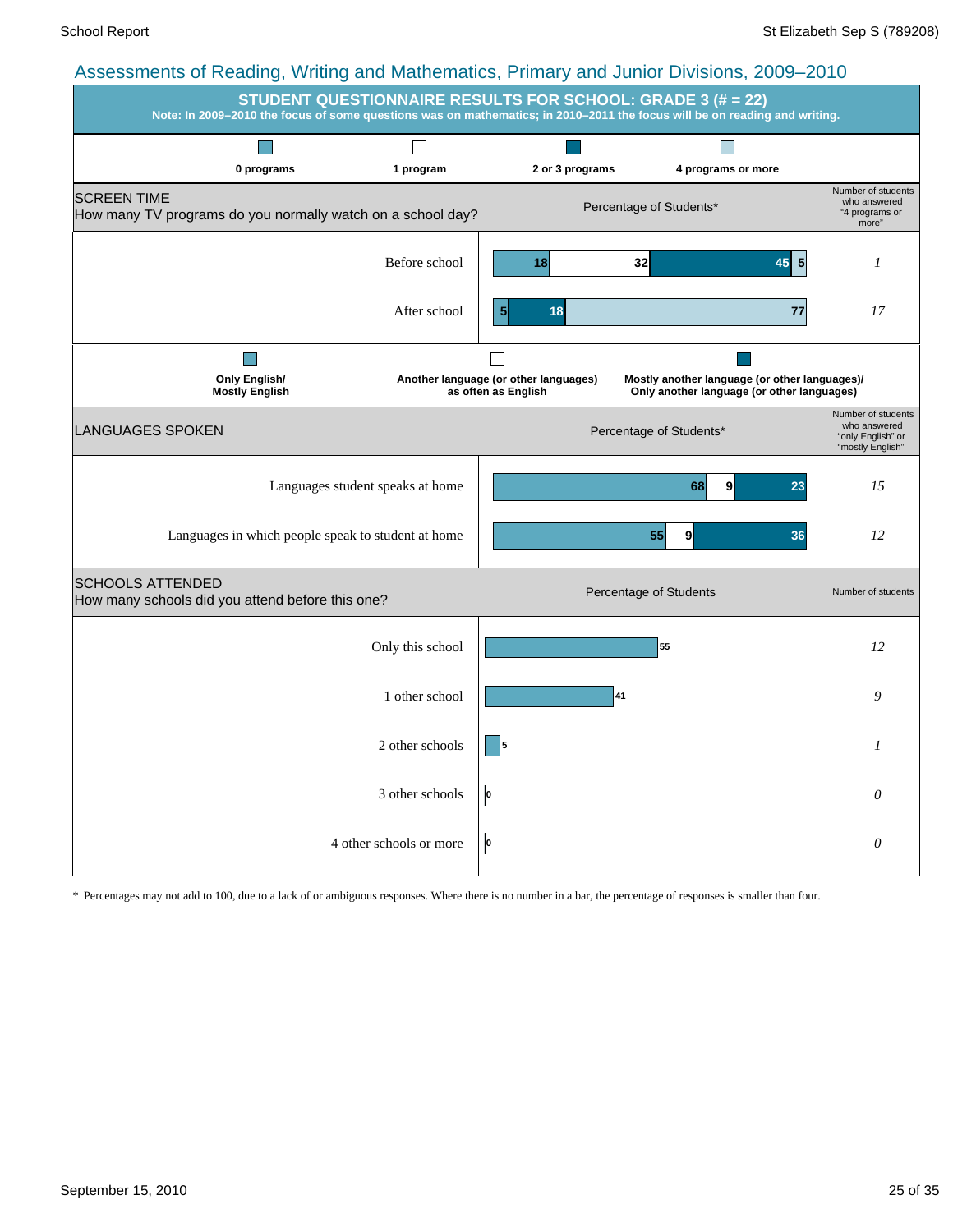| <b>GRADE 3: STUDENT QUESTIONNAIRE RESULTS</b><br>FOR SCHOOL, BOARD AND PROVINCE (all students,                                                   |                                    | <b>School</b>                                                |                             |                                               | <b>Board</b>                         |                                     | <b>Province</b>                                                                  |                                                                        |                                    |
|--------------------------------------------------------------------------------------------------------------------------------------------------|------------------------------------|--------------------------------------------------------------|-----------------------------|-----------------------------------------------|--------------------------------------|-------------------------------------|----------------------------------------------------------------------------------|------------------------------------------------------------------------|------------------------------------|
| female, male)<br>Note: In 2009-2010 the focus of some questions was<br>on mathematics; in 2010-2011 the focus will be on<br>reading and writing. | <b>All Students</b><br>$= 22$<br>共 | Female <sup>®</sup><br>$\left(1\right)$<br>$\mathbf{u}$<br>共 | $= 11$<br><b>Male*</b><br>共 | <b>Students</b><br>$= 6056$<br>$\bar{a}$<br>巷 | 3011<br>Female*<br>$\mathbf{u}$<br>共 | 045)<br>$\frac{3}{2}$<br>Male*<br>共 | <b>Students</b><br>$= 123025$<br>$\overline{a}$<br>共                             | €<br>$\overline{5}$<br>Female*<br>$\overline{60}$<br>$\mathbf{u}$<br>共 | 514<br>$= 62$<br><b>Male*</b><br>进 |
| STUDENT ENGAGEMENT IN MATHEMATICS                                                                                                                |                                    |                                                              |                             |                                               |                                      |                                     | Percentage of students who answered "most of the time" <sup>†</sup>              |                                                                        |                                    |
| I like mathematics.                                                                                                                              | 50%                                | 27%                                                          | 73%                         | 48%                                           | 45%                                  | 51%                                 | 50%                                                                              | 49%                                                                    | 51%                                |
| I am good at mathematics.                                                                                                                        | 55%                                | 45%                                                          | 64%                         | 44%                                           | 42%                                  | 47%                                 | 49%                                                                              | 47%                                                                    | 51%                                |
| I am able to answer difficult mathematics questions.                                                                                             | 9%                                 | 18%                                                          | 0%                          | 22%                                           | 19%                                  | 25%                                 | 26%                                                                              | 23%                                                                    | 29%                                |
| I try to do my best when I do mathematics activities in<br>class.                                                                                | 82%                                | 82%                                                          | 82%                         | 84%                                           | 87%                                  | 81%                                 | 87%                                                                              | 90%                                                                    | 85%                                |
| <b>COGNITIVE STRATEGIES USED IN</b><br><b>MATHEMATICS</b>                                                                                        |                                    |                                                              |                             |                                               |                                      |                                     | Percentage of students who answered "most of the time" <sup>†</sup>              |                                                                        |                                    |
| I read over the whole problem first to make sure I know<br>what I am supposed to do.                                                             | 64%                                | 91%                                                          | 36%                         | 65%                                           | 70%                                  | 60%                                 | 70%                                                                              | 75%                                                                    | 65%                                |
| I ask for help if I do not understand the problem.                                                                                               | 41%                                | 36%                                                          | 45%                         | 40%                                           | 45%                                  | 35%                                 | 46%                                                                              | 51%                                                                    | 42%                                |
| I think about the steps I will use to solve the problem.                                                                                         | 41%                                | 36%                                                          | 45%                         | 45%                                           | 45%                                  | 45%                                 | 48%                                                                              | 49%                                                                    | 47%                                |
| I check my work for mistakes.                                                                                                                    | 23%                                | 9%                                                           | 36%                         | 49%                                           | 53%                                  | 45%                                 | 50%                                                                              | 54%                                                                    | 45%                                |
| I check my answer to see if it makes sense.                                                                                                      | 36%                                | 36%                                                          | 36%                         | 57%                                           | 60%                                  | 53%                                 | 60%                                                                              | 64%                                                                    | 56%                                |
| <b>INSTRUCTIONAL TOOLS USED IN</b><br><b>MATHEMATICS</b>                                                                                         |                                    |                                                              |                             |                                               |                                      |                                     | Percentage of students who answered "most of the time" <sup>†</sup>              |                                                                        |                                    |
| Manipulatives                                                                                                                                    | 9%                                 | 9%                                                           | 9%                          | 29%                                           | 31%                                  | 28%                                 | 24%                                                                              | 26%                                                                    | 23%                                |
| A calculator                                                                                                                                     | 5%                                 | 9%                                                           | 0%                          | 12%                                           | 10%                                  | 13%                                 | 11%                                                                              | 10%                                                                    | 11%                                |
| A computer to learn mathematics                                                                                                                  | $5\%$                              | 0%                                                           | 9%                          | 15%                                           | 14%                                  | 15%                                 | 16%                                                                              | 16%                                                                    | 16%                                |
| <b>READING OUTSIDE SCHOOL</b>                                                                                                                    |                                    |                                                              |                             |                                               |                                      |                                     | Percentage of students who answered "every day or almost every day" <sup>‡</sup> |                                                                        |                                    |
| Stories or novels                                                                                                                                | 36%                                | 45%                                                          | 27%                         | 42%                                           | 50%                                  | 35%                                 | 47%                                                                              | 54%                                                                    | 41%                                |
| Comics or graphic novels                                                                                                                         | 27%                                | 36%                                                          | 18%                         | 24%                                           | 17%                                  | 30%                                 | 21%                                                                              | 15%                                                                    | 27%                                |
| Books, newspapers, magazines or websites for<br>information                                                                                      | 27%                                | 27%                                                          | 27%                         | 28%                                           | 31%                                  | 24%                                 | 27%                                                                              | 30%                                                                    | 25%                                |
| E-mails, text or instant messages                                                                                                                | 18%                                | 9%                                                           | 27%                         | 18%                                           | 18%                                  | 18%                                 | 17%                                                                              | 17%                                                                    | 16%                                |
| Other things                                                                                                                                     | 18%                                | 18%                                                          | 18%                         | 47%                                           | 49%                                  | 46%                                 | 45%                                                                              | 47%                                                                    | 43%                                |

\* Only includes students for whom gender data were available.

† Other response options were "never" and "sometimes."

‡ Other response options were "never," "1 or 2 times a month" and "1 to 3 times a week."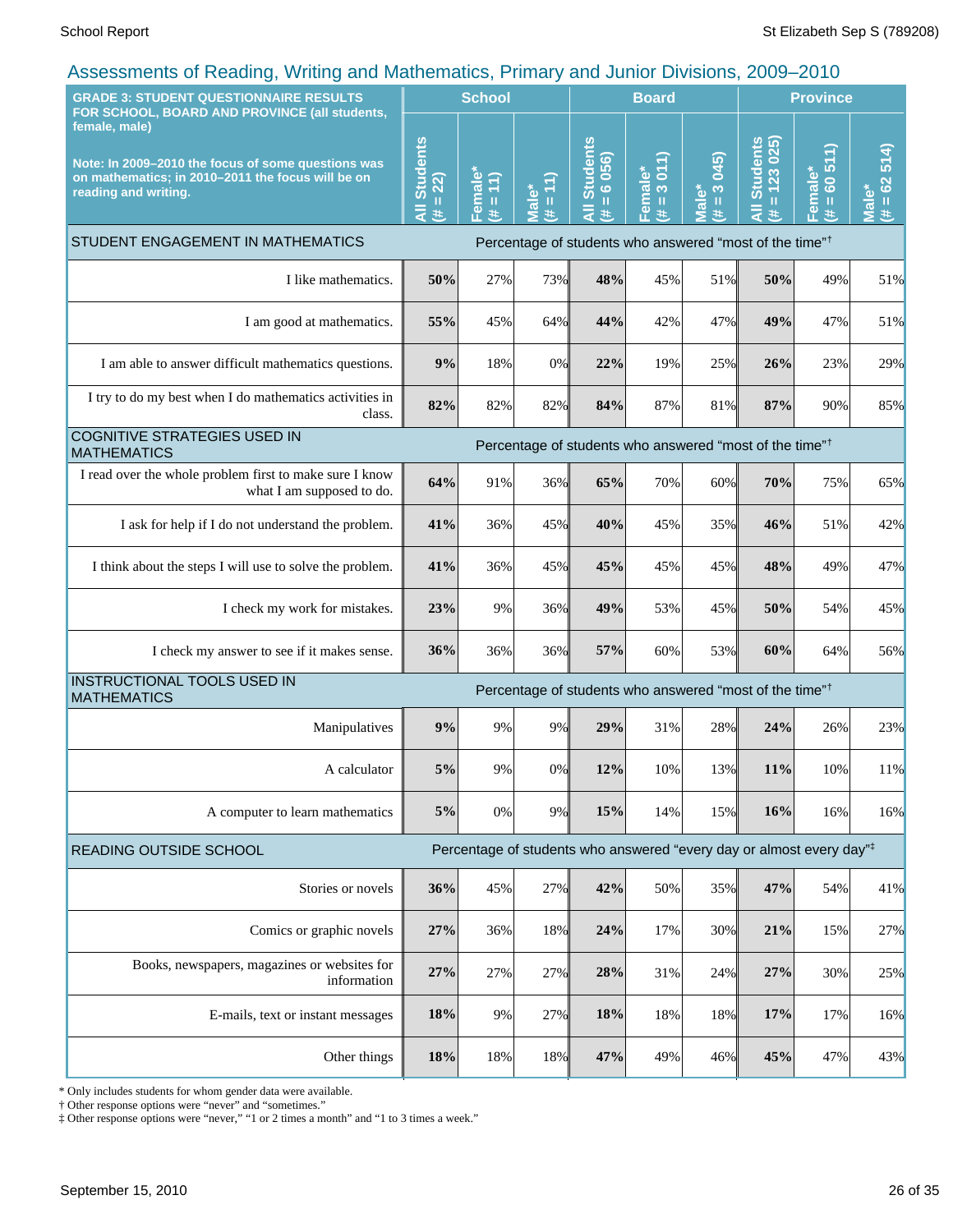| <b>GRADE 3: STUDENT QUESTIONNAIRE RESULTS</b>                                                                                                                                                     |                                     | <b>School</b>                                                                   |                                    |                                                                                  | <b>Board</b>             |                                                 |                     | <b>Province</b><br>$= 123025$<br>€<br>514)<br>60 51<br>Female*<br>62<br>ۜڡ<br>$\mathbf{\bar{I}}$<br>$\mathbf{H}% =\mathbf{H}^{T}\mathbf{v}^{T}\mathbf{v}^{T}\mathbf{v}^{T}+\mathbf{H}^{T}\mathbf{v}^{T}\mathbf{v}^{T}+\mathbf{H}^{T}\mathbf{v}^{T}\mathbf{v}^{T}$<br>Jial<br>業<br>共<br>进<br>Percentage of students who answered "every day or almost every day" <sup>†</sup><br>64%<br>50%<br>18%<br>55%<br>39%<br>44%<br>44%<br>54% |     |  |
|---------------------------------------------------------------------------------------------------------------------------------------------------------------------------------------------------|-------------------------------------|---------------------------------------------------------------------------------|------------------------------------|----------------------------------------------------------------------------------|--------------------------|-------------------------------------------------|---------------------|--------------------------------------------------------------------------------------------------------------------------------------------------------------------------------------------------------------------------------------------------------------------------------------------------------------------------------------------------------------------------------------------------------------------------------------|-----|--|
| FOR SCHOOL, BOARD AND PROVINCE (all students,<br>female, male)<br>Note: In 2009–2010 the focus of some questions was<br>on mathematics; in 2010-2011 the focus will be on<br>reading and writing. | <b>All Students</b><br>$= 22$<br>¥. | Female*<br>(11)<br>$\mathbf{H}% _{0}\equiv\mathbf{H}_{\mathrm{H}}\pmod{2}$<br>共 | <b>Male*</b><br>$\mathbf{u}$<br>¥. | <b>All Students</b><br>6 056)<br>ï<br>#.                                         | $= 3011$<br>Female*<br>共 | 045)<br>$\frac{3}{2}$<br>Male <sup>*</sup><br>共 | <b>All Students</b> |                                                                                                                                                                                                                                                                                                                                                                                                                                      |     |  |
| <b>OUT-OF-SCHOOL ACTIVITIES</b>                                                                                                                                                                   |                                     |                                                                                 |                                    |                                                                                  |                          |                                                 |                     |                                                                                                                                                                                                                                                                                                                                                                                                                                      |     |  |
| I read by myself.                                                                                                                                                                                 | 45%                                 | 64%                                                                             | 27%                                | 54%                                                                              | 62%                      | 47%                                             | 57%                 |                                                                                                                                                                                                                                                                                                                                                                                                                                      |     |  |
| I play video games.                                                                                                                                                                               | 55%                                 | 36%                                                                             | 73%                                | 38%                                                                              | 21%                      | 55%                                             | 37%                 |                                                                                                                                                                                                                                                                                                                                                                                                                                      |     |  |
| I use the Internet.                                                                                                                                                                               | 64%                                 | 55%                                                                             | 73%                                | 43%                                                                              | 41%                      | 45%                                             | 42%                 |                                                                                                                                                                                                                                                                                                                                                                                                                                      |     |  |
| I participate in sports or other physical activities.                                                                                                                                             | 45%                                 | 36%                                                                             | 55%                                | 46%                                                                              | 40%                      | 52%                                             | 49%                 |                                                                                                                                                                                                                                                                                                                                                                                                                                      |     |  |
| I participate in art, music, dance or drama activities.                                                                                                                                           | 27%                                 | 27%                                                                             | 27%                                | 26%                                                                              | 33%                      | 19%                                             | 27%                 | 36%                                                                                                                                                                                                                                                                                                                                                                                                                                  | 19% |  |
| I participate in after-school clubs.                                                                                                                                                              | 5%                                  | 9%                                                                              | 0%                                 | 14%                                                                              | 13%                      | 15%                                             | 12%                 | 11%                                                                                                                                                                                                                                                                                                                                                                                                                                  | 12% |  |
| PARENTAL ENGAGEMENT                                                                                                                                                                               |                                     |                                                                                 |                                    | Percentage of students who answered "every day or almost every day" <sup>†</sup> |                          |                                                 |                     |                                                                                                                                                                                                                                                                                                                                                                                                                                      |     |  |
| We talk about the mathematics work I do in school.                                                                                                                                                | 27%                                 | 27%                                                                             | 27%                                | 30%                                                                              | 34%                      | 27%                                             | 27%                 | 30%                                                                                                                                                                                                                                                                                                                                                                                                                                  | 24% |  |
| We talk about the activities I do in school.                                                                                                                                                      | 50%                                 | 36%                                                                             | 64%                                | 46%                                                                              | 51%                      | 40%                                             | 46%                 | 51%                                                                                                                                                                                                                                                                                                                                                                                                                                  | 40% |  |
| We read together.                                                                                                                                                                                 | 23%                                 | 27%                                                                             | 18%                                | 20%                                                                              | 22%                      | 19%                                             | 21%                 | 23%                                                                                                                                                                                                                                                                                                                                                                                                                                  | 19% |  |
| We look at my school agenda.                                                                                                                                                                      | 100%                                | 100%                                                                            | 100%                               | 47%                                                                              | 47%                      | 47%                                             | 54%                 | 56%                                                                                                                                                                                                                                                                                                                                                                                                                                  | 53% |  |
| We use a computer together.                                                                                                                                                                       | 9%                                  | 9%                                                                              | 9%                                 | 17%                                                                              | 17%                      | 17%                                             | 13%                 | 13%                                                                                                                                                                                                                                                                                                                                                                                                                                  | 13% |  |
| <b>SCREEN TIME (WATCHING TV)</b>                                                                                                                                                                  |                                     |                                                                                 |                                    | Percentage of students who answered "4 programs or more" <sup>‡</sup>            |                          |                                                 |                     |                                                                                                                                                                                                                                                                                                                                                                                                                                      |     |  |
| Before school                                                                                                                                                                                     | 5%                                  | 9%                                                                              | 0%                                 | 11%                                                                              | 8%                       | 13%                                             | 10%                 | 6%                                                                                                                                                                                                                                                                                                                                                                                                                                   | 14% |  |
| After school                                                                                                                                                                                      | 77%                                 | 82%                                                                             | 73%                                | 59%                                                                              | 55%                      | 63%                                             | 53%                 | 49%                                                                                                                                                                                                                                                                                                                                                                                                                                  | 57% |  |

\* Only includes students for whom gender data were available.

† Other response options were "never," "1 or 2 times a month" and "1 to 3 times a week."

‡ Other response options were "0 programs," "1 program" and "2 or 3 programs."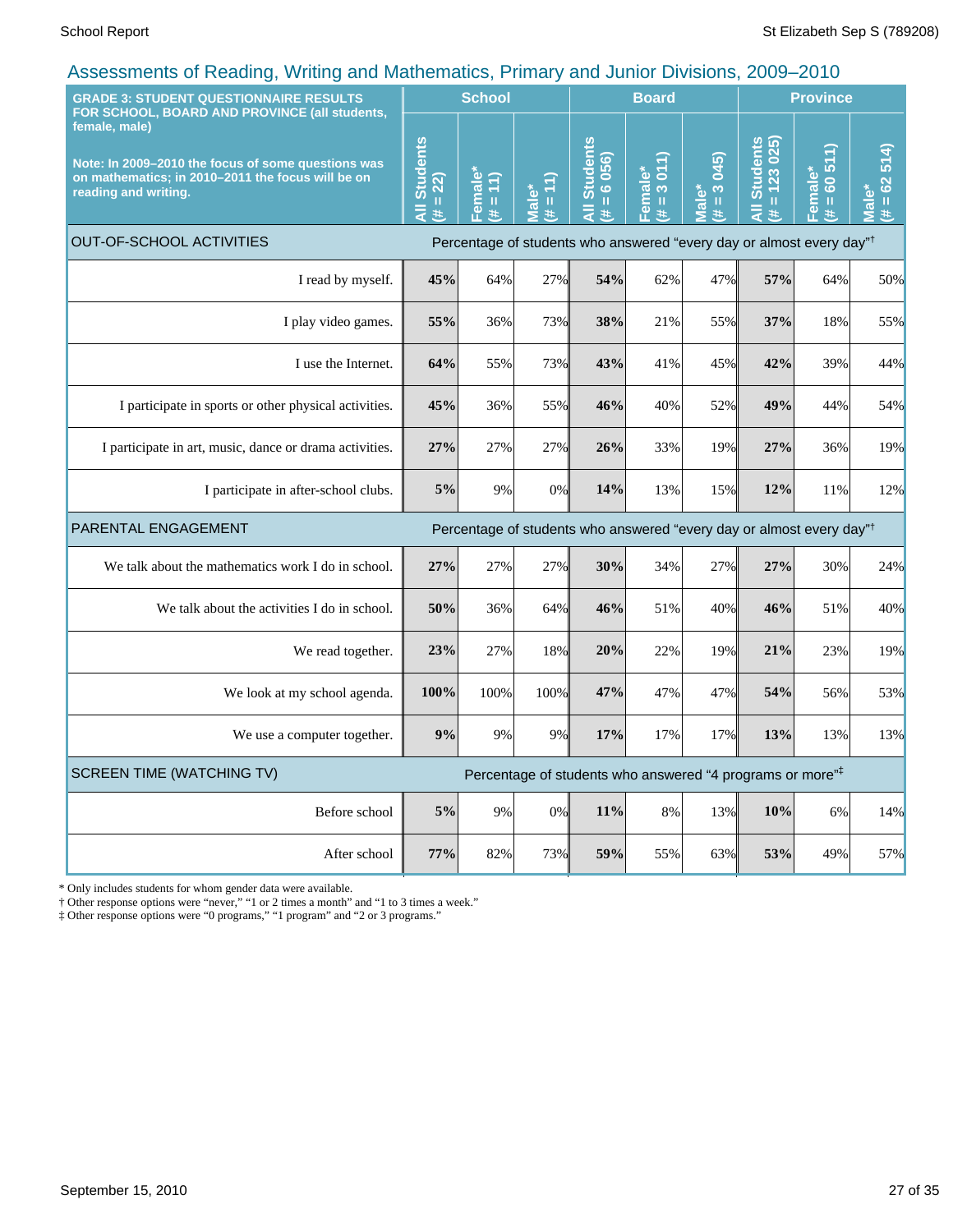| <b>GRADE 3: STUDENT QUESTIONNAIRE RESULTS</b><br>FOR SCHOOL, BOARD AND PROVINCE (all students,                                                   |                              | <b>School</b>                                                         |                   |                                      | <b>Board</b><br><b>Province</b>                                            |                                                   |                                 |                                                       |                                |
|--------------------------------------------------------------------------------------------------------------------------------------------------|------------------------------|-----------------------------------------------------------------------|-------------------|--------------------------------------|----------------------------------------------------------------------------|---------------------------------------------------|---------------------------------|-------------------------------------------------------|--------------------------------|
| female, male)<br>Note: In 2009-2010 the focus of some questions was<br>on mathematics; in 2010-2011 the focus will be on<br>reading and writing. | All Students<br>$= 22$<br>¥. | <sup>≔</sup> emale*<br>$\left  \widehat{\Xi} \right $<br>$\rm H$<br>共 | Male*<br>(# = 11) | <b>All Students</b><br>$= 6056$<br>共 | 011)<br>Female <sup>®</sup><br>$\overline{3}$<br>$\mathbf{H}$<br>$\ddot{}$ | $(2 + 5)$<br>$\frac{3}{2}$<br>Viale*<br>$\ddot{}$ | $= 123025$<br>All Students<br>共 | 511)<br>Female*<br>$\overline{6}$<br>$\mathbf H$<br># | $= 62514$<br><b>Male*</b><br>艺 |
| LANGUAGES STUDENTS SPEAK AT HOME <sup>†</sup>                                                                                                    | Percentage of students       |                                                                       |                   |                                      |                                                                            |                                                   |                                 |                                                       |                                |
| Only English/Mostly English                                                                                                                      | 68%                          | 64%                                                                   | 73%               | 59%                                  | 56%                                                                        | 61%                                               | 73%                             | 72%                                                   | 74%                            |
| Another language (or other languages) as often as English                                                                                        | 9%                           | 18%                                                                   | 0%                | 25%                                  | 27%                                                                        | 23%                                               | 16%                             | 17%                                                   | 15%                            |
| Mostly another language (or other languages)/<br>Only another language (or other languages)                                                      | 23%                          | 18%                                                                   | 27%               | 16%                                  | 17%                                                                        | 15%                                               | 10%                             | 10%                                                   | 10%                            |
| LANGUAGES SPOKEN TO STUDENTS AT HOME <sup>†</sup>                                                                                                |                              |                                                                       |                   |                                      | Percentage of students                                                     |                                                   |                                 |                                                       |                                |
| Only English/Mostly English                                                                                                                      | 55%                          | 55%                                                                   | 55%               | 51%                                  | 48%                                                                        | 53%                                               | 70%                             | 69%                                                   | 71%                            |
| Another language (or other languages) as often<br>as English                                                                                     | 9%                           | 9%                                                                    | 9%                | 24%                                  | 26%                                                                        | 22%                                               | 14%                             | 15%                                                   | 13%                            |
| Mostly another language (or other languages)/<br>Only another language (or other languages)                                                      | 36%                          | 36%                                                                   | 36%               | 25%                                  | 26%                                                                        | 24%                                               | 15%                             | 16%                                                   | 15%                            |
| SCHOOLS ATTENDED <sup>1</sup>                                                                                                                    |                              |                                                                       |                   |                                      | Percentage of students                                                     |                                                   |                                 |                                                       |                                |
| Only this school/1 other school                                                                                                                  | 95%                          | 91%                                                                   | 100%              | 81%                                  | 82%                                                                        | 80%                                               | 80%                             | 80%                                                   | 80%                            |
| 2 other schools/3 other schools                                                                                                                  | 5%                           | 9%                                                                    | 0%                | 15%                                  | 14%                                                                        | 16%                                               | 16%                             | 16%                                                   | 16%                            |
| 4 other schools or more                                                                                                                          | 0%                           | 0%                                                                    | 0%                | 3%                                   | 3%                                                                         | 3%                                                | 4%                              | 4%                                                    | 4%                             |

\* Only includes students for whom gender data were available.

† Percentages may not add to 100, due to a lack of or ambiguous responses.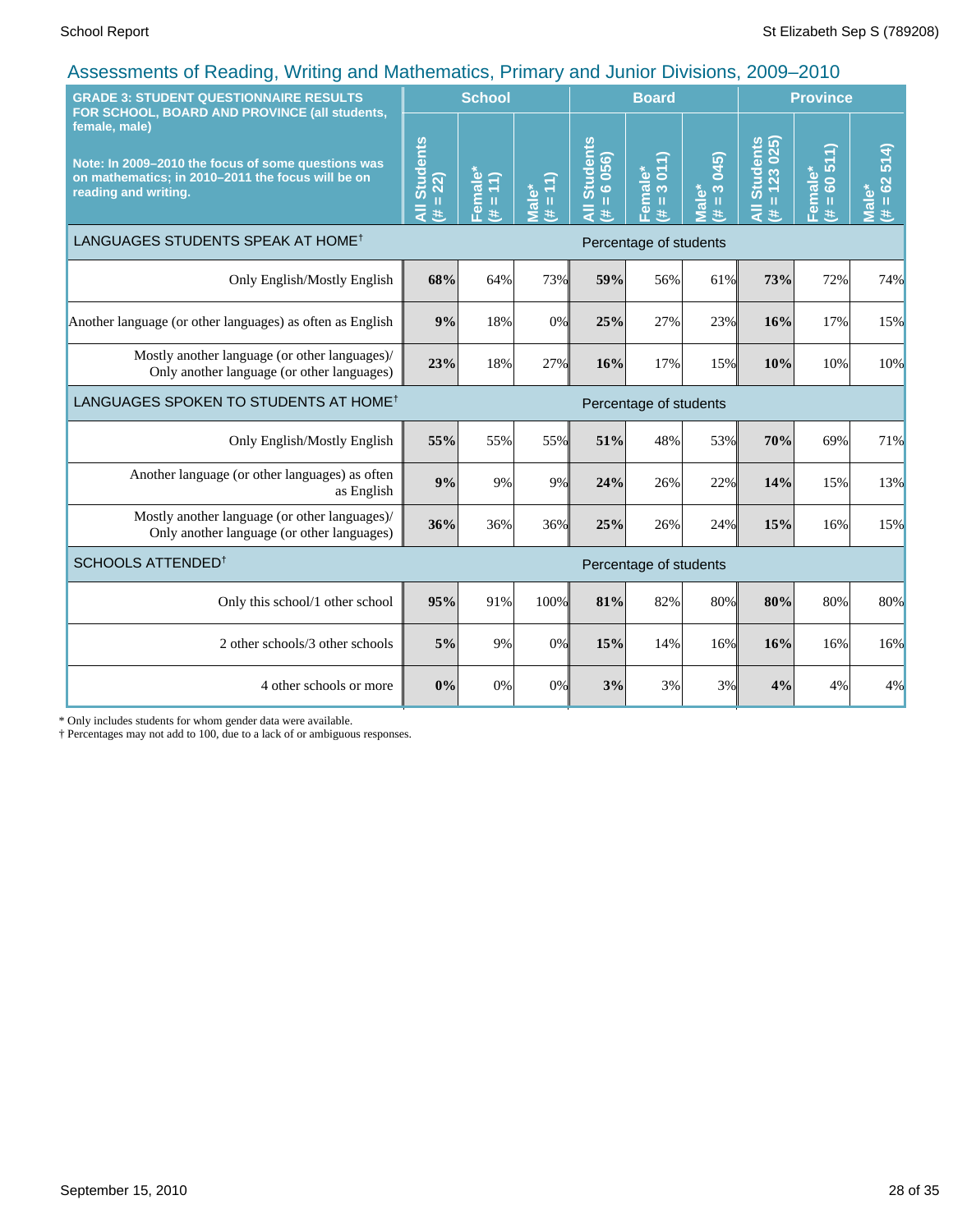|                                                                                                                 | $\ldots$ $\ldots$ $\ldots$ $\ldots$ $\ldots$ $\ldots$ $\ldots$ $\ldots$ $\ldots$ $\ldots$ $\ldots$ $\ldots$ $\ldots$ $\ldots$<br><b>STUDENT QUESTIONNAIRE RESULTS FOR SCHOOL: GRADE 6 (# = 21)</b><br>Note: In 2009-2010 the focus of some questions was on mathematics; in 2010-2011 the focus will be on reading and writing. |                                                          |
|-----------------------------------------------------------------------------------------------------------------|---------------------------------------------------------------------------------------------------------------------------------------------------------------------------------------------------------------------------------------------------------------------------------------------------------------------------------|----------------------------------------------------------|
|                                                                                                                 |                                                                                                                                                                                                                                                                                                                                 |                                                          |
| Never<br><b>STUDENT ENGAGEMENT</b><br>How do you feel about mathematics?                                        | <b>Sometimes</b><br>Most of the time<br>Percentage of Students*                                                                                                                                                                                                                                                                 | Number of students<br>who answered<br>"most of the time" |
| I like mathematics.                                                                                             | 48<br>52                                                                                                                                                                                                                                                                                                                        | 11                                                       |
| I am good at mathematics.                                                                                       | 62<br>38                                                                                                                                                                                                                                                                                                                        | 8                                                        |
| I am able to answer difficult mathematics questions.                                                            | 86<br>14                                                                                                                                                                                                                                                                                                                        | 3                                                        |
| I try to do my best when I do mathematics activities in class.                                                  | $\frac{5}{3}$<br>95                                                                                                                                                                                                                                                                                                             | 20                                                       |
| <b>COGNITIVE STRATEGIES</b><br>How often do you do the following when you are working on a mathematics problem? |                                                                                                                                                                                                                                                                                                                                 |                                                          |
| I read over the whole problem first to make sure I know what<br>I am supposed to do.                            | $\vert 5 \vert$<br>19<br>76                                                                                                                                                                                                                                                                                                     | 16                                                       |
| I ask for help if I do not understand the problem.                                                              | $\vert 5 \vert$<br>62<br>33                                                                                                                                                                                                                                                                                                     | 7                                                        |
| I think about the steps I will use to solve the problem.                                                        | 52<br>48                                                                                                                                                                                                                                                                                                                        | 10                                                       |
| I check my work for mistakes.                                                                                   | 57<br>33<br>10 <sub>l</sub>                                                                                                                                                                                                                                                                                                     | 7                                                        |
| I check my answer to see if it makes sense.                                                                     | 43<br>$\vert 5 \vert$<br>52                                                                                                                                                                                                                                                                                                     | II                                                       |
| <b>INSTRUCTIONAL TOOLS</b><br>How often do you use the following during mathematics activities at school?       |                                                                                                                                                                                                                                                                                                                                 |                                                          |
| Manipulatives                                                                                                   | $76$ 5<br>19                                                                                                                                                                                                                                                                                                                    | 1                                                        |
| A calculator                                                                                                    | 67<br>33                                                                                                                                                                                                                                                                                                                        | $\boldsymbol{7}$                                         |
| A computer to learn mathematics                                                                                 | $95 \vert 5 \vert$                                                                                                                                                                                                                                                                                                              | 1                                                        |
| The Internet to explore information related to mathematics                                                      | $10$ 5<br>86                                                                                                                                                                                                                                                                                                                    | 1                                                        |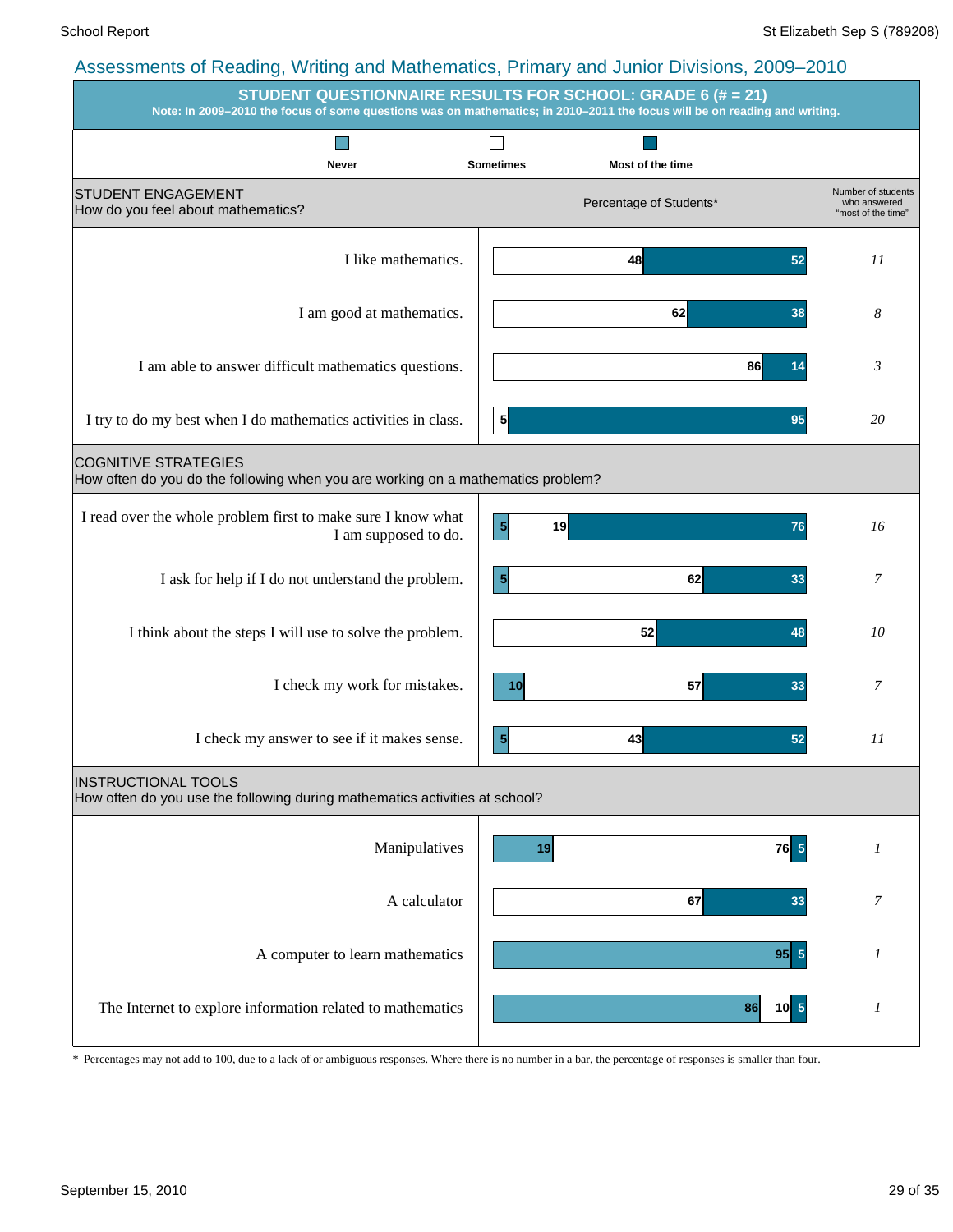### School Report St Elizabeth Sep S (789208) Assessments of Reading, Writing and Mathematics, Primary and Junior Divisions, 2009–2010 **STUDENT QUESTIONNAIRE RESULTS FOR SCHOOL: GRADE 6 (# = 21) Note: In 2009–2010 the focus of some questions was on mathematics; in 2010–2011 the focus will be on reading and writing. Tall**  $\Box$  $\Box$ **Never 1 or 2 times a month 1 to 3 times a week Every day or almost every day** Number of students READING OUTSIDE SCHOOL who answered Percentage of Students\* How often do you read the following when you are not at school? "every day or almost every day" Stories or novels **10 19 19 29 19 19 10 48 10 5 19 29 48** Comics or graphic novels *6* **5 29 38 29** Books, newspapers, magazines or websites for information *6* **10 29 33 29** E-mails, text or instant messages *8* **19 19 24 38**

PARENTAL ENGAGEMENT

OUT-OF-SCHOOL ACTIVITIES

How often do you do the following when you are not at school?

How often do you and a parent, a guardian or another adult who lives with you do the following?



I participate in sports or other physical activities. *15*

I participate in after-school clubs. *0*

I participate in art, music, dance or drama activities. *7*

I read by myself. **13 14 19 11 19 12 13** 

Other things **12 14 14 14 15 12 12** 

**5 24 14 57**

**5 14 19 62**

**10 24 43 24**

**5 5 19 71**

**19 24 57**

**29 19 19 33**

**62 19 19**

I play video games. **10 10 24 10 24 10 24 1 24 1 24 1** 

I use the Internet. **19 19 19 12 12 12 12**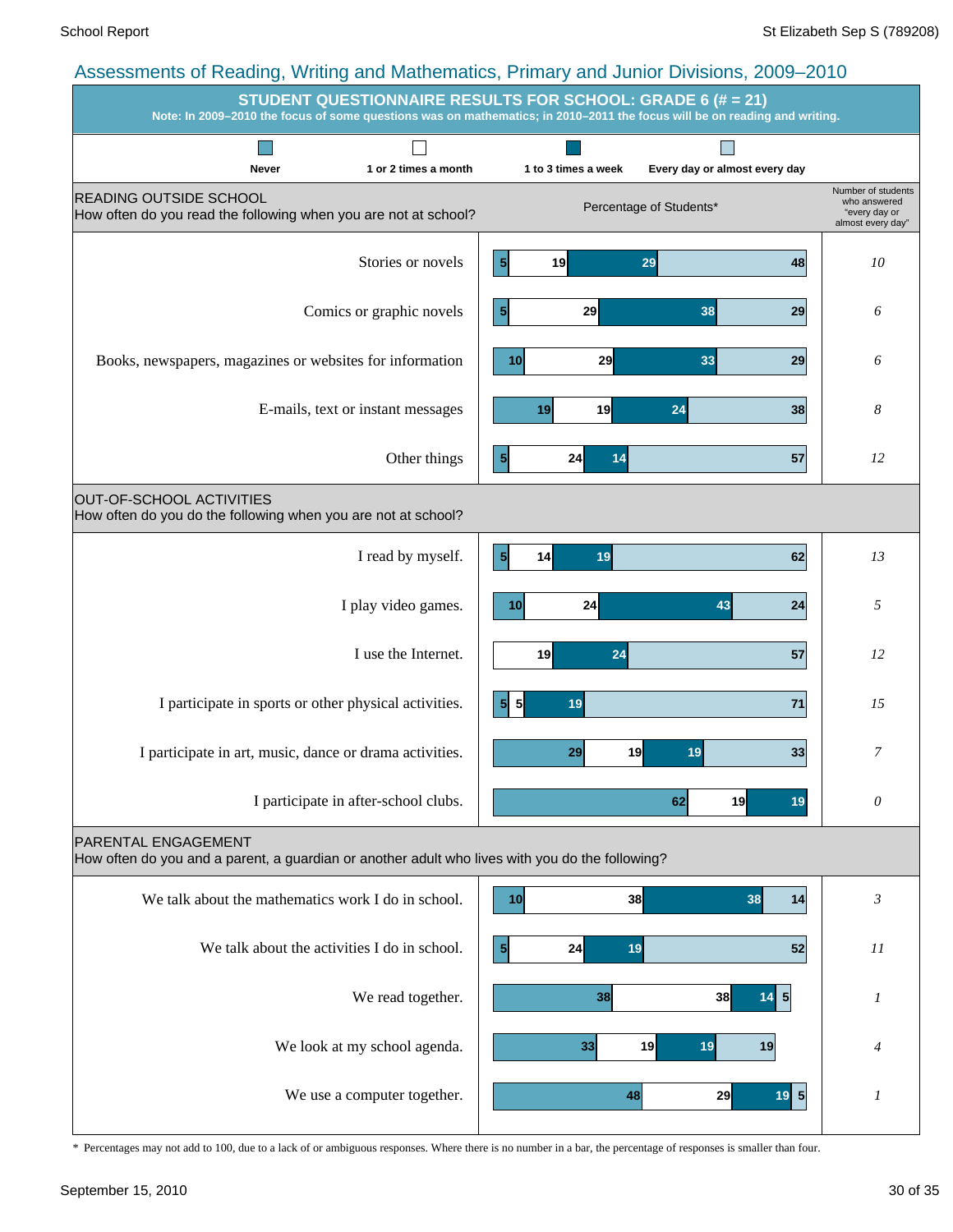|                                                                                          | STUDENT QUESTIONNAIRE RESULTS FOR SCHOOL: GRADE 6 (# = 21) |                                                              | Note: In 2009-2010 the focus of some questions was on mathematics; in 2010-2011 the focus will be on reading and writing. |                                                                                 |
|------------------------------------------------------------------------------------------|------------------------------------------------------------|--------------------------------------------------------------|---------------------------------------------------------------------------------------------------------------------------|---------------------------------------------------------------------------------|
| None                                                                                     | About half an hour/<br>About 1 hour                        | About 2 hours                                                | About 3 hours/<br>More than 3 hours                                                                                       |                                                                                 |
| <b>SCREEN TIME</b><br>How many hours do you usually do the following on a school<br>day? |                                                            |                                                              | Percentage of Students*                                                                                                   | Number of students<br>who answered<br>"about 3 hours" or<br>"more than 3 hours" |
| <b>Before School</b>                                                                     | Watching TV.                                               |                                                              | $43 \mid 5$<br>52                                                                                                         | 1                                                                               |
|                                                                                          | Playing video games.                                       |                                                              | 5 5 <br>90 <sup>1</sup>                                                                                                   | 1                                                                               |
|                                                                                          | Using the Internet.                                        |                                                              | $\overline{\mathbf{5}}$<br>86<br>10 <sup>1</sup>                                                                          | 1                                                                               |
| After School                                                                             | Watching TV.                                               | 38                                                           | 19<br>43                                                                                                                  | 9                                                                               |
|                                                                                          | Playing video games.                                       | 33                                                           | 5<br>48<br>14                                                                                                             | $\mathfrak{Z}$                                                                  |
|                                                                                          | Using the Internet.                                        | 10                                                           | 48<br>24<br>19                                                                                                            | $\overline{4}$                                                                  |
| <b>Only English/</b><br><b>Mostly English</b>                                            |                                                            | Another language (or other languages)<br>as often as English | Mostly another language (or other languages)/<br>Only another language (or other languages)                               |                                                                                 |
| <b>LANGUAGES SPOKEN</b>                                                                  |                                                            |                                                              | Percentage of Students*                                                                                                   | Number of students<br>who answered<br>"only English" or<br>"mostly English"     |
|                                                                                          | Languages student speaks at home                           |                                                              | 62<br>29<br>10                                                                                                            | 13                                                                              |
|                                                                                          | Languages in which people speak to student at home         |                                                              | 52<br>29<br>19                                                                                                            | 11                                                                              |
| <b>SCHOOLS ATTENDED</b><br>How many schools did you attend before this one?              |                                                            |                                                              | Percentage of Students*                                                                                                   | Number of students                                                              |
|                                                                                          | Only this school                                           | 29                                                           |                                                                                                                           | 6                                                                               |
|                                                                                          | 1 other school                                             |                                                              | 52                                                                                                                        | 11                                                                              |
|                                                                                          | 2 other schools                                            | 14                                                           |                                                                                                                           | $\mathfrak{Z}$                                                                  |
|                                                                                          | 3 other schools                                            | O                                                            |                                                                                                                           | 0                                                                               |
|                                                                                          | 4 other schools or more                                    | 5                                                            |                                                                                                                           | 1                                                                               |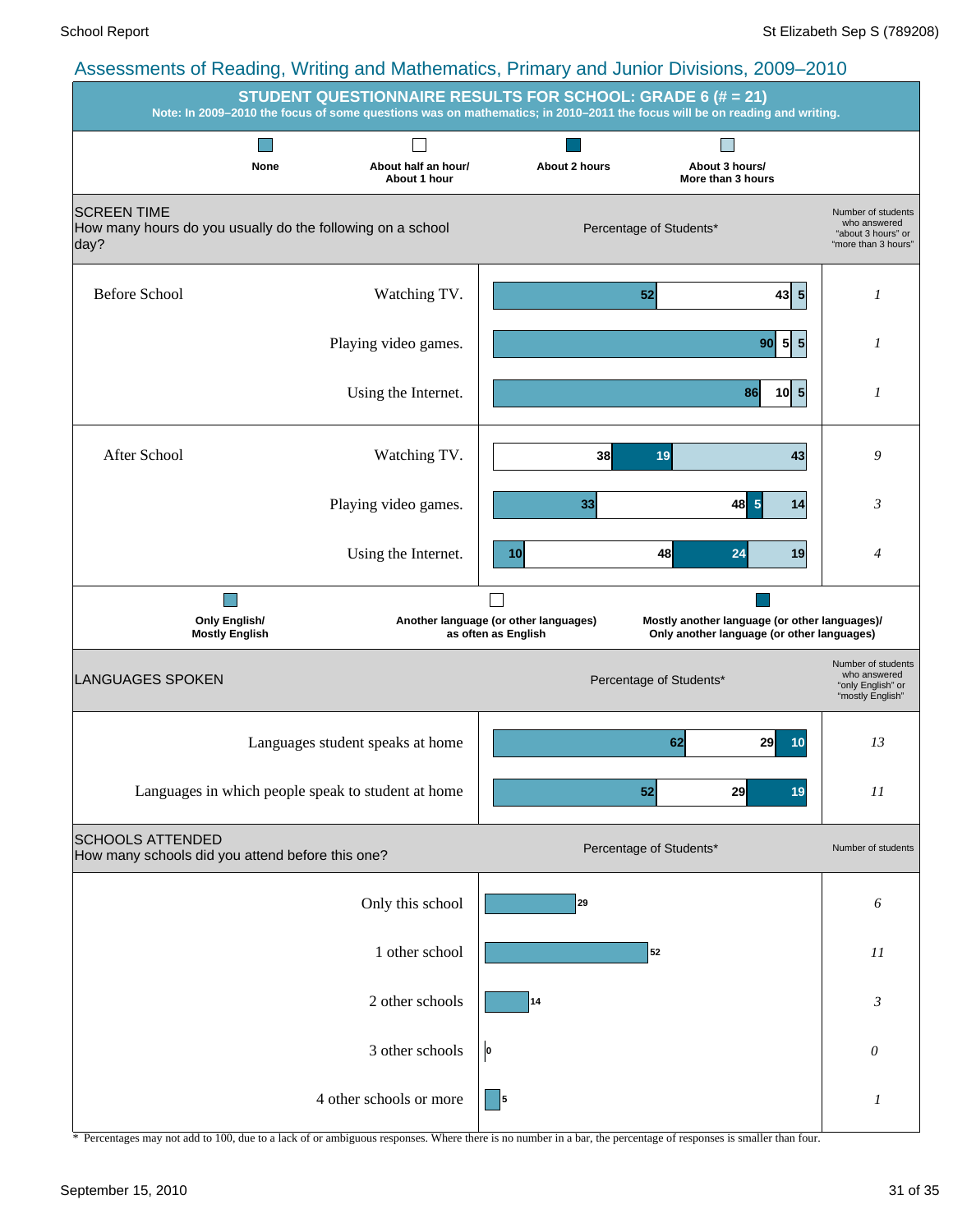| <b>GRADE 6: STUDENT QUESTIONNAIRE RESULTS</b><br>FOR SCHOOL, BOARD AND PROVINCE (all students,                                                   |                                                                     | <b>School</b>       |                               |                                               | <b>Board</b>                               |                                      | <b>Province</b>                                           |                                                            |                                     |
|--------------------------------------------------------------------------------------------------------------------------------------------------|---------------------------------------------------------------------|---------------------|-------------------------------|-----------------------------------------------|--------------------------------------------|--------------------------------------|-----------------------------------------------------------|------------------------------------------------------------|-------------------------------------|
| female, male)<br>Note: In 2009-2010 the focus of some questions was<br>on mathematics; in 2010-2011 the focus will be on<br>reading and writing. | <b>Students</b><br>$= 21$<br>ä<br>进                                 | Female*<br>(# = 11) | $(01 =$<br><b>Male*</b><br>y. | <b>Students</b><br>$= 6296$<br>$\bar{a}$<br>进 | 146)<br>Female*<br>$\infty$<br>$\,$ H<br>违 | (245)<br>$\frac{3}{2}$<br>Male*<br>进 | 209)<br><b>Students</b><br>$= 129$<br>$\overline{a}$<br>共 | 475)<br>Female*<br>$\overline{\mathbf{63}}$<br>$\,$ H<br>进 | 718)<br>$= 65$<br><b>Male*</b><br>进 |
| STUDENT ENGAGEMENT IN MATHEMATICS<br>Percentage of students who answered "most of the time" <sup>†</sup>                                         |                                                                     |                     |                               |                                               |                                            |                                      |                                                           |                                                            |                                     |
| I like mathematics.                                                                                                                              | 52%                                                                 | 45%                 | 60%                           | 38%                                           | 34%                                        | 42%                                  | 40%                                                       | 37%                                                        | 44%                                 |
| I am good at mathematics.                                                                                                                        | 38%                                                                 | 36%                 | 40%                           | 44%                                           | 42%                                        | 47%                                  | 48%                                                       | 45%                                                        | 51%                                 |
| I am able to answer difficult mathematics questions.                                                                                             | 14%                                                                 | 0%                  | 30%                           | 25%                                           | 21%                                        | 29%                                  | 28%                                                       | 23%                                                        | 32%                                 |
| I try to do my best when I do mathematics activities in<br>class.                                                                                | 95%                                                                 | 100%                | 90%                           | 82%                                           | 85%                                        | 78%                                  | 84%                                                       | 88%                                                        | 81%                                 |
| COGNITIVE STRATEGIES USED IN<br>Percentage of students who answered "most of the time" <sup>†</sup><br><b>MATHEMATICS</b>                        |                                                                     |                     |                               |                                               |                                            |                                      |                                                           |                                                            |                                     |
| I read over the whole problem first to make sure I know<br>what I am supposed to do.                                                             | 76%                                                                 | 82%                 | 70%                           | 70%                                           | 76%                                        | 64%                                  | 72%                                                       | 78%                                                        | 66%                                 |
| I ask for help if I do not understand the problem.                                                                                               | 33%                                                                 | 27%                 | 40%                           | 45%                                           | 49%                                        | 42%                                  | 52%                                                       | 57%                                                        | 47%                                 |
| I think about the steps I will use to solve the problem.                                                                                         | 48%                                                                 | 45%                 | 50%                           | 38%                                           | 37%                                        | 38%                                  | 39%                                                       | 40%                                                        | 38%                                 |
| I check my work for mistakes.                                                                                                                    | 33%                                                                 | 36%                 | 30%                           | 37%                                           | 40%                                        | 34%                                  | 36%                                                       | 39%                                                        | 33%                                 |
| I check my answer to see if it makes sense.                                                                                                      | 52%                                                                 | 55%                 | 50%                           | 58%                                           | 62%                                        | 54%                                  | 59%                                                       | 62%                                                        | 55%                                 |
| INSTRUCTIONAL TOOLS USED IN<br><b>MATHEMATICS</b>                                                                                                | Percentage of students who answered "most of the time" <sup>†</sup> |                     |                               |                                               |                                            |                                      |                                                           |                                                            |                                     |
| Manipulatives                                                                                                                                    | 5%                                                                  | 9%                  | 0%                            | 11%                                           | 12%                                        | 10%                                  | 9%                                                        | 10%                                                        | 9%                                  |
| A calculator                                                                                                                                     | 33%                                                                 | 36%                 | <b>30%</b>                    | 39%                                           | 43%                                        | 35%                                  | 38%                                                       | 42%                                                        | 35%                                 |
| A computer to learn mathematics                                                                                                                  | 5%                                                                  | 0%                  | 10%                           | 6%                                            | 6%                                         | 6%                                   | 6%                                                        | 5%                                                         | 6%                                  |
| The Internet to explore information related to<br>mathematics                                                                                    | 5%                                                                  | 0%                  | 10%                           | 5%                                            | 5%                                         | 5%                                   | 5%                                                        | 5%                                                         | 5%                                  |
| Percentage of students who answered "every day or almost every day" <sup>‡</sup><br>READING OUTSIDE SCHOOL                                       |                                                                     |                     |                               |                                               |                                            |                                      |                                                           |                                                            |                                     |
| Stories or novels                                                                                                                                | 48%                                                                 | 55%                 | 40%                           | 31%                                           | 38%                                        | 23%                                  | 38%                                                       | 48%                                                        | 30%                                 |
| Comics or graphic novels                                                                                                                         | 29%                                                                 | 27%                 | 30%                           | 15%                                           | 11%                                        | 20%                                  | 14%                                                       | 10%                                                        | 18%                                 |
| Books, newspapers, magazines or websites for<br>information                                                                                      | 29%                                                                 | 36%                 | 20%                           | 29%                                           | 34%                                        | 25%                                  | 29%                                                       | 32%                                                        | 27%                                 |
| E-mails, text or instant messages                                                                                                                | 38%                                                                 | 36%                 | 40%                           | 47%                                           | 54%                                        | 40%                                  | 46%                                                       | 53%                                                        | 40%                                 |
| Other things                                                                                                                                     | 57%                                                                 | 64%                 | 50%                           | 38%                                           | 38%                                        | 37%                                  | 35%                                                       | 36%                                                        | 35%                                 |

\* Only includes students for whom gender data were available.

† Other response options were "never" and "sometimes."

‡ Other response options were "never," "1 or 2 times a month" and "1 to 3 times a week."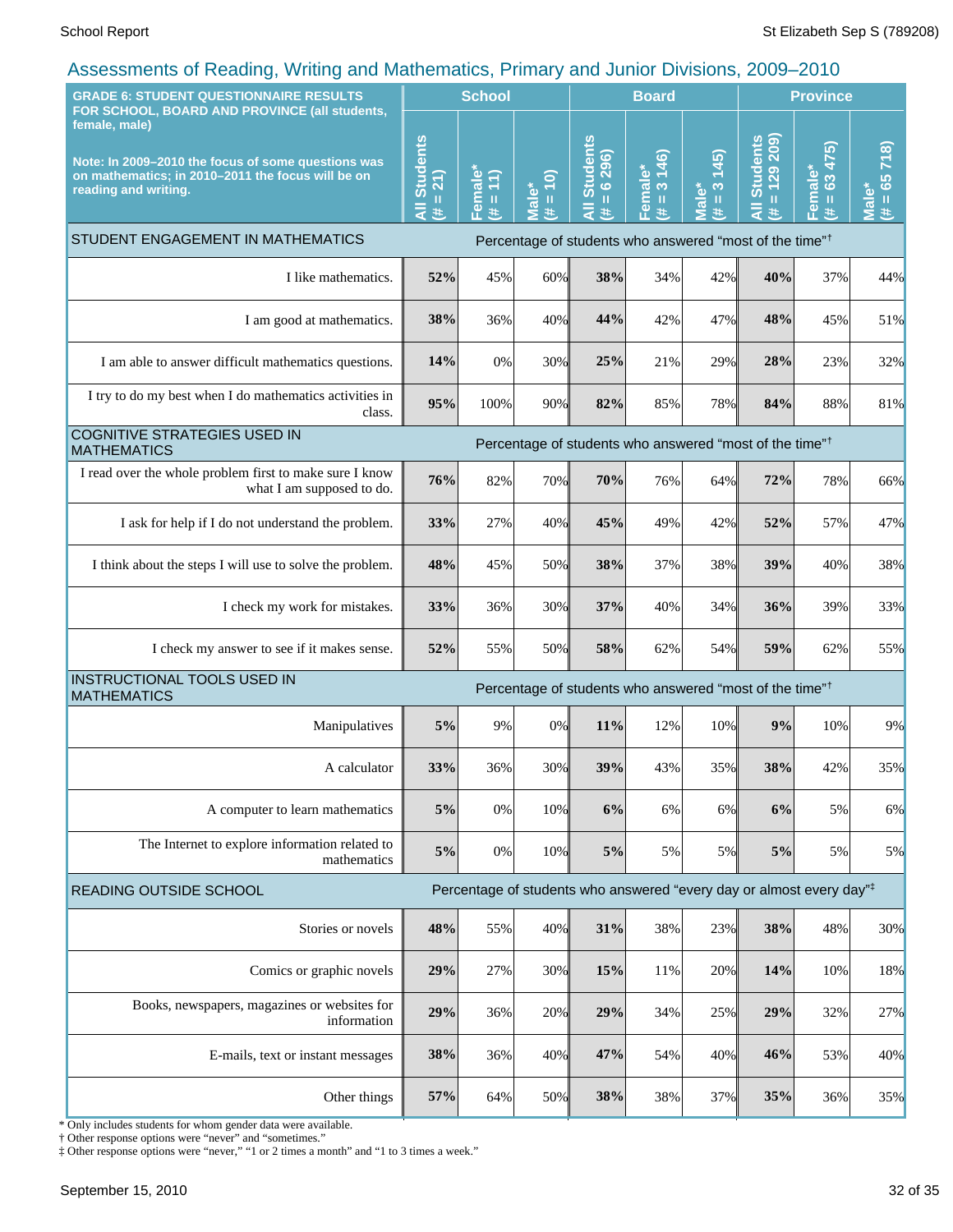| <b>GRADE 6: STUDENT QUESTIONNAIRE RESULTS</b>                                                                                                                                                     |                                                                                                                                                                                                           | <b>School</b>                    |                             |                                                                                  | <b>Board</b>                            |                                                                           | <b>Province</b>                 |                                       |                                    |
|---------------------------------------------------------------------------------------------------------------------------------------------------------------------------------------------------|-----------------------------------------------------------------------------------------------------------------------------------------------------------------------------------------------------------|----------------------------------|-----------------------------|----------------------------------------------------------------------------------|-----------------------------------------|---------------------------------------------------------------------------|---------------------------------|---------------------------------------|------------------------------------|
| FOR SCHOOL, BOARD AND PROVINCE (all students,<br>female, male)<br>Note: In 2009-2010 the focus of some questions was<br>on mathematics; in 2010-2011 the focus will be on<br>reading and writing. | <b>Students</b><br>21)<br>$\mathbf{H}% =\mathbf{H}^{T}\mathbf{v}^{T}\mathbf{v}^{T}\mathbf{v}^{T}+\mathbf{H}^{T}\mathbf{v}^{T}\mathbf{v}^{T}+\mathbf{H}^{T}\mathbf{v}^{T}\mathbf{v}^{T}$<br>$\bar{a}$<br>进 | Female<br>$\vert$<br>$\,$ H<br>进 | $= 10$<br><b>Male*</b><br>进 | <b>Students</b><br>296)<br>$\frac{6}{1}$<br>Ę<br>进                               | 146)<br>Female*<br>$(\sharp = 3 \; 14)$ | (245)<br>$\boldsymbol{\infty}$<br><sup>*</sup> ∍lale<br>$\mathbf{u}$<br>违 | All Students<br>$= 129209$<br>共 | 63 475)<br>Female*<br>$\sharp = 63$ 4 | 718<br>$= 65$<br><b>Male*</b><br>违 |
| <b>OUT-OF-SCHOOL ACTIVITIES</b>                                                                                                                                                                   |                                                                                                                                                                                                           |                                  |                             | Percentage of students who answered "every day or almost every day" <sup>†</sup> |                                         |                                                                           |                                 |                                       |                                    |
| I read by myself.                                                                                                                                                                                 | 62%                                                                                                                                                                                                       | 73%                              | 50%                         | 40%                                                                              | 48%                                     | 31%                                                                       | 47%                             | 56%                                   | 39%                                |
| I play video games.                                                                                                                                                                               | 24%                                                                                                                                                                                                       | 18%                              | 30%                         | 30%                                                                              | 13%                                     | 47%                                                                       | 28%                             | 11%                                   | 45%                                |
| I use the Internet.                                                                                                                                                                               | 57%                                                                                                                                                                                                       | 64%                              | 50%                         | 61%                                                                              | 65%                                     | 57%                                                                       | 59%                             | 61%                                   | 57%                                |
| I participate in sports or other physical activities.                                                                                                                                             | 71%                                                                                                                                                                                                       | 64%                              | 80%                         | 47%                                                                              | 37%                                     | 56%                                                                       | 50%                             | 43%                                   | 58%                                |
| I participate in art, music, dance or drama activities.                                                                                                                                           | 33%                                                                                                                                                                                                       | 45%                              | 20%                         | 19%                                                                              | 26%                                     | 13%                                                                       | 20%                             | 26%                                   | 13%                                |
| I participate in after-school clubs.                                                                                                                                                              |                                                                                                                                                                                                           | 0%<br>0%                         | 0%                          | 8%                                                                               | 8%                                      | 9%                                                                        | 8%                              | 9%                                    | 7%                                 |
| PARENTAL ENGAGEMENT<br>Percentage of students who answered "every day or almost every day" <sup>†</sup>                                                                                           |                                                                                                                                                                                                           |                                  |                             |                                                                                  |                                         |                                                                           |                                 |                                       |                                    |
| We talk about the mathematics work I do in school.                                                                                                                                                | 14%                                                                                                                                                                                                       | 18%                              | 10%                         | 16%                                                                              | 17%                                     | 16%                                                                       | 16%                             | 17%                                   | 15%                                |
| We talk about the activities I do in school.                                                                                                                                                      | 52%                                                                                                                                                                                                       | 55%                              | 50%                         | 37%                                                                              | 41%                                     | 34%                                                                       | 38%                             | 42%                                   | 34%                                |
| We read together.                                                                                                                                                                                 | 5%                                                                                                                                                                                                        | 9%                               | 0%                          | 4%                                                                               | 4%                                      | 4%                                                                        | 4%                              | 4%                                    | 4%                                 |
| We look at my school agenda.                                                                                                                                                                      |                                                                                                                                                                                                           | 19%<br>18%                       | 20%                         | 18%                                                                              | 17%                                     | 19%                                                                       | 29%                             | 29%                                   | 30%                                |
| We use a computer together.                                                                                                                                                                       | 5%                                                                                                                                                                                                        | 9%                               | 0%                          | 6%                                                                               | 6%                                      | 6%                                                                        | 5%                              | 5%                                    | 5%                                 |
| <b>SCREEN TIME</b><br>Percentage of students who answered "about 3 hours" or "more than 3 hours" <sup>‡</sup>                                                                                     |                                                                                                                                                                                                           |                                  |                             |                                                                                  |                                         |                                                                           |                                 |                                       |                                    |
| <b>Before School</b><br>Watching TV                                                                                                                                                               | 5%                                                                                                                                                                                                        | $9\%$                            | 0%                          | 3%                                                                               | $2\%$                                   | 4%                                                                        | $2\%$                           | $1\%$                                 | 2%                                 |
| Playing video games                                                                                                                                                                               | $5\%$                                                                                                                                                                                                     | 9%                               | $0\%$                       | $2\%$                                                                            | 1%                                      | 4%                                                                        | $1\%$                           | ${<}1\%$                              | 3%                                 |
| Using the Internet                                                                                                                                                                                | $5\%$                                                                                                                                                                                                     | 9%                               | $0\%$                       | 3%                                                                               | $2\%$                                   | 3%                                                                        | $2\%$                           | 2%                                    | 2%                                 |
| After School<br>Watching TV                                                                                                                                                                       | 43%                                                                                                                                                                                                       | 45%                              | 40%                         | 29%                                                                              | 29%                                     | 29%                                                                       | 21%                             | 19%                                   | 22%                                |
| Playing video games                                                                                                                                                                               | 14%                                                                                                                                                                                                       | 18%                              | 10%                         | 14%                                                                              | 5%                                      | 24%                                                                       | 12%                             | 3%                                    | 20%                                |
| Using the Internet                                                                                                                                                                                |                                                                                                                                                                                                           | 19%<br>18%                       | 20%                         | 28%                                                                              | 29%                                     | 26%                                                                       | 20%                             | 20%                                   | 19%                                |

\* Only includes students for whom gender data were available.

† Other response options were "never," "1 or 2 times a month" and "1 to 3 times a week."

‡ Other response options were "none," "about half an hour," "about 1 hour" and "about 2 hours."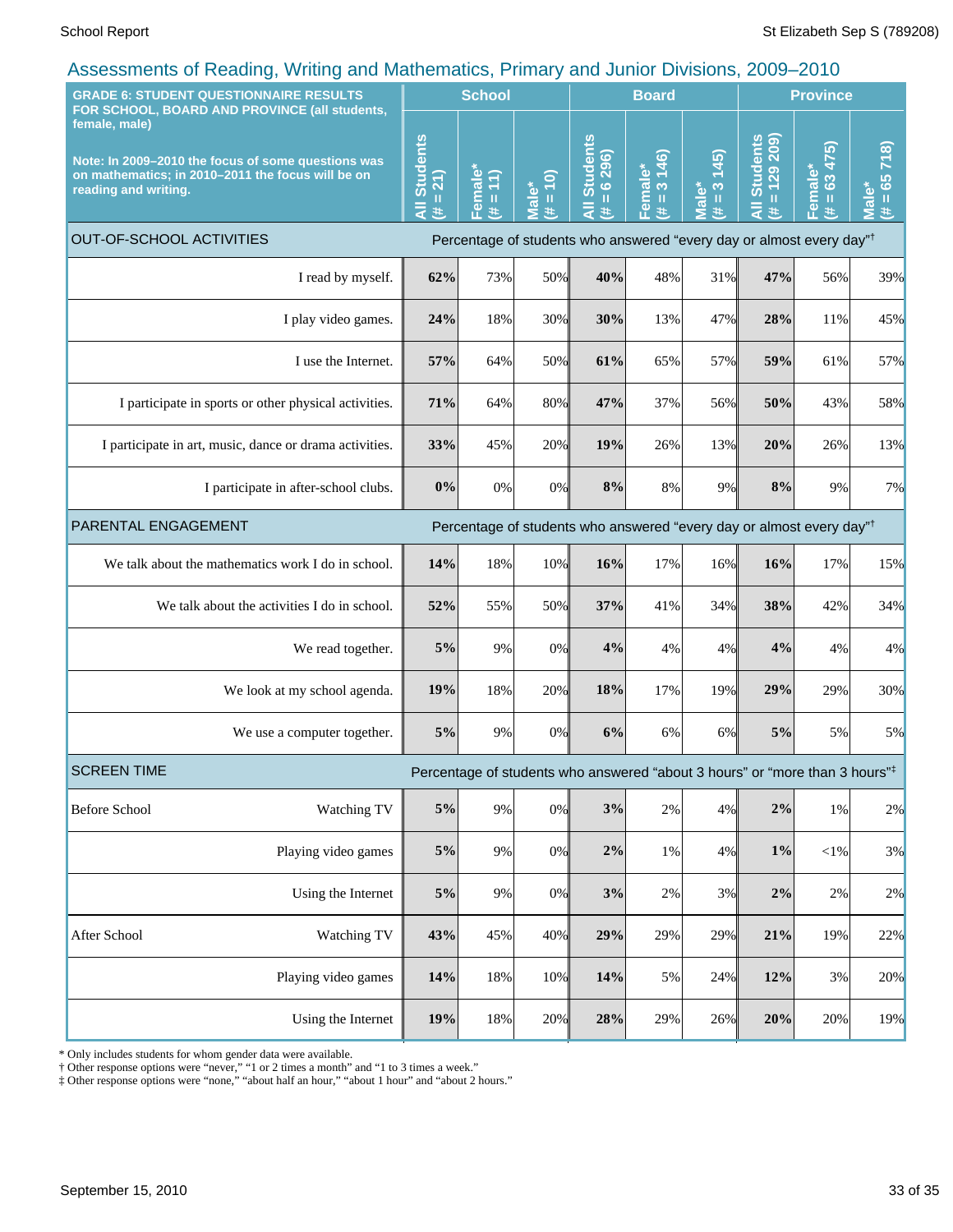| <b>GRADE 6: STUDENT QUESTIONNAIRE RESULTS</b><br>FOR SCHOOL, BOARD AND PROVINCE (all students,                                                   |                                     | <b>School</b>                                |                     | <b>Board</b>                                      |                                                              |                                                     | <b>Province</b>                      |                                                       |                                     |
|--------------------------------------------------------------------------------------------------------------------------------------------------|-------------------------------------|----------------------------------------------|---------------------|---------------------------------------------------|--------------------------------------------------------------|-----------------------------------------------------|--------------------------------------|-------------------------------------------------------|-------------------------------------|
| female, male)<br>Note: In 2009-2010 the focus of some questions was<br>on mathematics; in 2010-2011 the focus will be on<br>reading and writing. | <b>All Students</b><br>$= 21$<br>y. | Female <sup>®</sup><br>E<br>$\mathbf I$<br>共 | $(01 = #)$<br>Male* | <b>All Students</b><br>296)<br>$\frac{6}{1}$<br>共 | 146)<br>Eemale <sup>®</sup><br>$\infty$<br>$\mathbf{H}$<br># | (45)<br><b>Viale*</b><br>$\frac{3}{2}$<br>$\ddot{}$ | 209)<br>All Students<br>$= 129$<br>共 | 475)<br>Female*<br>$\mathbf{c}^3$<br>$\mathbf H$<br># | 718)<br>$= 65$<br><b>Male*</b><br>艺 |
| LANGUAGES STUDENTS SPEAK AT HOME <sup>†</sup>                                                                                                    | Percentage of students              |                                              |                     |                                                   |                                                              |                                                     |                                      |                                                       |                                     |
| Only English/Mostly English                                                                                                                      | 62%                                 | 64%                                          | 60%                 | 62%                                               | 61%                                                          | 64%                                                 | 77%                                  | 77%                                                   | 77%                                 |
| Another language (or other languages) as often as English                                                                                        | 29%                                 | 27%                                          | 30%                 | 24%                                               | 26%                                                          | 23%                                                 | 15%                                  | 15%                                                   | 14%                                 |
| Mostly another language (or other languages)/<br>Only another language (or other languages)                                                      | 10%                                 | 9%                                           | 10%                 | 12%                                               | 13%                                                          | 12%                                                 | 7%                                   | 7%                                                    | 8%                                  |
| LANGUAGES SPOKEN TO STUDENTS AT HOME <sup>†</sup>                                                                                                | Percentage of students              |                                              |                     |                                                   |                                                              |                                                     |                                      |                                                       |                                     |
| Only English/Mostly English                                                                                                                      | 52%                                 | 55%                                          | 50%                 | 50%                                               | 49%                                                          | 52%                                                 | 72%                                  | 72%                                                   | 72%                                 |
| Another language (or other languages) as often<br>as English                                                                                     | 29%                                 | 18%                                          | 40%                 | 26%                                               | 26%                                                          | 25%                                                 | 14%                                  | 15%                                                   | 13%                                 |
| Mostly another language (or other languages)/<br>Only another language (or other languages)                                                      | 19%                                 | 27%                                          | 10%                 | 23%                                               | 24%                                                          | 22%                                                 | 13%                                  | 13%                                                   | 13%                                 |
| SCHOOLS ATTENDED <sup>1</sup><br>Percentage of students                                                                                          |                                     |                                              |                     |                                                   |                                                              |                                                     |                                      |                                                       |                                     |
| Only this school/1 other school                                                                                                                  | 81%                                 | 91%                                          | 70%                 | 76%                                               | 76%                                                          | 76%                                                 | 68%                                  | 68%                                                   | 68%                                 |
| 2 other schools/3 other schools                                                                                                                  | 14%                                 | 9%                                           | 20%                 | 19%                                               | 19%                                                          | 19%                                                 | 24%                                  | 24%                                                   | 23%                                 |
| 4 other schools or more                                                                                                                          | 5%                                  | 0%                                           | 10%                 | 5%                                                | 4%                                                           | 5%                                                  | 7%                                   | 7%                                                    | 7%                                  |

\* Only includes students for whom gender data were available.

† Percentages may not add to 100, due to a lack of or ambiguous responses.